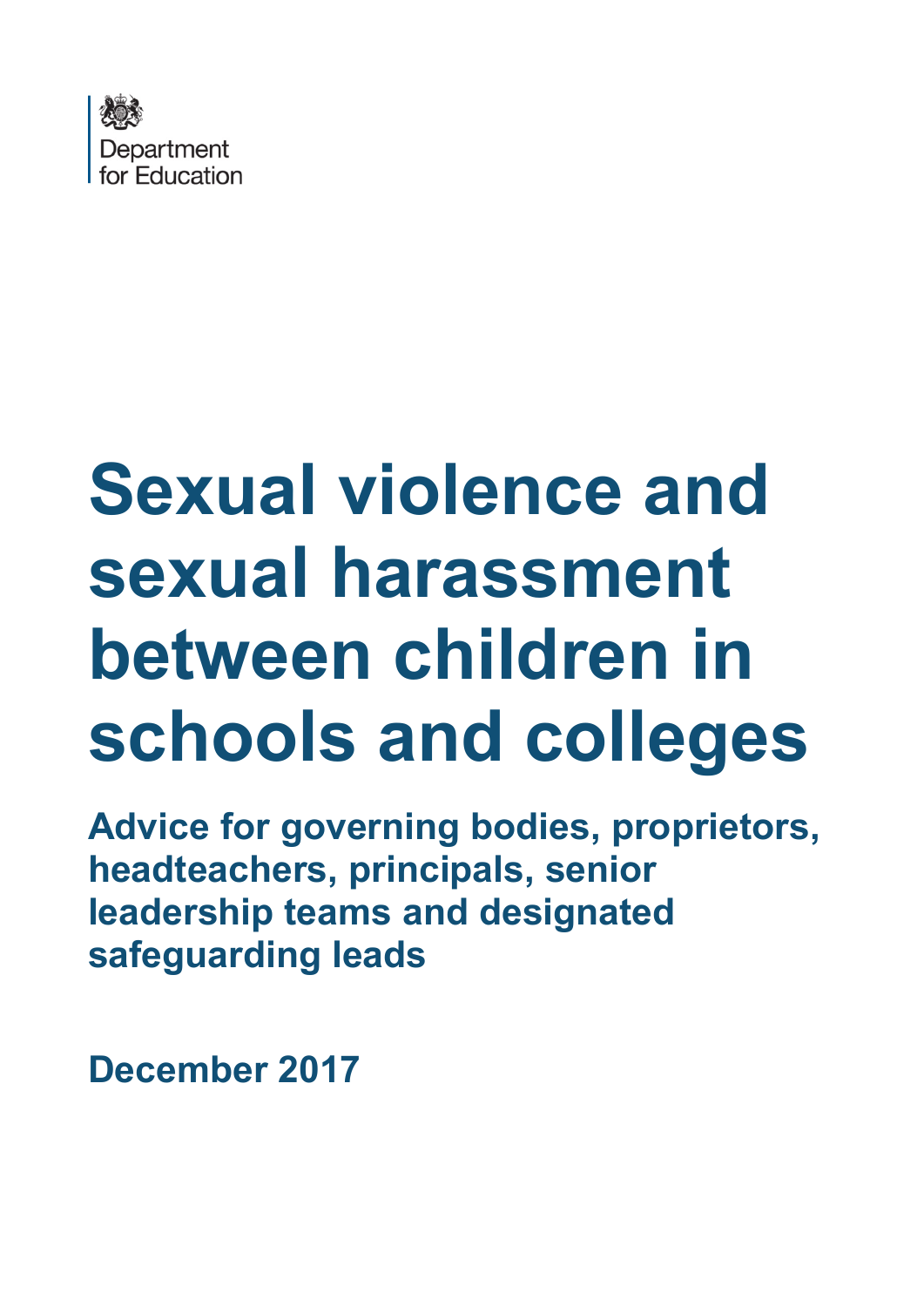# **Contents**

| Summary                                                                                                              | 3              |
|----------------------------------------------------------------------------------------------------------------------|----------------|
| About this advice                                                                                                    | 3              |
| Part one: What do we mean by sexual violence and sexual harassment between<br>children?                              | 5              |
| Context                                                                                                              | 5              |
| Sexual violence                                                                                                      | 6              |
| Sexual harassment                                                                                                    | $\overline{7}$ |
| Harmful sexual behaviours                                                                                            | 8              |
| Part two: What are schools' and colleges' legal responsibilities?                                                    | 9              |
| Legal responsibilities and equality policies                                                                         | 9              |
| Part three: A whole school or college approach to preventing child on child sexual<br>violence and sexual harassment | 12             |
| A whole school or college approach to safeguarding and child protection                                              | 12             |
| Safeguarding training                                                                                                | 12             |
| The role of education in prevention                                                                                  | 12             |
| Part four: Responding to reports of sexual violence and sexual harassment                                            | 16             |
| Introduction                                                                                                         | 16             |
| Support for schools and colleges                                                                                     | 16             |
| The immediate response to a report                                                                                   | 19             |
| Action following a report of sexual violence and/or sexual harassment                                                | 23             |
| Ongoing response                                                                                                     | 31             |
| Safeguarding and supporting the victim                                                                               | 31             |
| Safeguarding and supporting the alleged perpetrator                                                                  | 35             |
| Annex A: Further information and support                                                                             | 39             |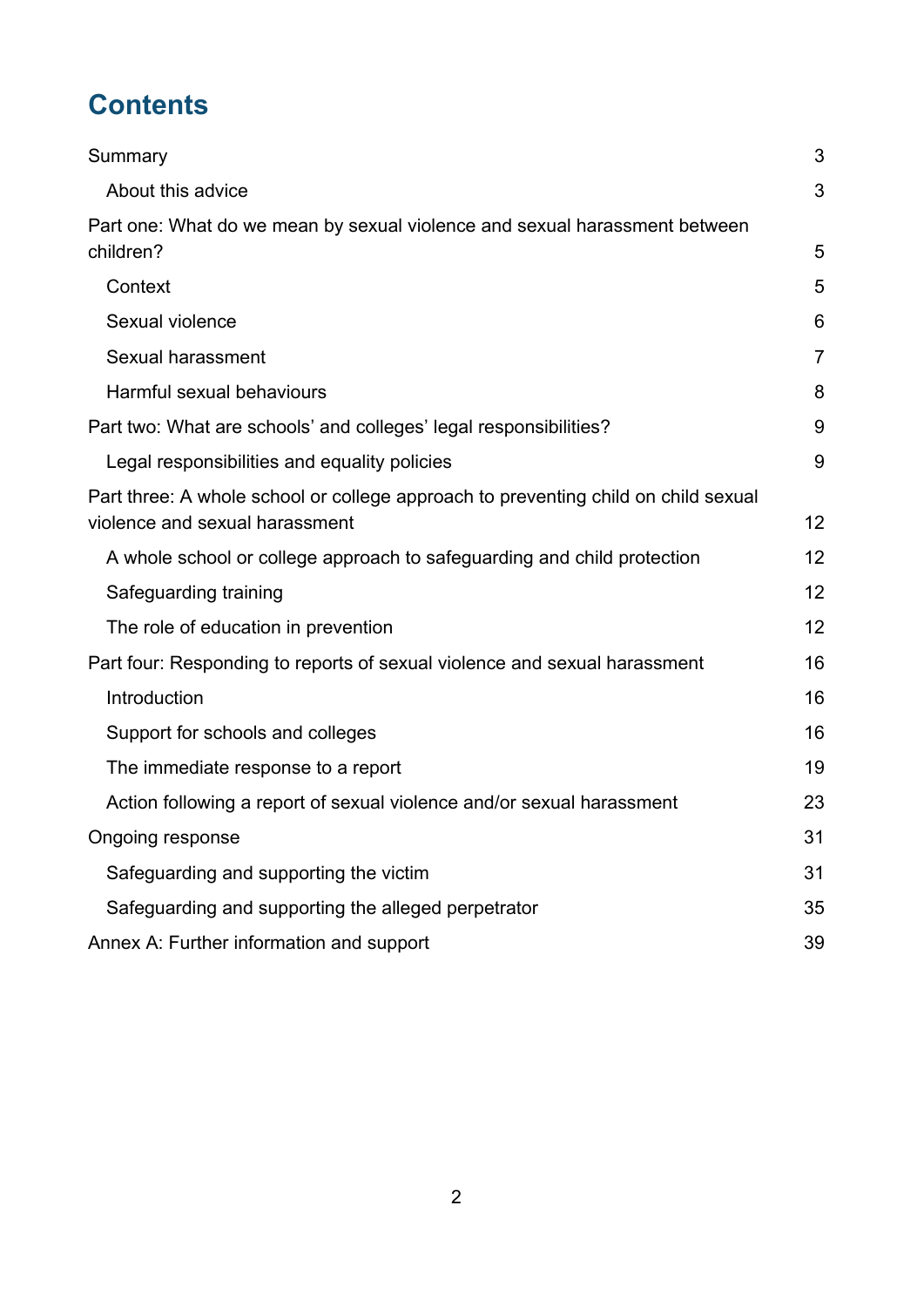## <span id="page-2-0"></span>**Summary**

## <span id="page-2-1"></span>**About this advice**

This is advice provided by the Department for Education (the department). The focus is sexual violence and sexual harassment between children at school and college. For the purposes of this advice, a child is anyone under the age of  $18<sup>1</sup>$  $18<sup>1</sup>$  It provides advice on what sexual violence and sexual harassment is, how to minimise the risk of it occurring and what to do when incidents occur, or are alleged to have occurred.

The advice highlights best practice and cross-references other advice, statutory guidance and the legal framework. It is for individual schools and colleges to develop their own policies and procedures. It is important that policies and procedures are developed in line with their legal obligations, including the Human Rights Act 1998 and the Equality Act 2010, especially the Public Sector Equality Duty. It is important that schools and colleges consider how to reflect sexual violence and sexual harassment in their whole school or college approach to safeguarding and their own child protection policy.

The advice provides case studies. These are not intended to offer a step-by-step guide, but to provide an indication of some of the many options that are available.

The department will keep the advice under review, particularly as it develops its approach to Relationships and Sex Education (RSE) and Personal Social Health and Economic (PSHE) education.[2](#page-2-3) We expect to update the advice, in line with our intention to commence revised [Keeping Children Safe in Education](https://www.gov.uk/government/publications/keeping-children-safe-in-education--2) guidance, in September 2018.

#### **Who this advice is for**

This advice is for:

 $\overline{a}$ 

- $\bullet$  Governing bodies of maintained schools and colleges;<sup>[3](#page-2-4)</sup>
- Proprietors<sup>[4](#page-2-5)</sup> of independent schools (including academies, free schools and alternative provision academies) and non-maintained special schools;
- Management committees of pupil referral units (PRUs);
- Headteachers, Principals and Senior Leadership Teams; and
- Designated Safeguarding Leads (and their deputies).

<span id="page-2-2"></span> $1$  Colleges' and school sixth forms' policies and processes should reflect the fact their student body is likely to include adults and children. A report of sexual violence or sexual harassment involving an adult student will require different considerations and probably require referrals to be made via different referral routes. <sup>2</sup> [Department statement on RSE and PSHE](https://www.gov.uk/government/publications/relationships-education-rse-and-pshe)

<span id="page-2-5"></span><span id="page-2-4"></span><span id="page-2-3"></span> $3$   $\overline{1}$  College' means further education colleges and sixth-form colleges as established under the Further and Higher Education Act 1992.<br><sup>4</sup> In the case of academies and free school trusts, the proprietor will be th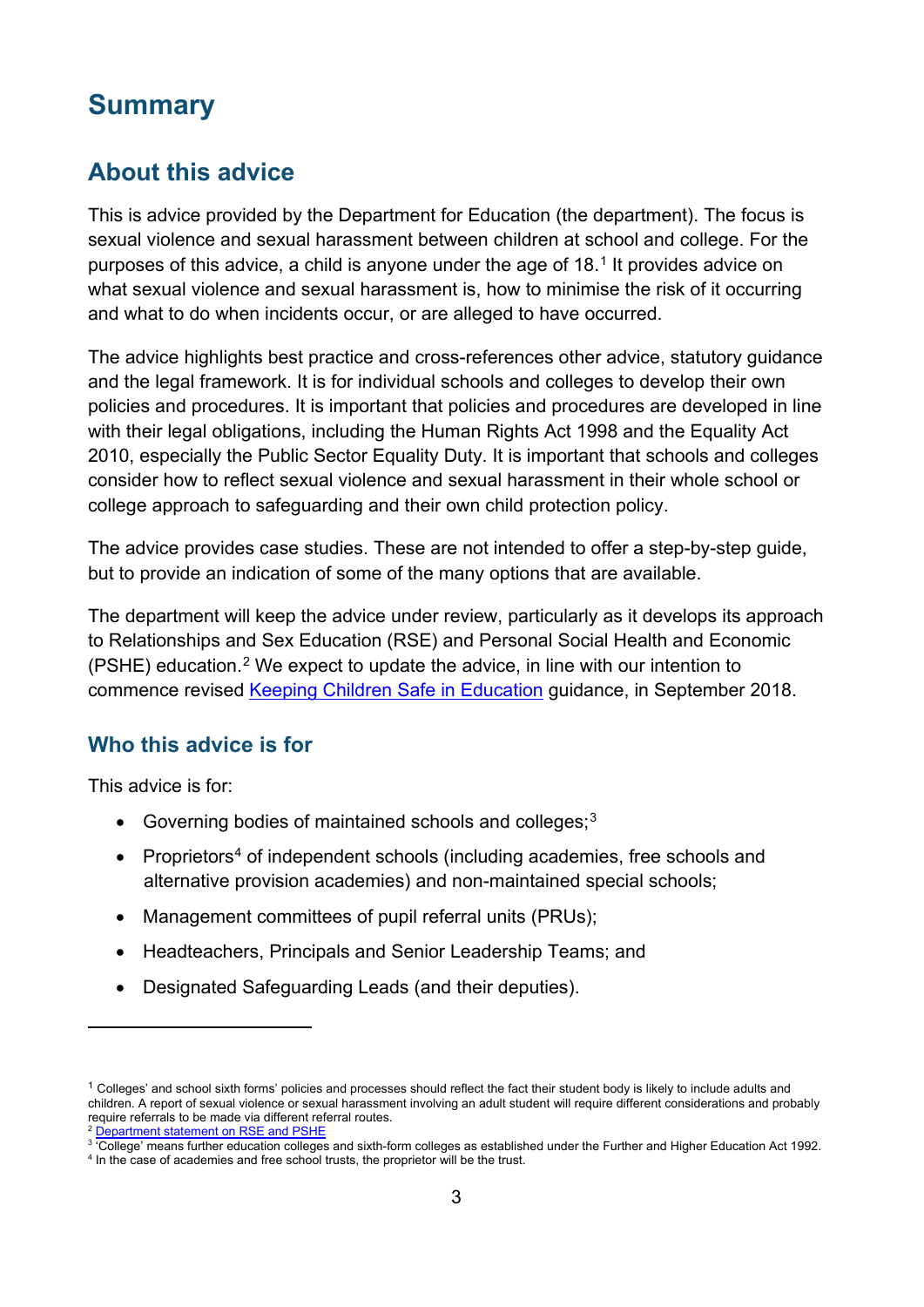## **Other advice and guidance**

This advice should not be read in isolation. It is important for schools and colleges to consider relevant advice and guidance, including the following (which is not intended to be an exhaustive list), as part of their approach to protecting children from sexual violence and sexual harassment:

- [Exclusions From Maintained Schools, Academies and PRUs](https://www.gov.uk/government/publications/school-exclusion) (statutory guidance)
- [Keeping Children Safe in Education](https://www.gov.uk/government/publications/keeping-children-safe-in-education--2) (statutory guidance)
- [Sex and Relationship Education](https://www.gov.uk/government/publications/sex-and-relationship-education) (statutory guidance)
- [Working Together to Safeguard Children](https://www.gov.uk/government/publications/working-together-to-safeguard-children--2) (statutory guidance)
- [Behaviour and Discipline in Schools](https://www.gov.uk/government/publications/behaviour-and-discipline-in-schools) (advice for schools)
- [Children Missing Education](https://www.gov.uk/government/publications/children-missing-education) (advice for schools)
- [Cyberbullying](https://www.gov.uk/government/uploads/system/uploads/attachment_data/file/374850/Cyberbullying_Advice_for_Headteachers_and_School_Staff_121114.pdf) (advice for schools)
- [Equality Act 2010](https://www.gov.uk/government/publications/equality-act-2010-advice-for-schools) and [Public Sector Equality Duty](https://www.equalityhumanrights.com/en/publication-download/public-sector-equality-duty-guidance-schools-england) (advice for schools)
- [Equality Act 2010 Technical Guidance](https://www.equalityhumanrights.com/en/publication-download/equality-act-2010-technical-guidance-further-and-higher-education) (advice for further and higher education)
- [Mental Health and Behaviour in Schools](https://www.gov.uk/government/publications/mental-health-and-behaviour-in-schools--2) (advice for schools)
- [Preventing and Tacking Bullying](https://www.gov.uk/government/publications/preventing-and-tackling-bullying) (advice for schools)
- [The Equality and Human Rights Commission](https://www.equalityhumanrights.com/en/advice-and-guidance) (provides advice on avoiding discrimination in a variety of educational contexts)

## **Victims and alleged perpetrators**

There are many different ways to describe children who have been subjected to sexual violence and/or sexual harassment and many ways to describe those who are alleged to have carried out any form of abuse.

For the purposes of this advice, we use the term 'victim'. It is a widely recognised and understood term. It is important that schools and colleges recognise that not everyone who has been subjected to sexual violence and/or sexual harassment considers themselves a victim or would want to be described in this way. Ultimately, schools and colleges should be conscious of this when managing any incident and be prepared to use any term with which the individual child is most comfortable.

For the purpose of this advice we use the term 'alleged perpetrator'. It is important to remember that, as a child, any alleged perpetrator is entitled to, deserving of, and should be provided with, a different level of support to that which might be provided to an adult who is alleged to have abused a child.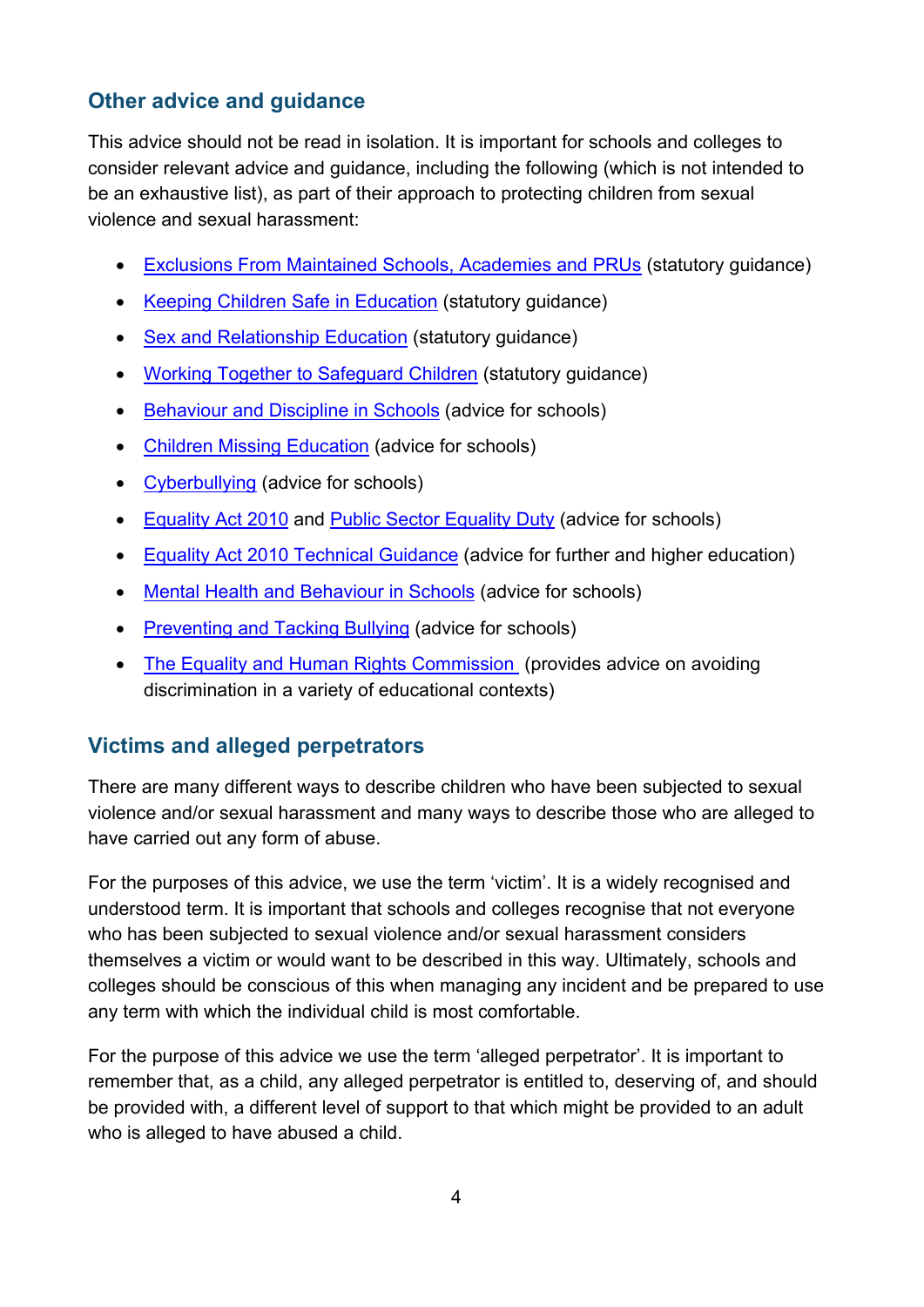# <span id="page-4-0"></span>**Part one: What do we mean by sexual violence and sexual harassment between children?**

## <span id="page-4-1"></span>**Context**

 $\overline{a}$ 

1. Sexual violence and sexual harassment can occur between two children of any sex. They can also occur through a group of children sexually assaulting or sexually harassing a single child or group of children.

2. Children who are victims of sexual violence and sexual harassment will likely find the experience stressful and distressing. This will, in all likelihood, adversely affect their educational attainment. Sexual violence and sexual harassment exist on a continuum and may overlap, they can occur online and offline (both physical and verbal) and are never acceptable. It is important that **all** victims are taken seriously and offered appropriate support. Schools and colleges should consider the following:

- $\bullet$  It is more likely that girls will be the victims of sexual violence<sup>[5](#page-4-2)</sup> and more likely that sexual harassment will be perpetrated by boys. Schools and colleges should be aware of the importance of:
	- making clear that sexual violence and sexual harassment is not acceptable, will never be tolerated and is not an inevitable part of growing up;
	- not tolerating or dismissing sexual violence or sexual harassment as "banter", "part of growing up", "just having a laugh" or "boys being boys"; and
	- challenging behaviours (which are potentially criminal in nature), such as grabbing bottoms, breasts and genitalia . Dismissing or tolerating such behaviours risks normalising them.
- Children with Special Educational Needs and Disabilities (SEND) can be especially vulnerable. Disabled and deaf children are three times<sup>[6](#page-4-3)</sup> more likely to be abused than their peers. Additional barriers can sometimes exist when recognising abuse in SEND children. These can include:
	- assumptions that indicators of possible abuse such as behaviour, mood and injury

<span id="page-4-2"></span><sup>5</sup> [Girlguiding's Girls' Attitudes Survey 2017](https://www.girlguiding.org.uk/social-action-advocacy-and-campaigns/research/girls-attitudes-survey?gclid=EAIaIQobChMI7I6dxcWp1wIVxeAYCh0MQQ6AEAAYASAAEgKFyfD_BwE) found 64% of girls aged 13-21 had experienced sexual violence or sexual harassment at school or college in the past year.

The Women and Equalities committee (WEC) found a number of large scale surveys find girls consistently reporting high levels of sexual harassment and sexual violence in school: WEC report- paragraph 13

<span id="page-4-3"></span> $^{\rm 6}$  Jones, L et al. (2012) Prevalence and risk of violence against children with disabilities: a systematic review and meta-analysis of observational studies. The Lancet July 2012.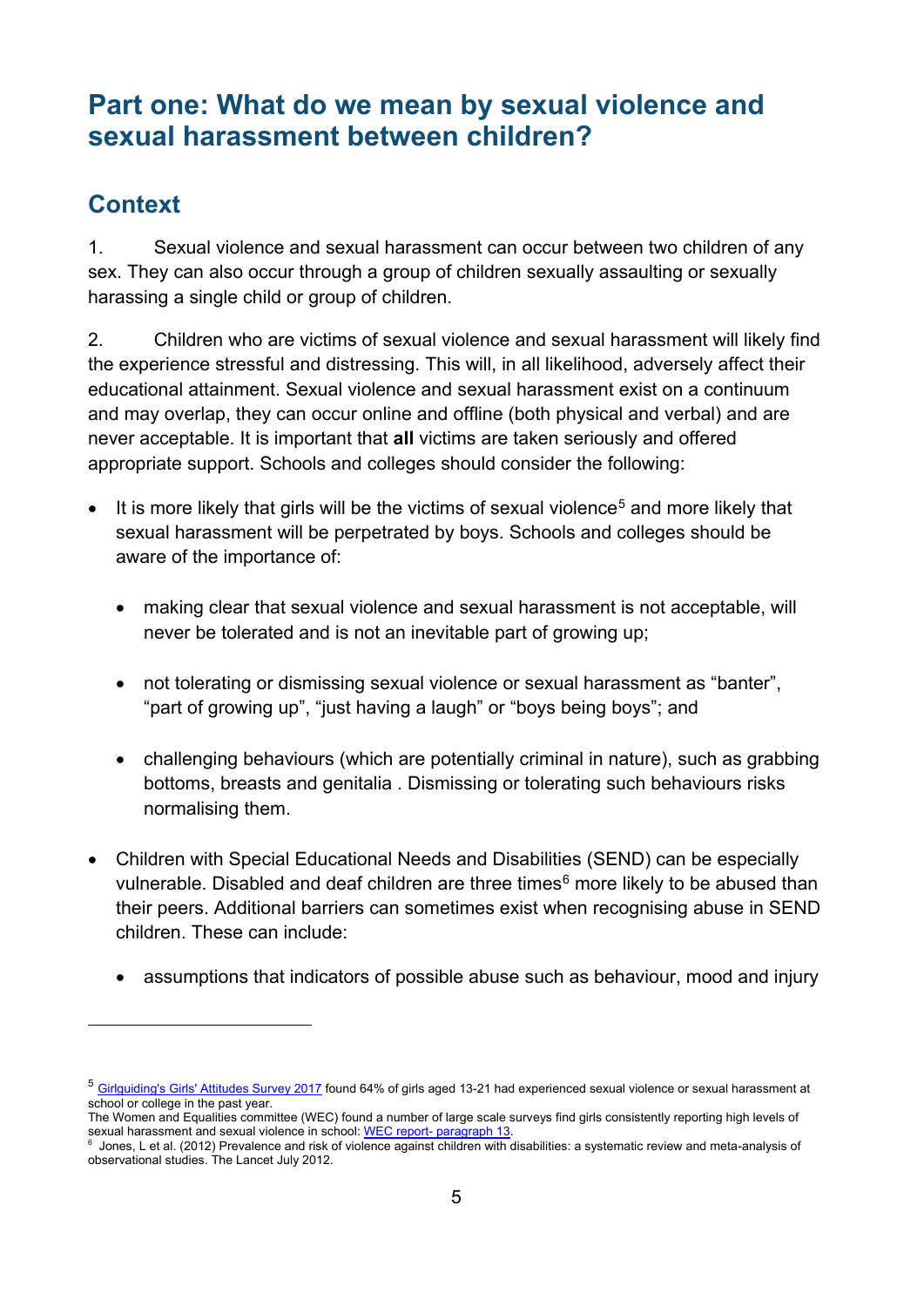relate to the child's disability without further exploration;

- the potential for children with SEND being disproportionately impacted by behaviours such as bullying and harassment, without outwardly showing any signs; and
- communication barriers and difficulties overcoming these barriers.
- Children who are Lesbian, Gay, Bi, or Trans (LGBT) can be targeted by their peers. In some cases, a child who is perceived by their peers to be LGBT (whether they are or not) can be just as vulnerable as children who identify as LGBT. $^7$  $^7$

## <span id="page-5-0"></span>**Sexual violence**

3. It is important that schools and colleges are aware of sexual violence and the fact children can, and sometimes do, abuse their peers in this way. When referring to sexual violence in this advice, we do so in the context of child on child sexual violence.

4. For the purpose of this advice, when referring to sexual violence we are referring to sexual offences under the Sexual Offences Act 2003<sup>[8](#page-5-2)</sup> as described below:

**Rape:** A person (A) commits an offence of rape if: he intentionally penetrates the vagina, anus or mouth of another person (B) with his penis, B does not consent to the penetration and A does not reasonably believe that B consents.

**Assault by Penetration:** A person (A) commits an offence if: s/he intentionally penetrates the vagina or anus of another person (B) with a part of her/his body or anything else, the penetration is sexual, B does not consent to the penetration and A does not reasonably believe that B consents.

**Sexual Assault:** A person (A) commits an offence of sexual assault if: s/he intentionally touches another person (B), the touching is sexual, B does not consent to the touching and A does not reasonably believe that B consents.

5. **What is consent?[9](#page-5-3)** Someone consents to vaginal, anal or oral penetration only if s/he agrees by choice to that penetration and has the freedom and capacity to make that choice. Consent to sexual activity may be given to one sort of sexual activity but not another, e.g.to vaginal but not anal sex or penetration with conditions, such as wearing a

 $\overline{a}$ 

<span id="page-5-1"></span><sup>7</sup> [Stonewall School Report 2017](http://www.stonewall.org.uk/school-report-2017)

<span id="page-5-2"></span><sup>8</sup> [Legislation.gov.uk](https://www.legislation.gov.uk/ukpga/2003/42/contents)

<span id="page-5-3"></span><sup>9</sup> It is important school and college staff understand consent. It will be especially important if a child is making a disclosure that suggests they might have been raped[. Additional information from the CPS](https://www.cps.gov.uk/publications/equality/vaw/what_is_consent_v2.pdf) should be especially helpful for the designated safeguarding lead and their deputies and is where the above definition is set out.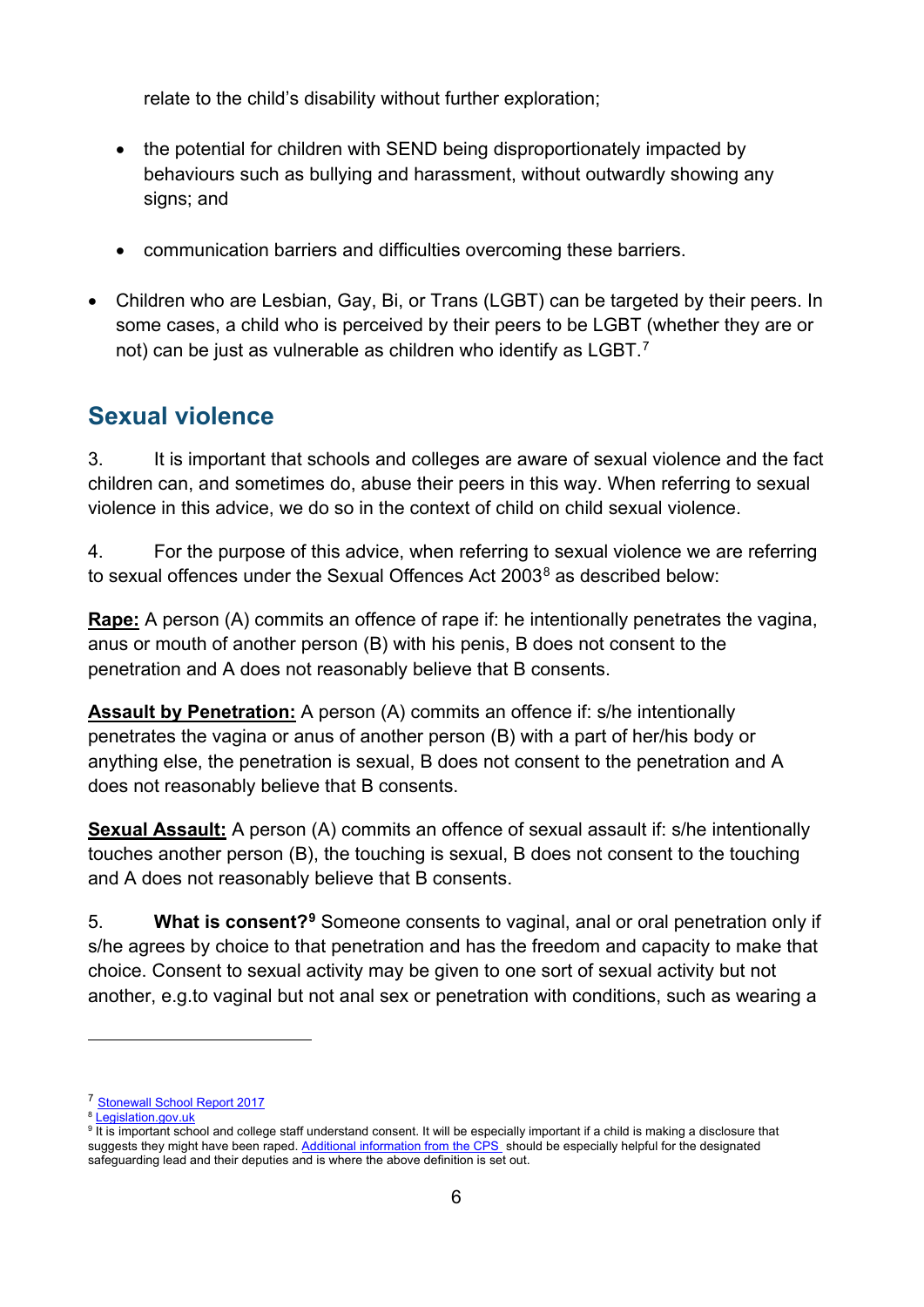condom. Consent can be withdrawn at any time during sexual activity and each time activity occurs.[10](#page-6-1)

## <span id="page-6-0"></span>**Sexual harassment**

6. For the purpose of this advice, when referring to sexual harassment we mean 'unwanted conduct of a sexual nature' that can occur online and offline. When we reference sexual harassment, we do so in the context of child on child sexual harassment. Sexual harassment is likely to: violate a child's dignity, and/or make them feel intimidated, degraded or humiliated and/or create a hostile, offensive or sexualised environment.

- 7. Whilst not intended to be an exhaustive list, sexual harassment can include:
	- sexual comments, such as: telling sexual stories, making lewd comments, making sexual remarks about clothes and appearance and calling someone sexualised names;
	- sexual "jokes" or taunting:

 $\overline{a}$ 

- physical behaviour, such as: deliberating brushing against someone, interfering with someone's clothes (schools and colleges should be considering when any of this crosses a line into sexual violence - it is important to talk to and consider the experience of the victim) and displaying pictures, photos or drawings of a sexual nature; and
- online sexual harassment, which might include: non-consensual sharing of sexual images and videos and sharing sexual images and videos (both often referred to as sexting); inappropriate sexual comments on social media; exploitation; coercion and threats. Online sexual harassment may be standalone, or part of a wider pattern of sexual harassment and/or sexual violence. [11](#page-6-2)

8. It is important that schools and colleges consider sexual harassment in broad terms. Sexual harassment (as set out above) creates an atmosphere that, if not challenged, can normalise inappropriate behaviours and provide an environment that may lead to sexual violence.

<span id="page-6-1"></span> $10$  [PSHE Teaching about consent f](https://www.pshe-association.org.uk/curriculum-and-resources/resources/guidance-teaching-about-consent-pshe-education-key)rom the PSHE association provides advice and lesson plans to teach consent at Key stage 3 and 4.

<span id="page-6-2"></span><sup>&</sup>lt;sup>11</sup> [Project deSHAME](http://www.childnet.com/our-projects/project-deshame) from Childnet provides useful research, advice and resources regarding online sexual harassment.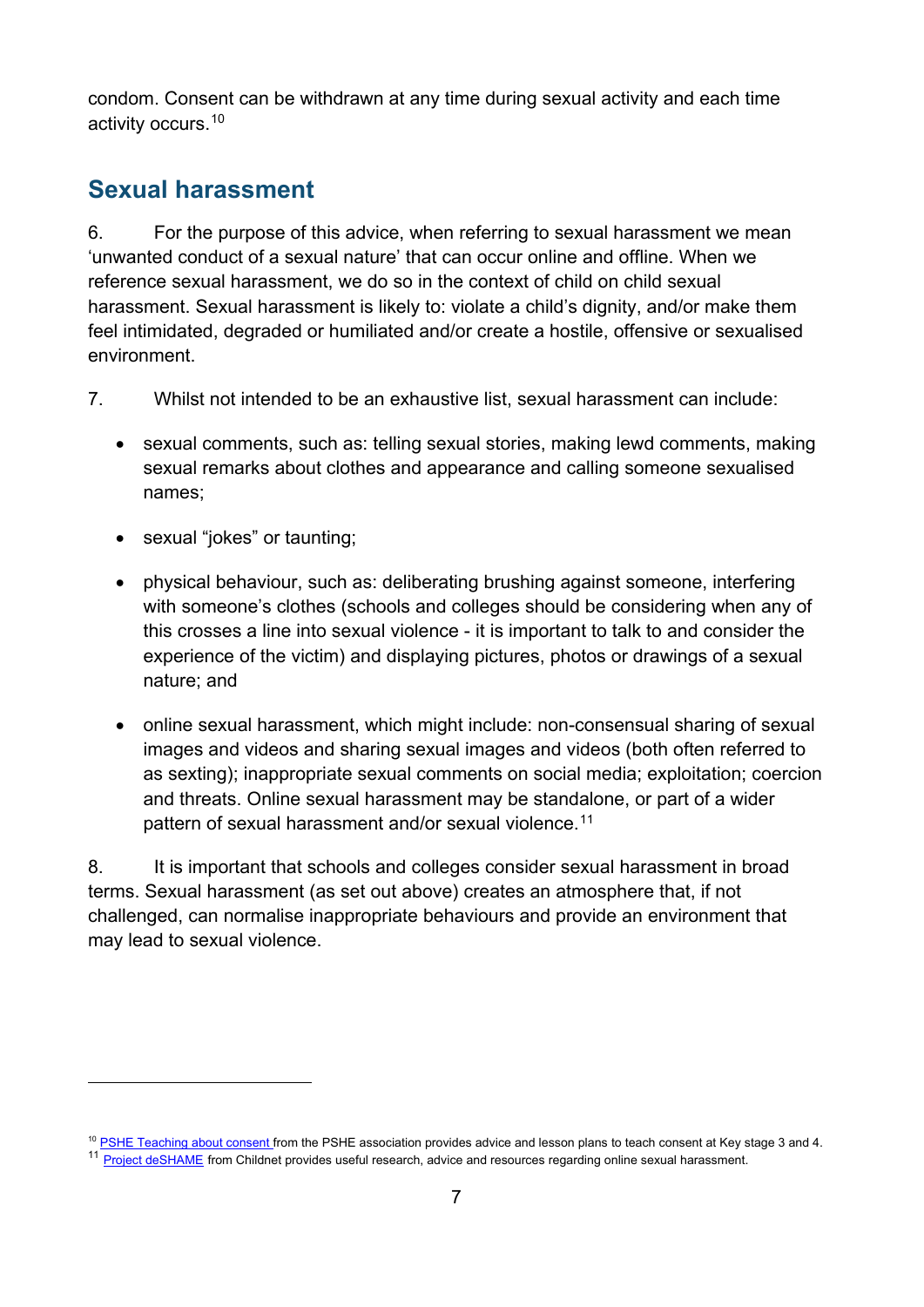## <span id="page-7-0"></span>**Harmful sexual behaviours**

9. Children's sexual behaviours exist on a wide continuum, from normal and developmentally expected to inappropriate, problematic, abusive and violent. Problematic, abusive and violent sexual behaviours are developmentally inappropriate and may cause developmental damage. A useful umbrella term is "harmful sexual behaviours". Advice on signs, indicators and effects of harmful sexual behaviours is available here: [NSPCC: Harmful sexual behaviour: signs-indicators-effects.](https://www.nspcc.org.uk/preventing-abuse/child-abuse-and-neglect/harmful-sexual-behaviour/signs-symptoms-effects/) The term has been widely adopted in child protection and is used in this advice. **Harmful sexual behaviours can occur online and offline and can occur simultaneously between the two.** Harmful sexual behaviours should be considered in a child protection context.

10. When considering harmful sexual behaviours, ages and the stages of development of the children are critical factors to consider. Sexual behaviour between children can be considered harmful if one of the children is much older, particularly if there is more than two years' difference in age or if one of the children is pre-pubescent and the other is not.<sup>[12](#page-7-1)</sup> However, a younger child can abuse an older child, particularly if they have power over them, for example, if the older child is disabled<sup>[13](#page-7-2)</sup> or smaller in stature. The [Brook sexual](https://www.brook.org.uk/our-work/the-sexual-behaviours-traffic-light-tool) behaviours traffic light tool can help when considering harmful sexual behaviours.

11. Detailed advice on harmful sexual behaviours is available from the specialist sexual violence sector: contact [Rape Crisis](https://rapecrisis.org.uk/) or [the Survivors Trust](http://thesurvivorstrust.org/) for details of the nearest centre. Also, see [NSPCC: Harmful](https://www.nspcc.org.uk/preventing-abuse/child-abuse-and-neglect/harmful-sexual-behaviour/) sexual behaviour, and [NICE guidance](https://www.nice.org.uk/guidance/ng55) for advice on, amongst other things: developing interventions; working with families and carers; and multi-agency working. It is effective safeguarding practice for the designated safeguarding lead (and their deputies) to have a good understanding of harmful sexual behaviour. This could form part of their safeguarding training. This will aid in planning preventative education, implementing preventative measures, drafting and implementing an effective child protection policy and incorporating the approach to sexual violence and sexual harassment into the whole school or college approach to safeguarding.

12. Harmful sexual behaviours **can,** in some cases, progress on a continuum. [14](#page-7-3) Addressing inappropriate behaviour **can** be an important intervention that helps prevent problematic, abusive and/or violent behaviour in the future. Children displaying harmful sexual behaviours have often experienced their own abuse and trauma. [15](#page-7-4) It is important that they are offered appropriate support.

 $\overline{a}$ 

<span id="page-7-1"></span><sup>12</sup> [Davies, 2012](https://www.nspcc.org.uk/preventing-abuse/child-abuse-and-neglect/harmful-sexual-behaviour/#pageref2190)

<span id="page-7-2"></span><sup>&</sup>lt;sup>13</sup> <u>[Rich, 2011](https://www.nspcc.org.uk/preventing-abuse/child-abuse-and-neglect/harmful-sexual-behaviour/#pageref2239)</u>

<span id="page-7-3"></span><sup>&</sup>lt;sup>14</sup> <u>[NSPCC and Research in Practice harmful sexual behaviour framework](https://www.nspcc.org.uk/services-and-resources/research-and-resources/2016/harmful-sexual-behaviour-framework/)</u> discusses the continuum harmful behaviour can progress on (Hackett 2010 continuum model).

<span id="page-7-4"></span><sup>&</sup>lt;sup>15</sup> [Hackett et al 2013](http://onlinelibrary.wiley.com/doi/10.1002/car.2246/abstract;jsessionid=C96A10F43D4BF60A54EC7FEF2AA0B895.f03t01) study of children and young people with harmful sexual behaviour suggests that two-thirds had experienced some kind of abuse or trauma.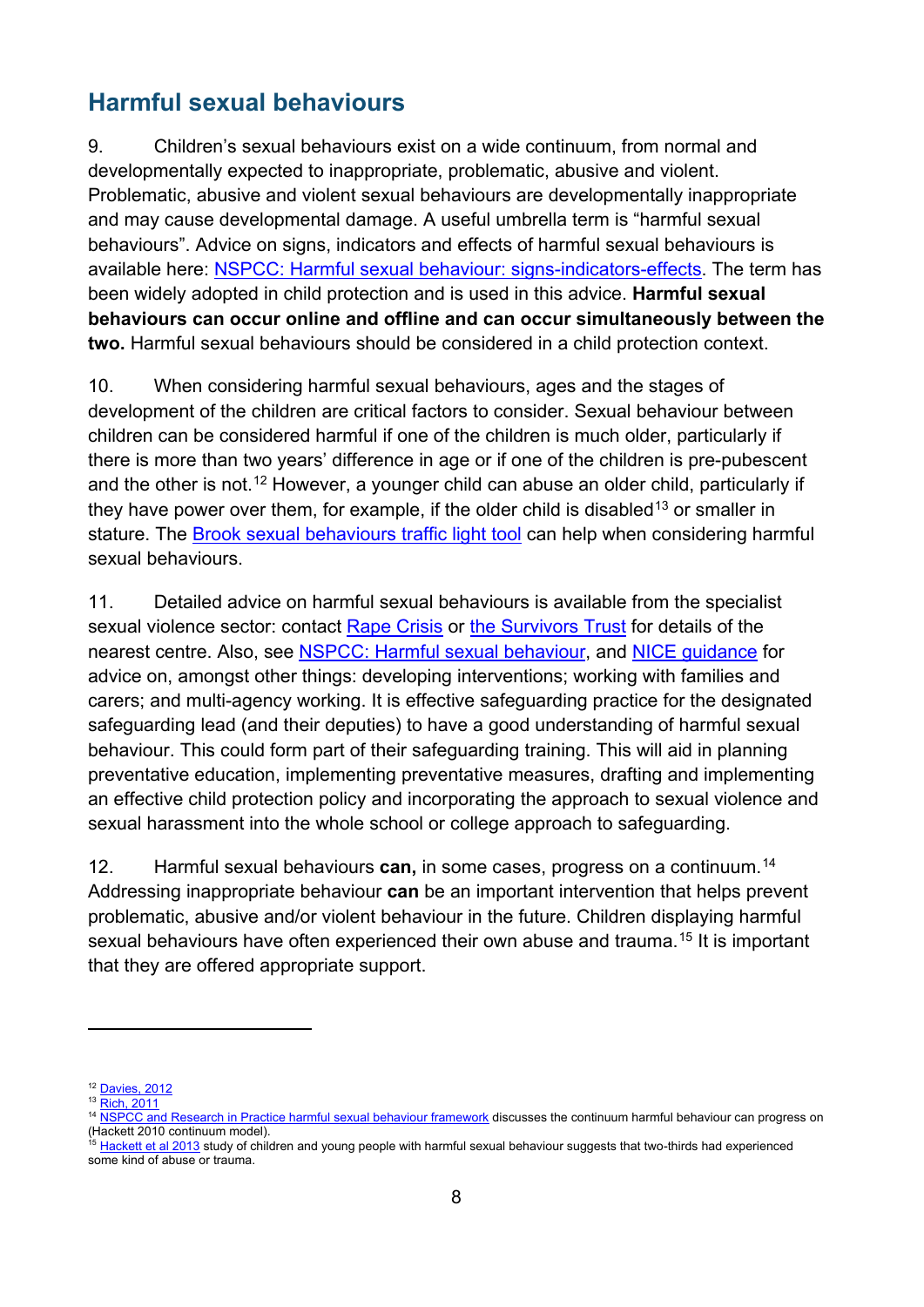# <span id="page-8-0"></span>**Part two: What are schools' and colleges' legal responsibilities?**

13. Schools and colleges have a statutory duty to safeguard and promote the welfare of the children at their school/college. $^{16}$  $^{16}$  $^{16}$  As part of this duty, schools and colleges are required to have regard to guidance issued by the Secretary of State. [17](#page-8-3) All schools and colleges must have regard to [Keeping Children Safe in Education](https://www.gov.uk/government/publications/keeping-children-safe-in-education--2) and [Working Together](https://www.gov.uk/government/publications/working-together-to-safeguard-children--2)  [to Safeguard Children.](https://www.gov.uk/government/publications/working-together-to-safeguard-children--2)

14. All schools are required by law to have a behaviour policy and measures in place to prevent all forms of bullying.

15. All maintained secondary schools must teach sex and relationship education (SRE). Any school required to teach it, or state-funded school that chooses to teach it, must follow the SRE <u>Statutory Guidance</u>.<sup>[18](#page-8-4)</sup>

## <span id="page-8-1"></span>**Legal responsibilities and equality policies**

 $\overline{a}$ 

16. Schools and colleges should be aware of their obligations under the Human Rights Act 1998 (HRA).

- It is unlawful for schools and colleges to act in a way that is incompatible with the European Convention on Human Rights. These rights include:
	- Article 3: the right to freedom from inhuman and degrading treatment (an absolute right);
	- Article 8: the right to respect for private and family life (a qualified right) includes a duty to protect individuals' physical and psychological integrity;

<span id="page-8-2"></span><sup>&</sup>lt;sup>16</sup> Section 175 of the Education Act 2002 requires governing bodies of maintained schools and further education colleges (including sixth form colleges) in relation to their functions relating to the conduct of the school or the institution to make arrangements for ensuring that such functions are exercised with a view to safeguarding and promoting the welfare of children who are either pupils at the school or who are students under 18 years of age attending the further education institution. The Education (Independent School Standards) Regulations 2014 apply a duty to proprietors of independent schools (which include academies and free schools) to ensure that arrangements are made to safeguard and promote the welfare of children. The Non-Maintained Special Schools (England) Regulations 2015 oblige non-maintained special schools to comply with certain requirements as a condition of their approval and whilst approved by the Secretary of State. One condition of approval is that the proprietor must make arrangements for safeguarding and promoting the health, safety and welfare of pupils, which have regard to any guidance including where appropriate, the National Minimum Standards, about safeguarding and promoting the health, safety and welfare of pupils and, in the case of schools already approved that these arrangements at the school with respect to these matters are in accordance with the approval given by the Secretary of State. For colleges, non-maintained special schools and independent schools, the definition of 'children' applies to the statutory responsibilities for safeguarding and promoting the welfare of children i.e. those under 18.

<span id="page-8-3"></span><sup>&</sup>lt;sup>17</sup> Under Section 175 of the Education Act 2002, the Education (Independent School Standards) Regulations 2014 and the Non-Maintained Special Schools (England) Regulations 2015.

<span id="page-8-4"></span><sup>&</sup>lt;sup>18</sup> [Supplementary guidance](https://www.pshe-association.org.uk/curriculum-and-resources/resources/sex-and-relationship-education-sre-21st-century) is available from PSHE Association, Brook and the Sex Education Forum.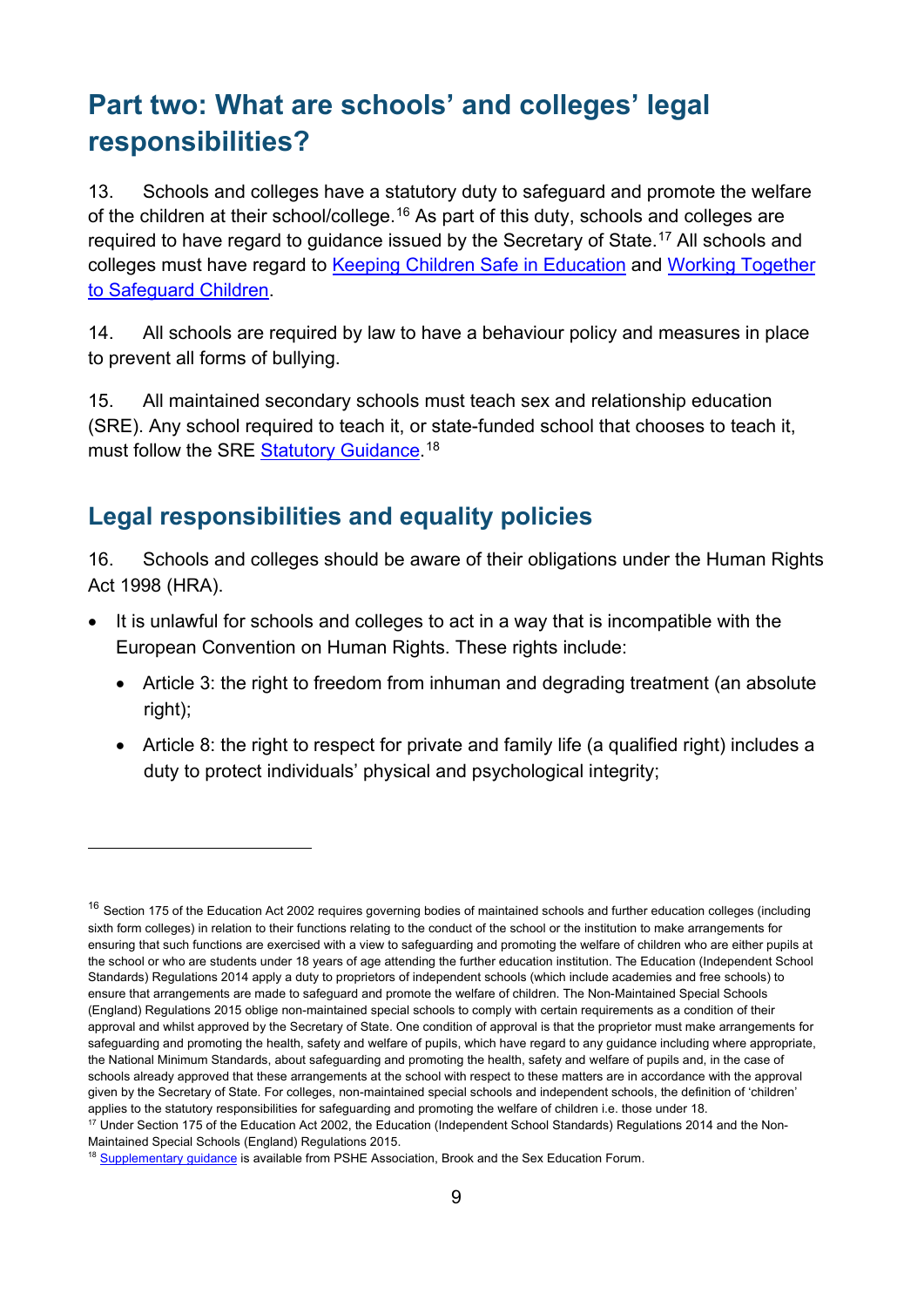- Article 14: requires that all of the rights and freedoms set out in the Act must be protected and applied without discrimination; [19](#page-9-0) and
- Protocol 1, Article 2: protects the right to an effective education.

Being subjected to sexual violence or sexual harassment may breach any or all of these rights, depending on the nature of the conduct and the circumstances.

17. Schools and colleges are required to comply with relevant requirements as set out in the Equality Act 2010 (the Equality Act) see [advice for schools](https://www.gov.uk/government/publications/equality-act-2010-advice-for-schools) and [advice for further](https://www.equalityhumanrights.com/en/publication-download/what-equality-law-means-you-education-provider-%E2%80%93-further-and-higher-education)  and higher education.

- According to the Equality Act, schools and colleges must not unlawfully discriminate against pupils because of their sex, race, disability, religion or belief, gender reassignment, pregnancy or sexual orientation (protected characteristics).
- Whilst all of the above protections are important, in the context of this advice schools and colleges should carefully consider how they are supporting their pupils with regard to their sex, sexuality and if appropriate gender reassignment.
- Provisions within the Equality Act allow schools and colleges to take positive action, where it can be shown that it is proportionate, to deal with particular disadvantages affecting one group. A school or college, could, for example, consider taking positive action to support girls if there was evidence they were being disproportionately subjected to sexual violence or sexual harassment.

#### **Considerations**

Schools and colleges should consider the makeup of their own student body, including the gender and age range of its pupils, and whether additional support for children with protected characteristics (who are potentially at greater risk) is appropriate. For example, school and college policies should reflect the gendered nature abuse can take. The evidence shows that girls are more likely to be subject to sexual violence and sexual harassment than boys and that boys are more likely to perpetrate such violence and harassment. Schools and colleges should consider what they can do to foster healthy and respectful relationships between boys and girls including through Relationship and Sex Education and Personal Social Health and Economic education.

Schools and colleges should ensure that their response to boy on boy and girl on girl sexual violence and sexual harassment is equally robust as it is for sexual violence and sexual harassment between children of the opposite sex.

 $\overline{a}$ 

<span id="page-9-0"></span><sup>&</sup>lt;sup>19</sup> As a matter of law, Article 14 only applies where the act complained of falls within the ambit of another Convention right, but in this context it should always be assumed that either through Article 8 or Article 2 of Protocol 1, or both, Article 14 will be engaged.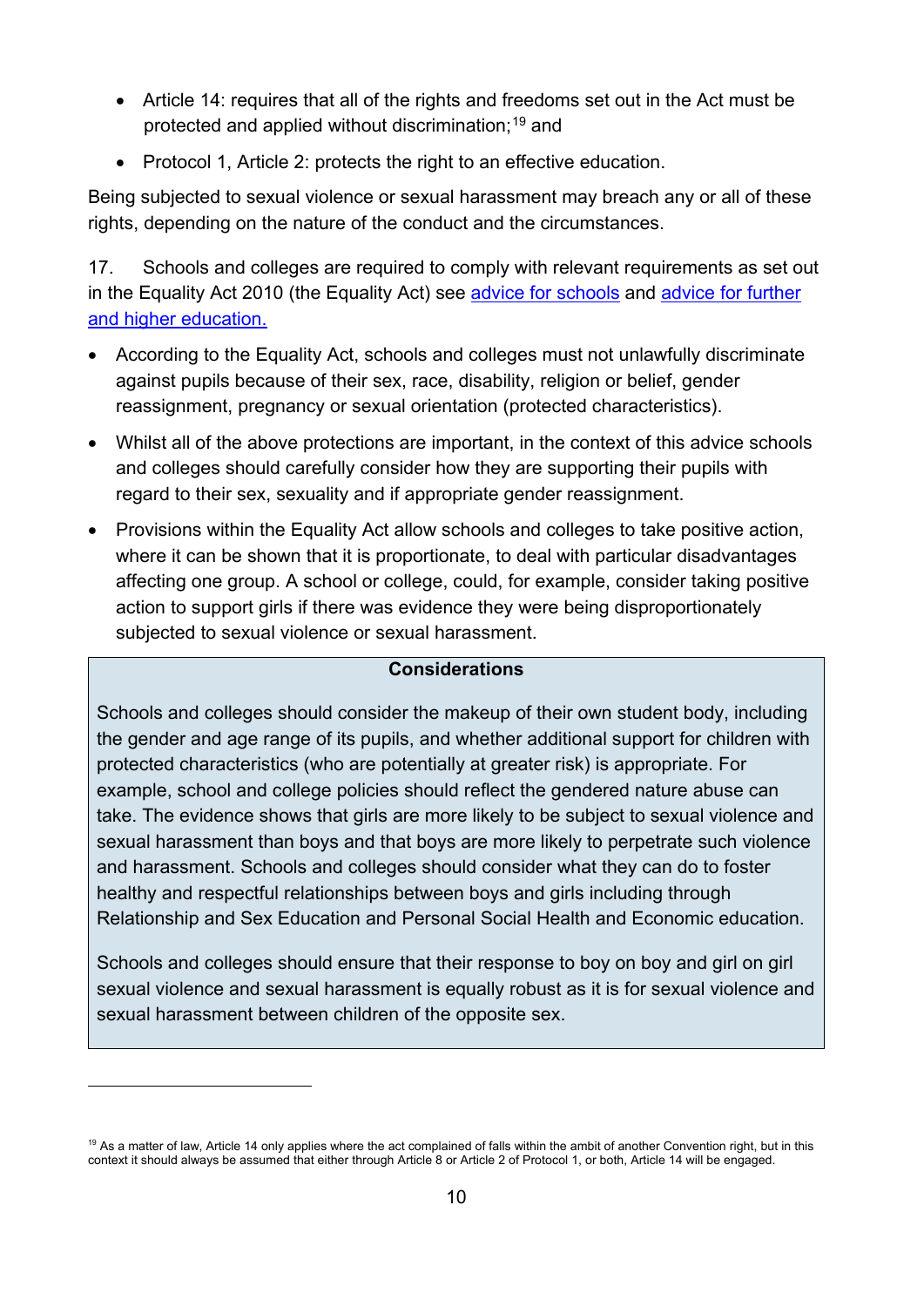18. Compliance with the Public Sector Equality Duty (PSED) is a legal requirement for schools and colleges that are public bodies.

- The Equality and Human Rights Commission provides the following general guidance for schools that are subject to the [PSED.](https://www.equalityhumanrights.com/en/publication-download/public-sector-equality-duty-guidance-schools-england)
- Under the PSED, schools and colleges that are public bodies have a general duty to have regard to the need to eliminate unlawful discrimination, harassment and victimisation and to advance equality of opportunity between different groups and foster good relations between different groups. The duty applies to all protected characteristics and means that whenever significant decisions are being made or policies developed, thought must be given to the equality implications such as, for example, the elimination of sexual violence and sexual harassment.
- Whilst compliance with the PSED is a legal requirement for schools and colleges that are public bodies, meeting it also makes good educational sense. The PSED helps schools and colleges to focus on key issues of concern and how to improve pupil outcomes. For example, where girls are being routinely sexually harassed, not only is the victim of sexual harassment being discriminated against, she is also very likely to have her equality of opportunity adversely affected by the impact on her education.
- An important aspect of the PSED is that schools and colleges need to consider what information they need to have relevant due regard to. This is one reason why good record-keeping and monitoring of sexual violence and sexual harassment reports is essential.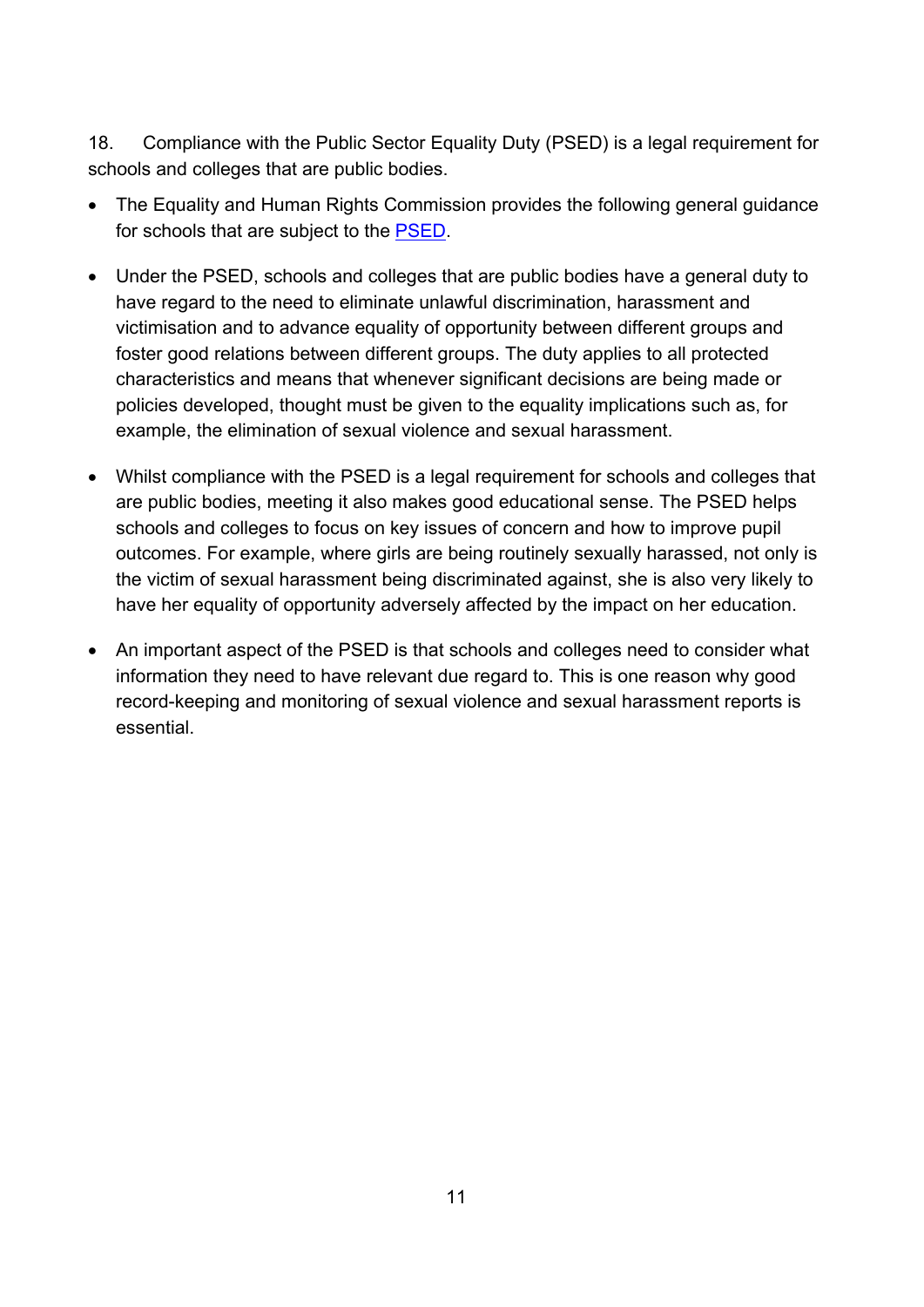# <span id="page-11-0"></span>**Part three: A whole school or college approach to preventing child on child sexual violence and sexual harassment**

## <span id="page-11-1"></span>**A whole school or college approach to safeguarding and child protection**

19. The best schools and colleges take a whole school approach to safeguarding and child protection. This means involving everyone in the school or college, including the governing body or proprietor, all the staff, all the children and their parents or carers.

20. Safeguarding and child protection should be a recurrent theme running through policies and procedures. The school's or college's approach to sexual violence and sexual harassment should reflect and be part of the broader approach to safeguarding.

21. The school's or college's safeguarding procedures with regard to sexual violence and sexual harassment should be transparent, clear and easy to understand for staff, pupils, parents and carers.

## <span id="page-11-2"></span>**Safeguarding training**

22. Decisions relating to teachers' professional development rightly rest with schools, colleges, headteachers, principals and teachers themselves, as they are in the best position to assess their individual requirements and also take into consideration local priorities and local issues. The Standard for Teachers' Professional Development is here: [teachers' professional development.](https://www.gov.uk/government/publications/standard-for-teachers-professional-development)

23. As per Part one of [Keeping Children Safe in Education,](https://www.gov.uk/government/publications/keeping-children-safe-in-education--2) as part of their child protection and safeguarding training, schools and colleges should consider the importance of their staff being aware of the different types of abuse and neglect. Equally important is that staff know what to do if they have a concern about a child, how to handle a disclosure, how to offer support to children and know where to go to if they need support.

## <span id="page-11-3"></span>**The role of education in prevention**

24. Schools and colleges can play an important role in preventative education. [Keeping Children Safe in Education](https://www.gov.uk/government/publications/keeping-children-safe-in-education--2) sets out that all schools and colleges should ensure children are taught about safeguarding, including how to stay safe online, as part of providing a broad and balanced curriculum.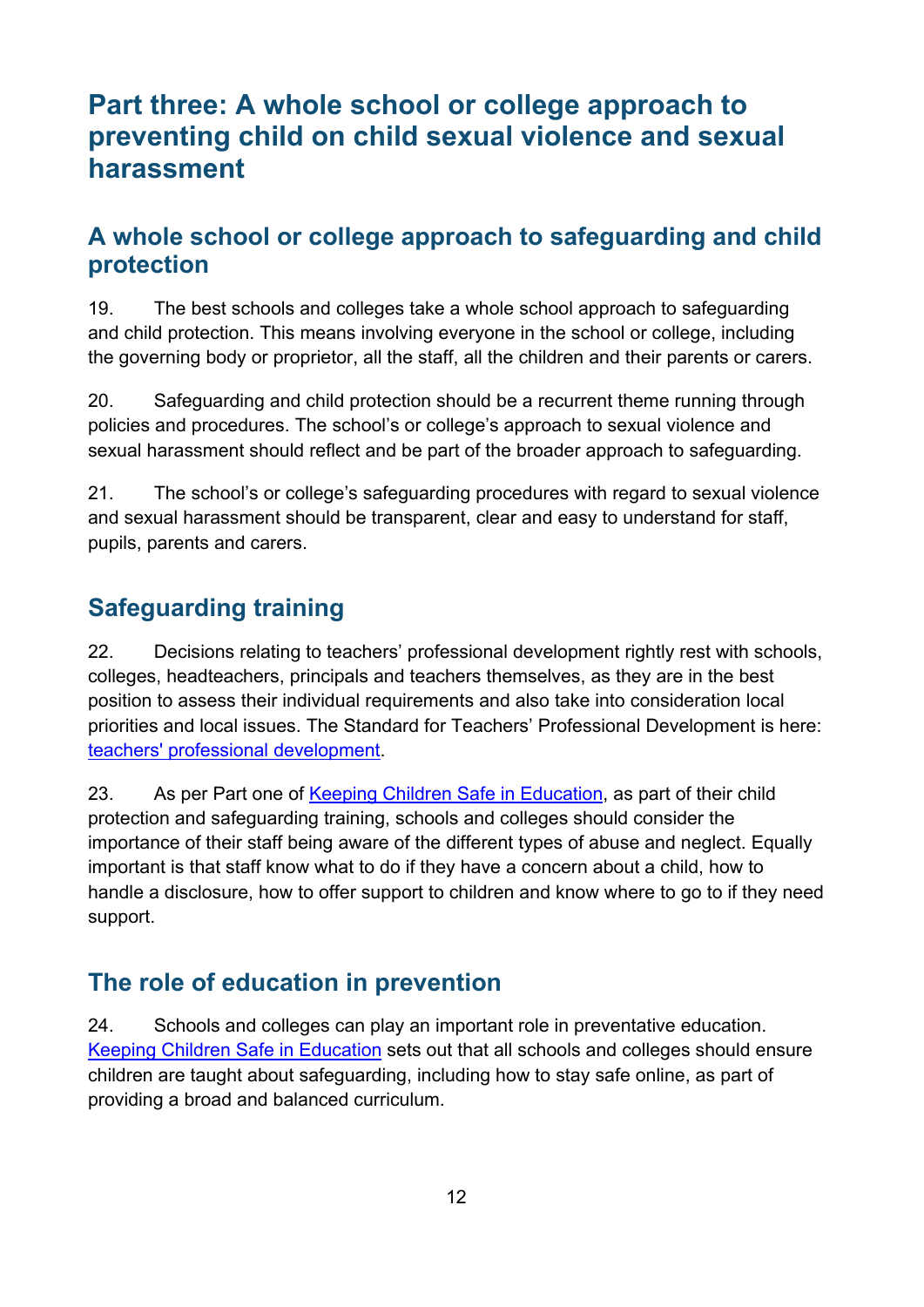## **A planned curriculum as part of a whole school approach**

25. The most effective preventative education programme will be through a wholeschool approach that prepares pupils for life in modern Britain. The school will have a clear set of values and standards, and these will be upheld and demonstrated throughout all aspects of school life. This will be underpinned by the school's behaviour policy and pastoral support system, and by a planned programme of evidence-based content delivered through the curriculum. Such a programme will be developed to be age and stage of development appropriate, and may tackle such issues as:

- healthy and respectful relationships:
- what respectful behaviour looks like;
- gender roles, stereotyping, equality;
- body confidence and self-esteem;
- prejudiced behaviour;
- that sexual violence and sexual harassment is always wrong; and
- addressing cultures of sexual harassment.

26. Schools often deliver this through planned, high-quality Sex and Relationship Education (SRE) and Personal, Social, Health and Economic Education (PSHE) programmes. More information about PSHE can be found [here.](https://www.gov.uk/government/publications/personal-social-health-and-economic-education-pshe)

27. The 2017 Children and Social Work Act placed a duty on the Secretary of State for Education to make Relationships Education compulsory in all primary schools and Relationships and Sex Education (RSE to replace SRE) compulsory in all secondary schools. It also gave the Secretary of State a power to make PSHE, or elements therein, compulsory in all schools, subject to careful consideration. The department is currently engaging with experts, schools, parents and young people to determine what these subjects will look like and whether or not to make PSHE compulsory. This will be followed by a formal consultation on regulations and guidance before the new subjects are made compulsory.

28. Good practice is that which allows children an open forum to talk things through. Such discussions can lead to increased safeguarding disclosures. Children should be made aware of the processes by which to raise their concerns or make a report. This should include processes when they have a concern about a friend or peer. All staff should be aware of how to support children and how to manage a disclosure.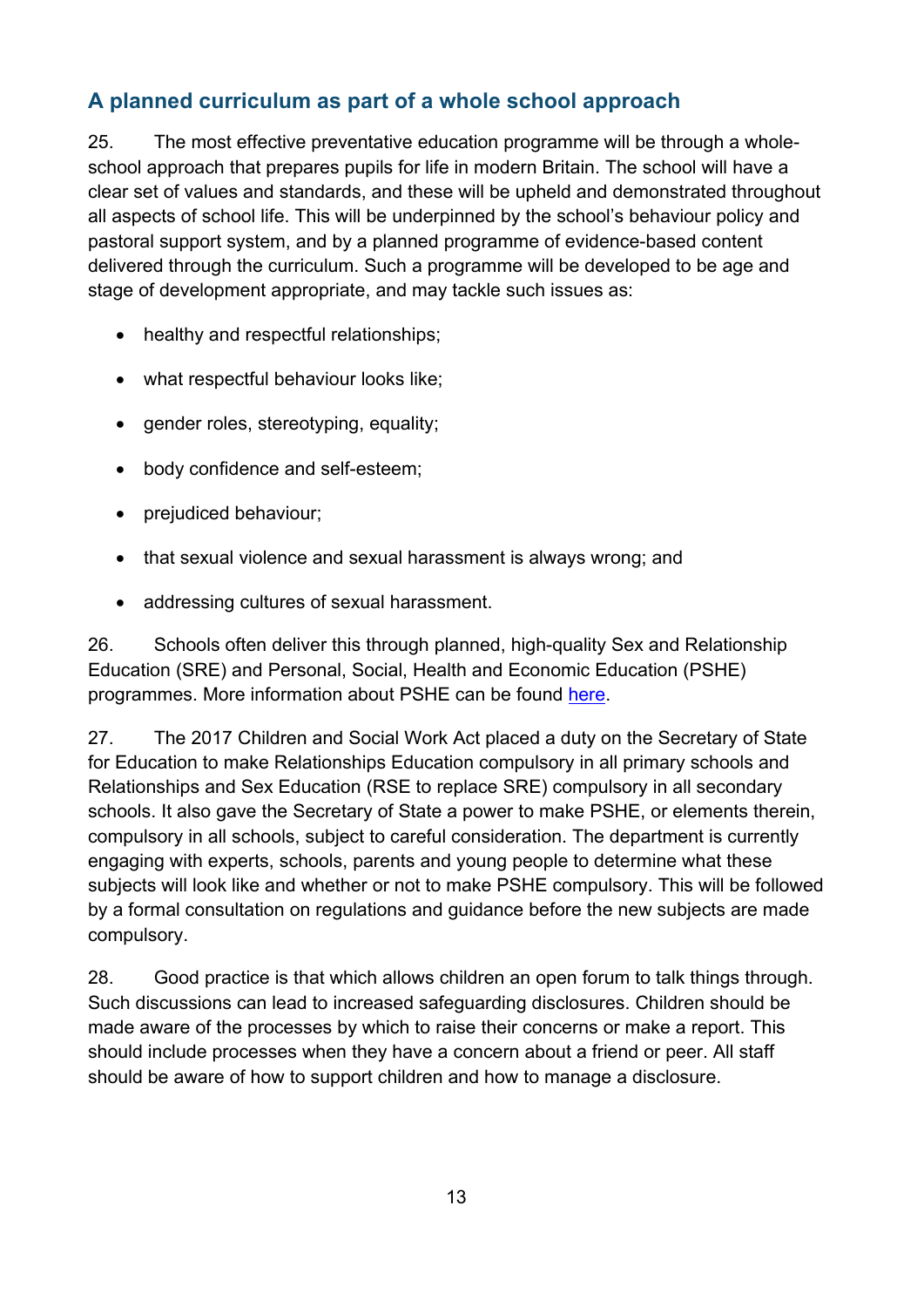## **Specialist support and interventions**

29. As part of their approach to sexual violence and sexual harassment, schools and colleges should consider carefully if external input is necessary. This might be to train and/or support their staff, teach their children and/or provide support to their children.

30. Specialist organisations can offer a different perspective and expert knowledge. It is good practice for schools and colleges to assure themselves of the quality of any specialist provider with whom they engage. This may take the form of written testimonials or engaging with a provider that is well known and established. See Annex A for a list of some of the available specialist support services.

#### **CASE STUDY: Preventative Education**

A School and Sixth Form Centre provides extensive learning on relationships through a spiral PSHE education curriculum, based on the PSHE Association's programme of study. Their schemes of work build on prior knowledge, with the importance of healthy relationships developed during earlier years and a focus on specific aspects – including teen relationship violence, sexual exploitation and coercion – at an appropriate stage.

The school's approach is a good illustration of how this kind of education supports healthy relationships and challenges attitudes that can grow into disrespect and even violence if unchallenged. For instance, this school year they are working on changing stereotypical attitudes and developing media literacy skills through PSHE lessons that explore the use of sexualised language and images that can support such attitudes and reduce respect for others.

Carefully chosen external contributors are occasionally used to supplement the planned PSHE curriculum in these areas, with timetabled lessons providing the context for both preparatory work and reinforcement of the learning. Before-and-after evaluations of this combined classroom work and external contributions are undertaken to assess levels of increased understanding.

The school describes the skills and attributes developed through PSHE education as having a demonstrable impact on students. For example, it develops skills to understand what constitutes abusive behaviour; communication skills to convey difficult messages; and developing empathy to foster respect for others and the ability to see the world from others' perspective. PSHE education lessons always include activities that allow teachers and students to gauge, demonstrate and/or reflect on their learning and progress.

The school PSHE lead puts this success down to a number of factors, including: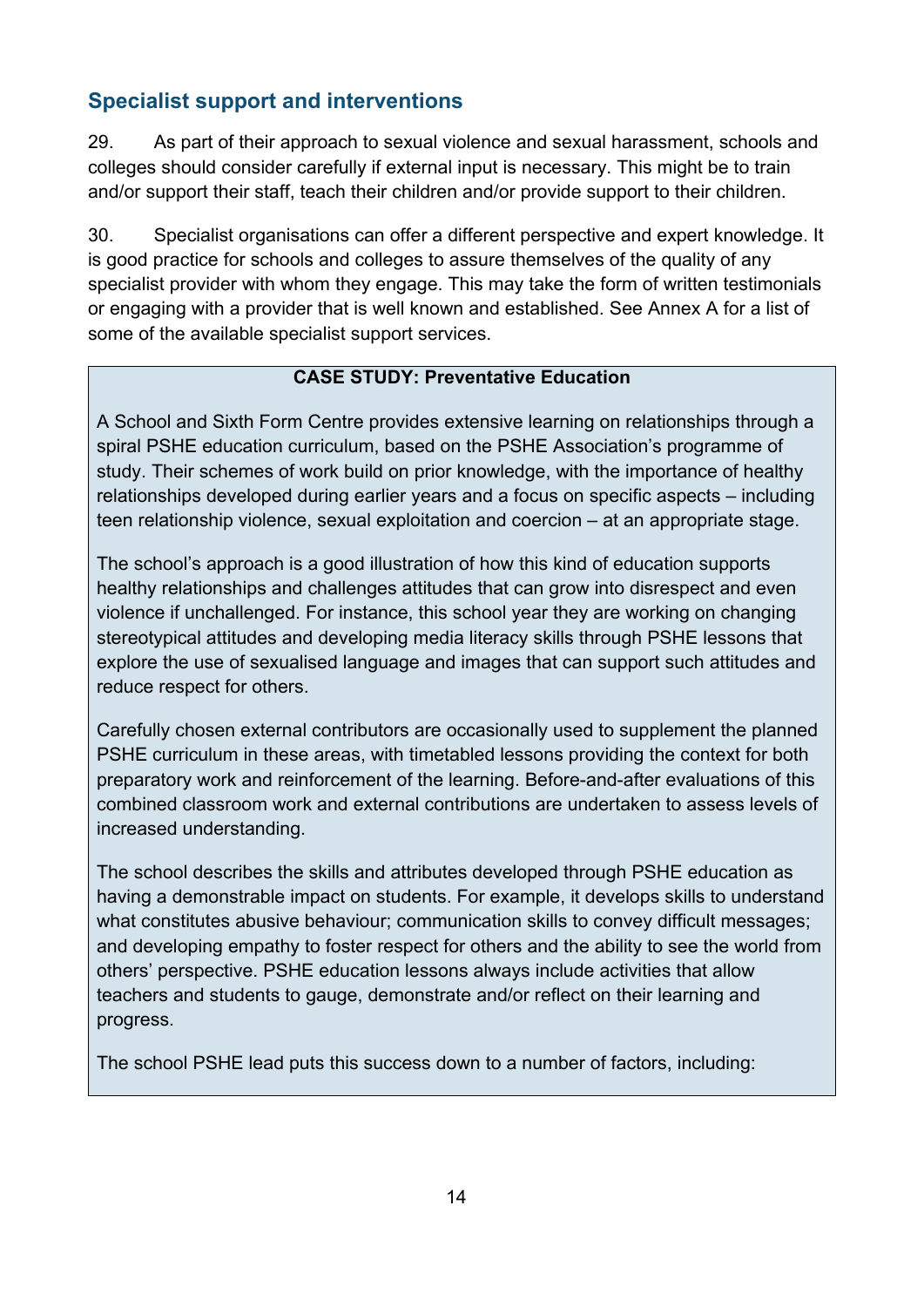- ensuring a spiral PSHE curriculum that enables a return to the same core themes in different ways according to age and stage of development, therefore building on prior learning;
- a whole school approach, with PSHE including RSE complementing relevant school policies and initiatives; and
- supportive school leadership, a trained and confident PSHE education team, as well as understanding amongst the wider staff team of the importance of this work.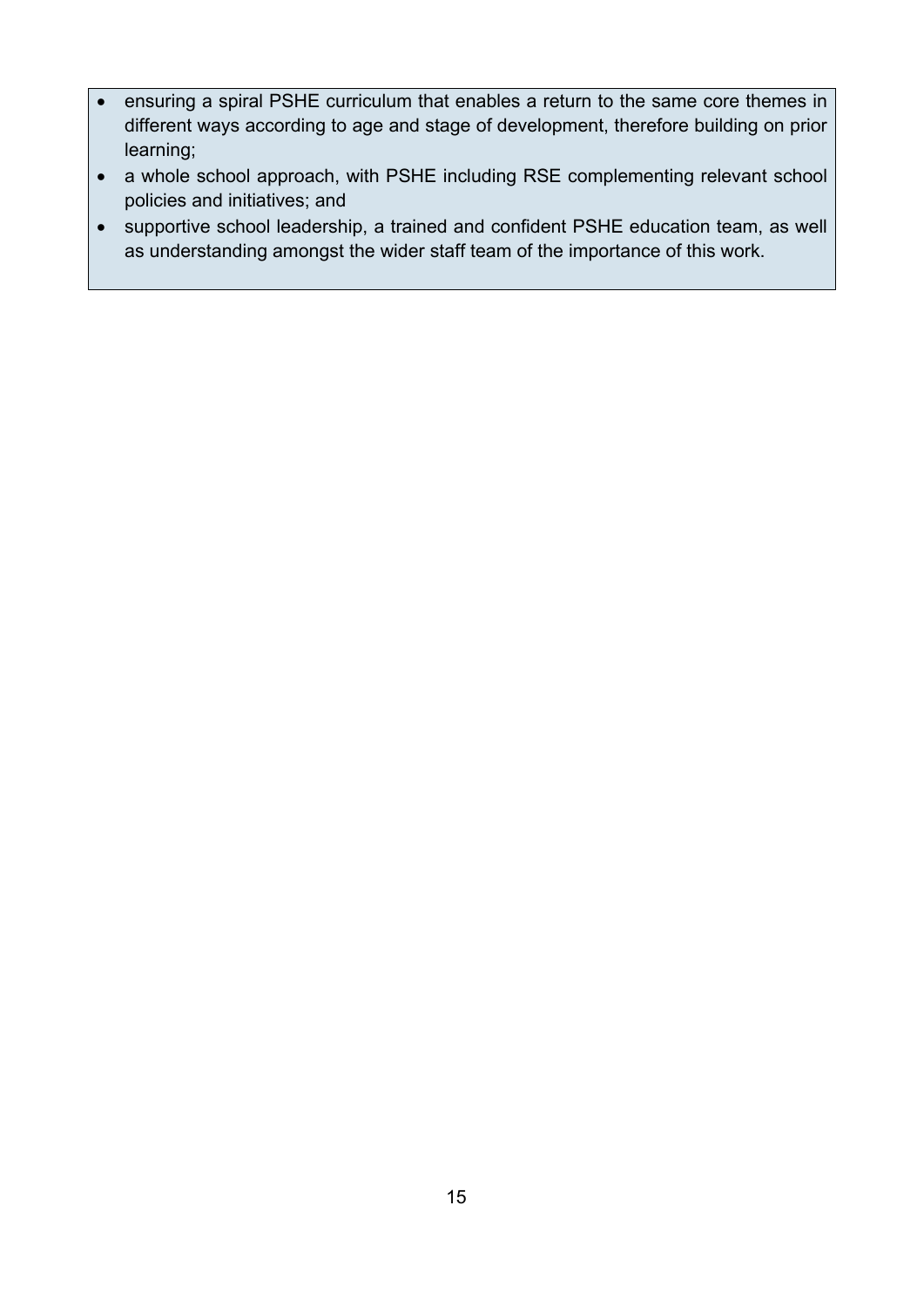# <span id="page-15-0"></span>**Part four: Responding to reports of sexual violence and sexual harassment**

## <span id="page-15-1"></span>**Introduction**

31. Reports of sexual violence and sexual harassment are likely to be complex and require difficult professional decisions to be made, often quickly and under pressure. Preplanning, effective training and effective policies will provide schools and colleges with the foundation for a calm, considered and appropriate response to any reports.

32. This part of the advice does not attempt to provide (nor would it be possible to provide) detailed advice on what to do in any or every particular case. The advice provides effective safeguarding practice and principles for schools and colleges to consider in their decision making process.

33. Ultimately, any decisions are for the school or college to make on a case-by-case basis, with the designated safeguarding lead (or a deputy) taking a leading role and using their professional judgment, supported by other agencies, such as children's social care and the police as required.

34. Some situations are statutorily clear:

- a child under the age of 13 can never consent to any sexual activity;  $20$
- $\bullet$  the age of consent is 16;<sup>[21](#page-15-4)</sup>
- sexual intercourse without consent is rape;
- rape, assault by penetration and sexual assault are defined in law (as set out at paragraph 4); and
- creating and sharing sexual photos and videos of under-18s is illegal (often referred to as sexting). This includes children making and sharing sexual images and videos of themselves.

## <span id="page-15-2"></span>**Support for schools and colleges**

 $\overline{a}$ 

35. Schools and colleges should not feel that they are alone in dealing with sexual

<span id="page-15-3"></span><sup>&</sup>lt;sup>20</sup> See [CPS guidelines on Rape and Sexual Offences](http://www.cps.gov.uk/legal/p_to_r/rape_and_sexual_offences/soa_2003_and_soa_1956/#a15) which explain why under 13s are given additional protections in law due to their age and vulnerability.

<span id="page-15-4"></span> $^{21}$  It is important to differentiate between consensual sexual activity between children of a similar age and that which involves any power imbalance, coercion or exploitation. Due to their additional training, the designated safeguarding lead (or deputy) should be involved and generally speaking leading the school or college response. If in any doubt, they should seek expert advice.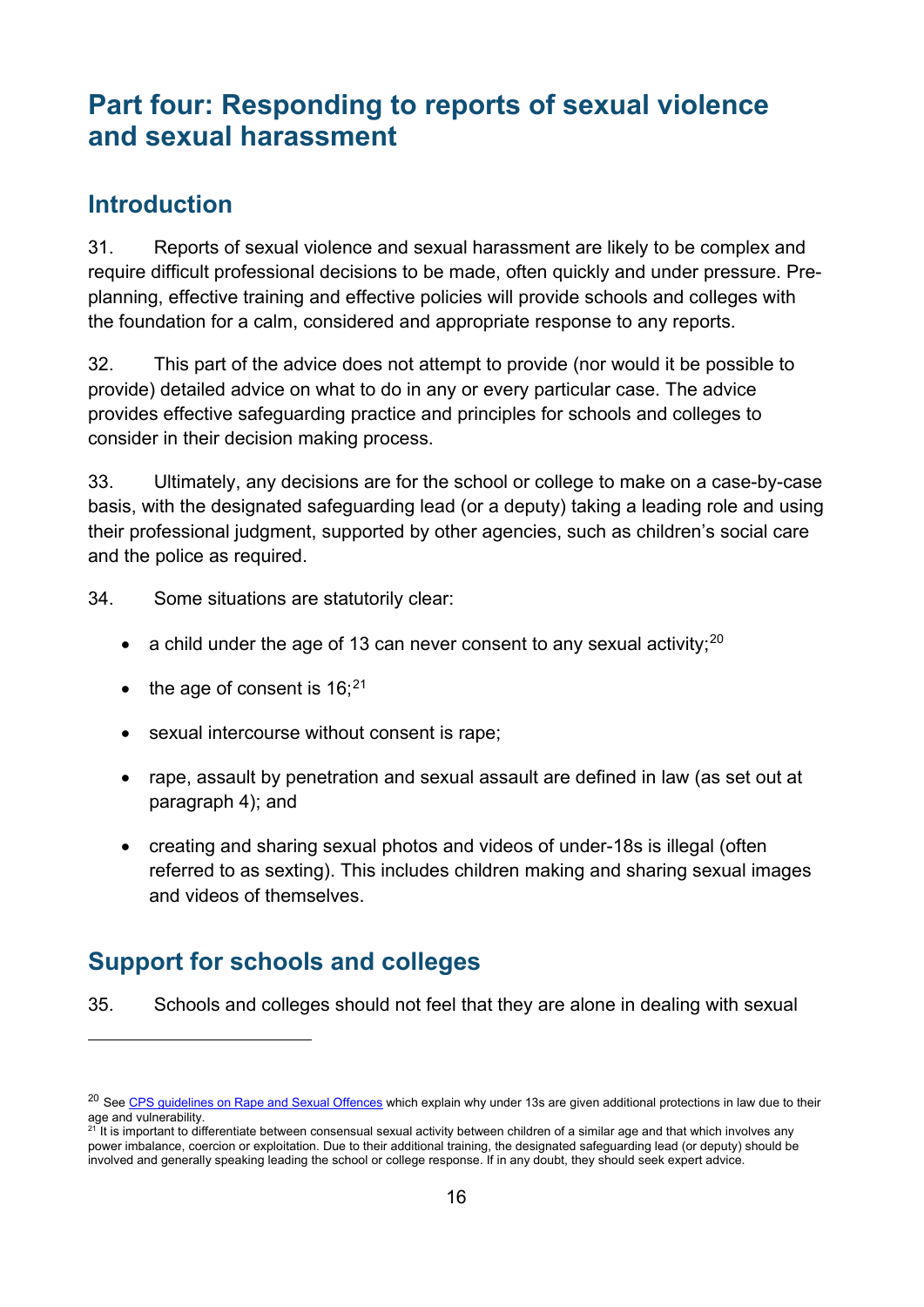violence and sexual harassment.

- [Working Together to Safeguard Children](https://www.gov.uk/government/publications/working-together-to-safeguard-children--2) sets out details of the wider child protection system, inter-agency working and schools' and colleges' role in it. For schools and colleges this includes:
	- The basic safeguarding principle is: if a child has been harmed, is in immediate danger, or is at risk of harm a referral should be made to children's social care. A social worker should respond to the referrer within one working day to explain what action they will be taking.
	- Children's social care will consider if early help, section 17 and/or 47 statutory assessments<sup>[22](#page-16-0)</sup> are appropriate. School and college staff may be expected to participate in an early help assessment, child protection enquiry, strategy discussion and child protection conference. The designated safeguarding lead (and their deputies) should be supporting staff as required.
	- Local authorities, with their partners, should develop and publish local protocols for assessment. This should set out clear arrangements for how cases will be managed once a child is referred into children's social care. It is important all staff understand this process.
	- The guidance sets out what local multi-agency arrangements should look like and schools' and colleges' role in them. It also sets out the statutory duties placed on other organisations to safeguard children such as local authorities, the NHS and the police. This information will help schools and colleges understand what they can and should expect when working with these agencies.
- The police will be important partners where a crime might have been committed. Rape, assault by penetration and sexual assaults are crimes. Where there is a report of a rape, assault by penetration or sexual assault, the starting point is it should be passed to the police. This will often be a natural progression of making a referral to children's social care. The designated safeguarding lead (or a deputy) should be leading the school's or college's response and should be aware of the local process for referrals to children's social care and making reports to the police.
	- Many schools and colleges have close relationships with their local police force and many police forces have a permanent or semi-permanent police

 $\overline{a}$ 

<span id="page-16-0"></span><sup>22</sup> Chapter one of [Working Together to Safeguard Children.](https://www.gov.uk/government/publications/working-together-to-safeguard-children--2)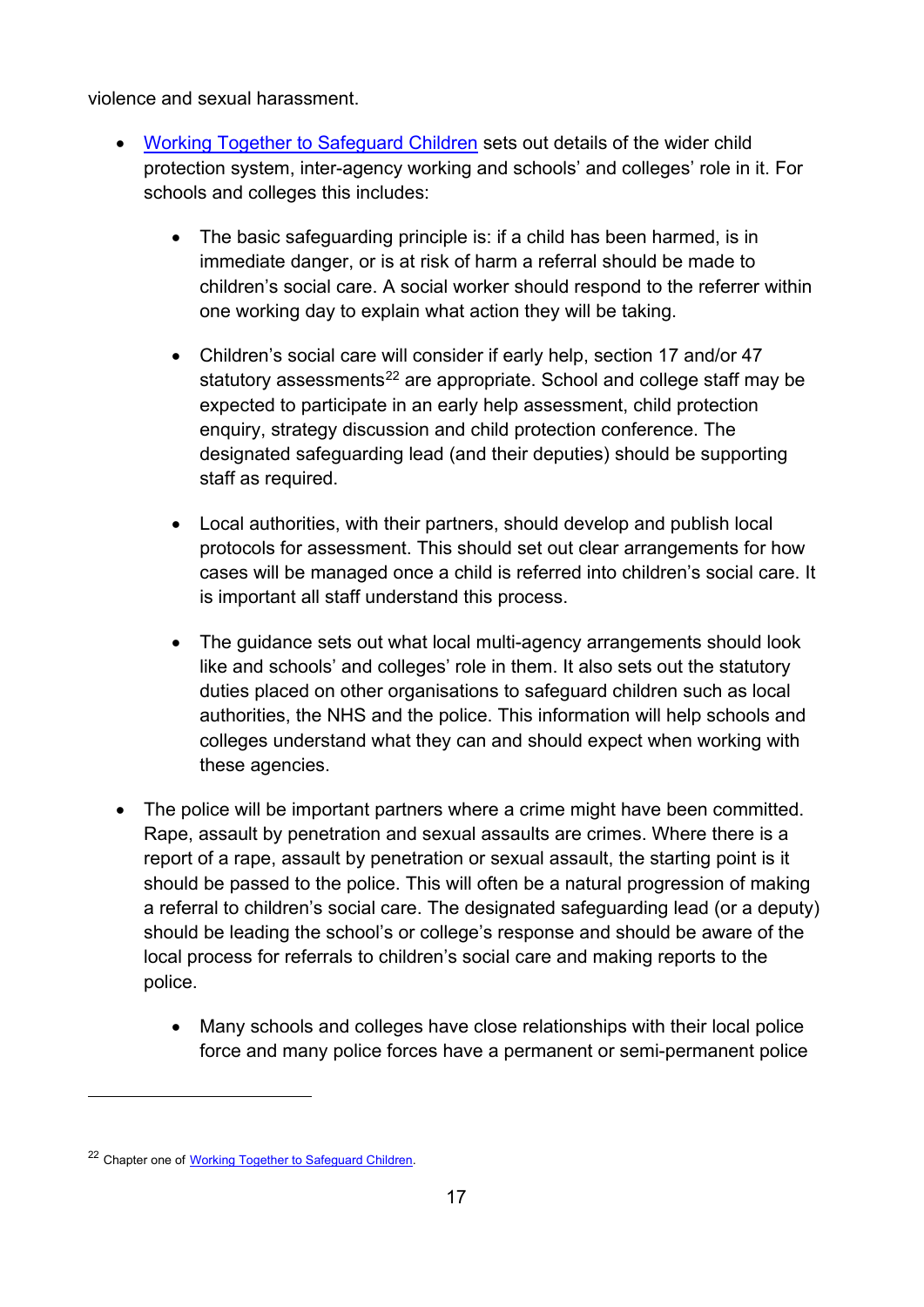presence in schools and colleges. The designated safeguarding lead (or deputy) should be liaising closely with the local police presence, where there is one.

- The NSPCC provides a helpline for professionals at 0808 800 5000 and [help@nspcc.org.uk.](mailto:help@nspcc.org.uk) The helpline provides expert advice and support for school and college staff and will be especially useful for the designated safeguarding lead (and their deputies).
- Support from specialist sexual violence sector such as [Rape Crisis](https://rapecrisis.org.uk/) or The [Survivors Trust.](http://thesurvivorstrust.org/)
- The Anti-Bullying Alliance has developed guidance for schools about preventing [and responding to sexual bullying.](https://www.anti-bullyingalliance.org.uk/tools-information/all-about-bullying/sexual-and-gender-related/preventing-and-responding-sexual)
- Schools and colleges should recognise that incidents of sexual violence and sexual harassment that occur online (either in isolation or in connection to offline incidents) can introduce a number of complex factors. These include the potential for the incident to take place across a number of social media platforms and services and for things to move from platform to platform online. It also includes the potential for the impact of the incident to extend further than a school's or college's local community (e.g. for images or content to be shared around neighbouring schools/colleges) and for a victim (or alleged perpetrator) to become marginalised and excluded by both online and offline communities. There is also the strong potential for repeat victimisation in the future if abusive content continues to exist somewhere online. Online concerns can be especially complicated. Support is available at:
	- The UK Safer Internet Centre provides an online safety helpline for professionals at 0344 381 4772 and [helpline@saferinternet.org.uk.](mailto:helpline@saferinternet.org.uk) The helpline provides expert advice and support for school and college staff with regard to online safety issues and will be especially useful for the designated safeguarding lead (and their deputies) when a report of sexual violence or sexual harassment includes an online element.
	- If the incident involves sexual images or videos that have been made and circulated online, the victim can be supported to get the images removed through the **Internet Watch Foundation** (IWF). The IWF will make an assessment of whether the image is illegal in line with UK Law. If the image is assessed to be illegal, it will be removed and added to the IWF's Image Hash list.
	- Sharing indecent images of a child (including by children) is a crime: [UKCCIS advice](https://www.gov.uk/government/groups/uk-council-for-child-internet-safety-ukccis) provides support to schools and colleges in responding to reports of sexting.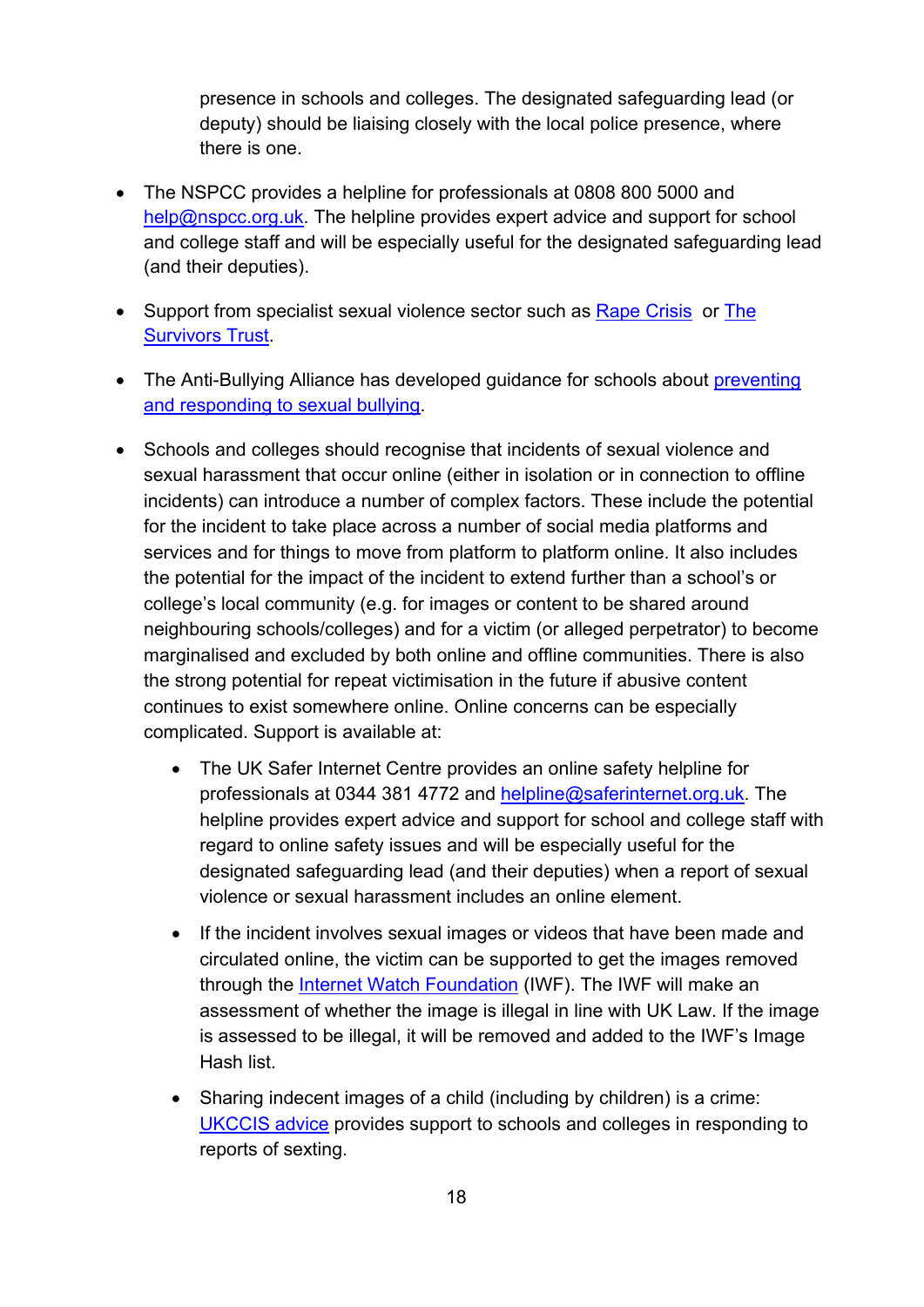- [Thinkuknow](https://www.thinkuknow.co.uk/) from CEOP provides support for the children's workforce, parents and carers on staying safe online.
- Part one of [Keeping Children Safe in Education](https://www.gov.uk/government/publications/keeping-children-safe-in-education--2) (which all school and college staff should read) and [What to do if you're worried a child is being abused](https://www.gov.uk/government/publications/what-to-do-if-youre-worried-a-child-is-being-abused--2) provide information for all staff as to what they should do if they have concerns about a child.
- Additional information including various avenues of support are set out in Annex A of this advice.

36. Effective safeguarding practice is for schools and colleges to be clear, in advance, as to what local processes are in place and what support can be accessed when sexual violence or sexual harassment has occurred. It is important to prepare for this in advance of a reported incident and review this information on a regular basis to ensure it is up to date. As such:

- if required, the designated safeguarding lead (or a deputy) should discuss the local response to sexual violence and sexual harassment with police and children's social care colleagues in order to prepare the school's or college's policies (especially the child protection policy) and responses; and
- the designated safeguarding lead (and their deputies) should be confident as to what local specialist support is available to support all children involved (including the victims and alleged perpetrators) in sexual violence and sexual harassment and be confident as to how to access this support when required.

## <span id="page-18-0"></span>**The immediate response to a report**

#### **Managing the disclosure**

37. The school's or college's initial response to a disclosure from a child is important. It is essential that victims are reassured that they are being taken seriously and that they will be supported and kept safe. A victim should never be given the impression that they are creating a problem by reporting sexual violence or sexual harassment. Nor should a victim ever be made to feel ashamed for making a report.

38. In some cases, the victim may not make a direct report or disclosure. For example, a friend may make a report or a member of school or college staff may overhear a conversation that suggests a child has been harmed. As with all safeguarding concerns, it is important that in such instances staff take appropriate action in accordance with their child protection policy. They should not assume that someone else is dealing with the alleged incident. If in any doubt, they should speak to the designated safeguarding lead (or a deputy). In such cases, the basic safeguarding principles remain the same, but it is important for the school or college to understand why the victim has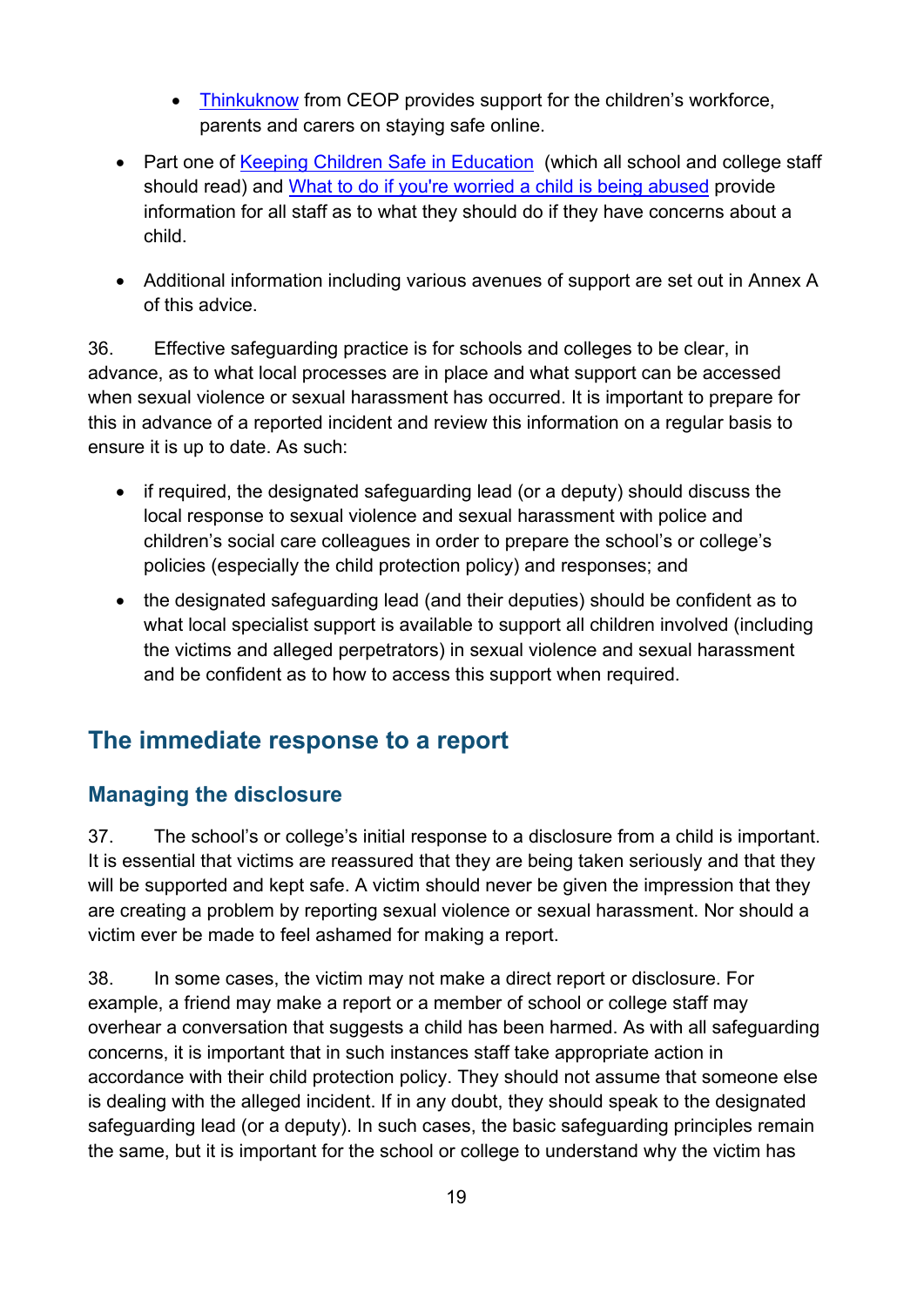chosen not to make a report themselves. This discussion should be handled sensitively and with the support of children's social care if required.

39. There may be reports where the alleged incident is between two pupils from the same school or college but is alleged to have taken place away from the school or college premises. The safeguarding principles, and schools' and colleges' duties to safeguard and promote the welfare of their pupils, remain the same. The same principles and processes as set out from paragraph 40 also apply.

40. As per Part one of [Keeping Children Safe in Education,](https://www.gov.uk/government/publications/keeping-children-safe-in-education--2) all staff should be trained to manage a disclosure. Local policies (and training) will dictate exactly how disclosures should be managed. However, effective safeguarding practice includes:

- not promising confidentiality at this initial stage as it is very likely a concern will have to be shared further (for example with the designated safeguarding lead or children's social care) to discuss next steps. Staff should only share the report with those people who are necessary in order to progress it. It is important that the victim understands what the next steps will be and who the report will be passed to;
- recognising a child is likely to disclose to someone they trust: this could be **anyone** on the school or college staff. It is important that the person to whom the child discloses recognises that the child has placed them in a position of trust. They should be supportive and respectful of the child;
- listening carefully to the child, being non-judgmental, being clear about boundaries and how the disclosure will be progressed, not asking leading questions and only prompting the child where necessary with open questions – where, when, what etc;
- considering the best way to make a record of the disclosure. Best practice is to wait until the end of the disclosure and immediately write up a thorough summary. This allows the staff member to devote their full attention to the child and to listen to what they are saying. It may be appropriate to make notes during the disclosure (especially if a second member of staff is present). However, if making notes during any disclosure, staff should be very conscious of the need to remain engaged with the child and not appear distracted by the note taking. Either way, it is essential a written record is made;
- only recording the facts as the child presents them. The notes should not reflect the personal opinion of the note taker. Schools and colleges should be aware that notes of such disclosures could become part of a statutory assessment by children's social care and/or part of a criminal investigation;
- if possible, managing disclosures with two members of staff present, (preferably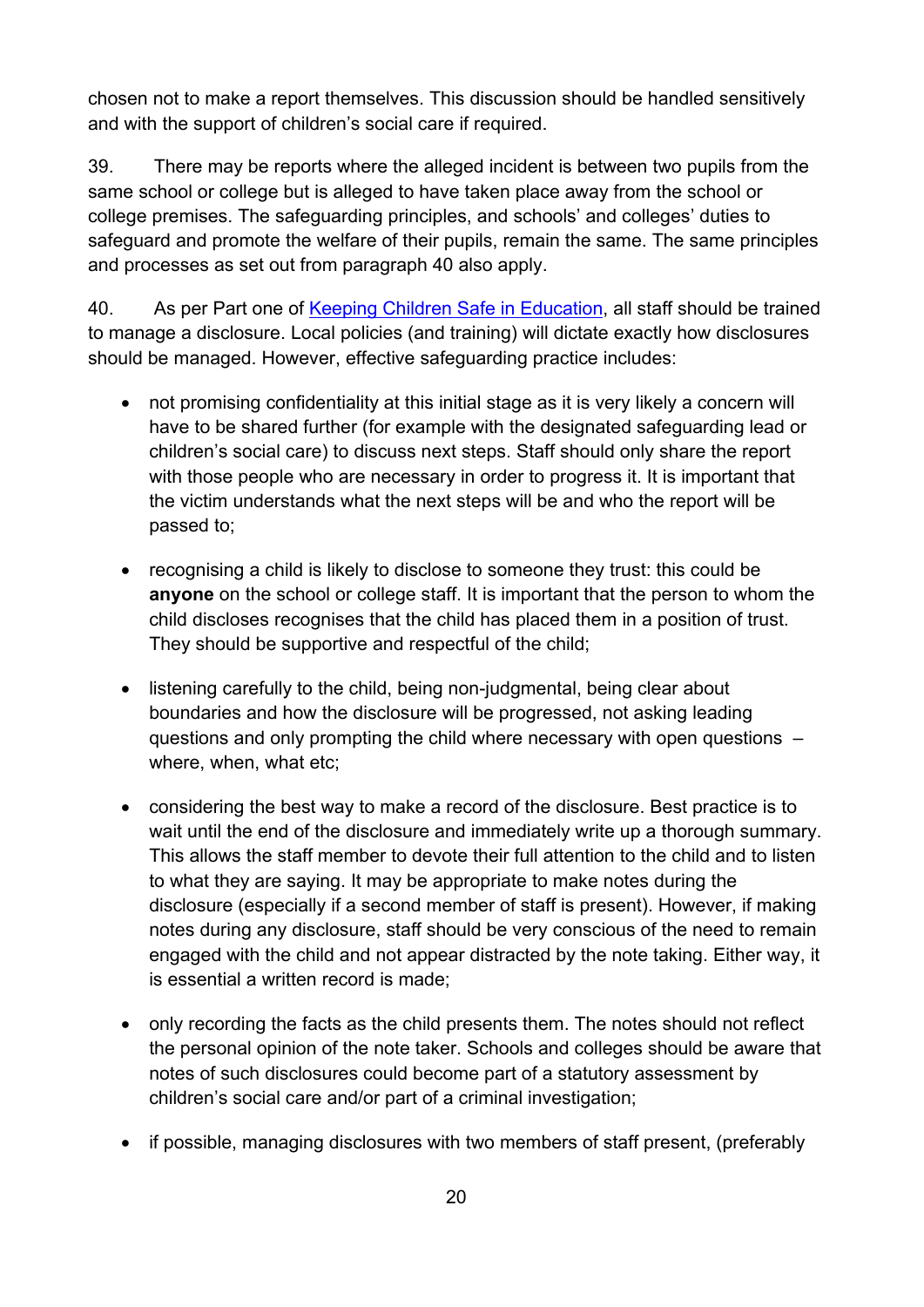one of them being the designated safeguarding lead or a deputy). However this might not always be possible; and

• informing the designated safeguarding lead (or deputy) as soon as practically possible if the designated safeguarding lead (or deputy) are not involved in the initial disclosure.

## **Considering confidentiality and anonymity**

#### **Confidentiality**

41. Staff taking a disclosure should never promise confidentiality as it is very likely that it will be in the best interests of the victim to seek advice and guidance from others in order to provide support and engage appropriate agencies.

42. The school or college should only engage staff and agencies who are required to support the children involved and/or be involved in any investigation.

43. The victim may ask the school or college not to tell anyone about the sexual violence or sexual harassment. There are no easy or definitive answers when a victim makes this request. If the victim does not give consent to share information, staff may still lawfully share it, if it can be justified to be in the public interest, for example, to protect children from harm and to promote the welfare of children. The designated safeguarding lead (or a deputy) should consider the following:

- parents or carers should normally be informed (unless this would put the victim at greater risk);
- the basic safeguarding principle is: if a child is at risk of harm, is in immediate danger or has been harmed a referral should be made to children's social care; and
- rape, assault by penetration and sexual assaults are crimes. The starting point is that reports should be passed to the police.

44. Ultimately, the designated safeguarding lead (or a deputy) will have to balance the victim's wishes against their duty to protect the victim and other children.

45. If the designated safeguarding lead (or a deputy) do decide to go ahead and make a referral to children's social care and/or a report to the police against the victim's wishes, this should be handled extremely carefully, the reasons should be explained to the victim and appropriate specialist support offered.

46. Additional information on confidentiality and information sharing is available at [Safeguarding Practitioners Information Sharing Advice](https://www.gov.uk/government/publications/safeguarding-practitioners-information-sharing-advice) and [NSPCC: Information sharing](https://www.nspcc.org.uk/globalassets/documents/information-service/information-sharing-confidentiality-practitioners.pdf)  [and confidentiality for practitioners.](https://www.nspcc.org.uk/globalassets/documents/information-service/information-sharing-confidentiality-practitioners.pdf)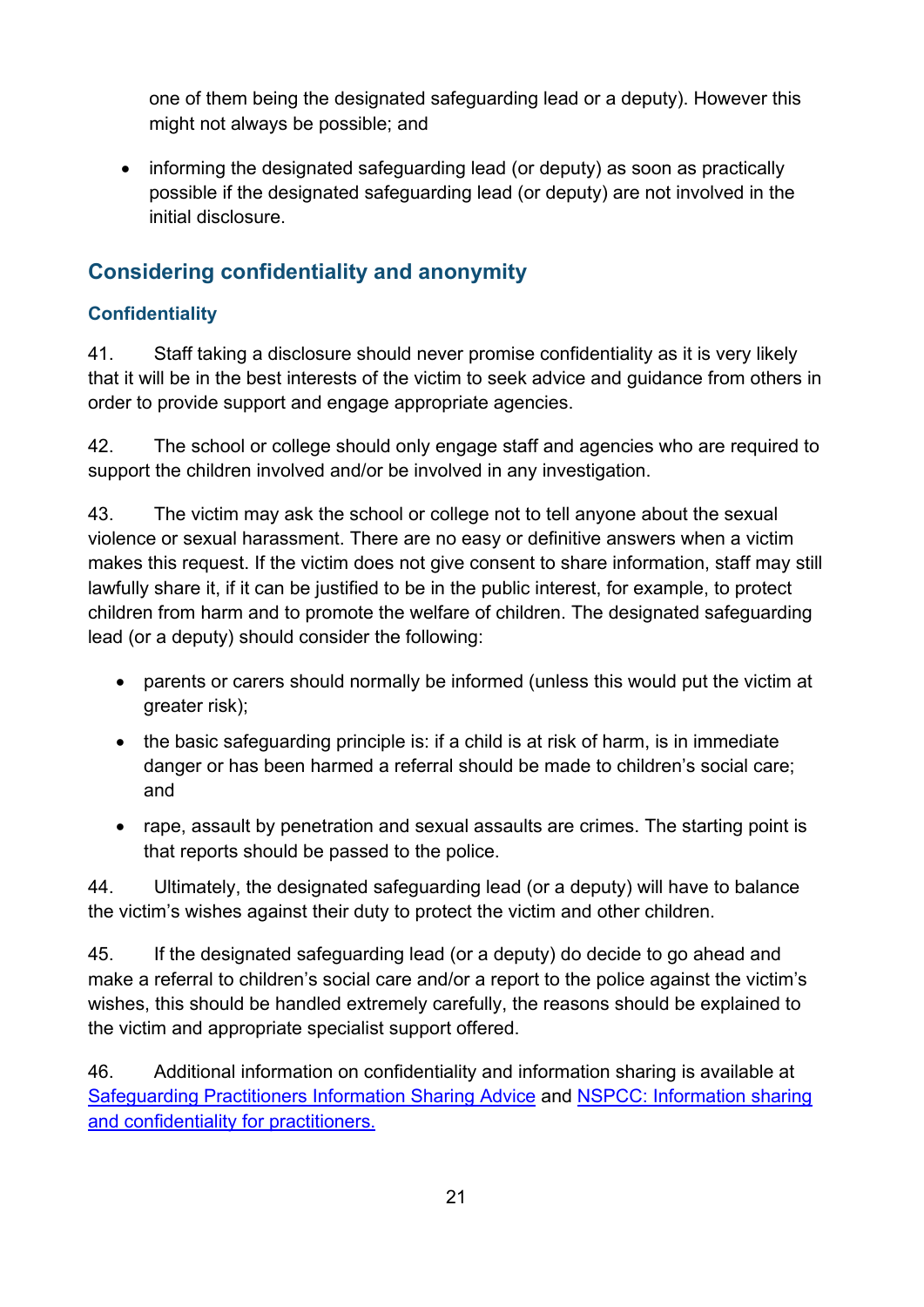## **Anonymity**

47. Where an allegation of sexual violence or sexual harassment is progressing through the criminal justice system, schools and colleges should be aware of anonymity, witness support and the criminal process in general so they can offer support and act appropriately.<sup>[23](#page-21-0)</sup> Information is at: <u>CPS: Safeguarding Children as Victims and Witnesses</u>.

48. In addition to the legal protections, as a matter of effective safeguarding practice, schools and colleges should do all they reasonably can to protect the anonymity of any children involved in any report of sexual violence or sexual harassment. Amongst other things, this will mean carefully considering, based on the nature of the report, which staff should know about the report and any support that will be in place for the children involved.

49. Schools and colleges should also consider the potential impact of social media in facilitating the spreading of rumours and exposing victims' identities. The unique challenges regarding social media are discussed at paragraph 35, along with potential support. In addition, the principles described in [Childnet's cyberbullying guidance](http://www.childnet.com/resources/cyberbullying-guidance-for-schools) could be helpful.

## **Risk Assessment**

50. When there has been a report of sexual violence, the designated safeguarding lead (or a deputy) should make an immediate risk and needs assessment. Where there has been a report of sexual harassment, the need for a risk assessment should be considered on a case-by-case basis. The risk and needs assessment should consider:

• the victim:

 $\overline{a}$ 

- the alleged perpetrator; and
- the other children (and, if appropriate, staff) at the school or college.

51. Risk assessments should be recorded (written or electronic) and should be kept under review. At all times, the school or college should be actively considering the risks posed to all their pupils and putting adequate measures in place to protect them and keep them safe. Toolkits that will support the risk assessment process include: [Brook:](https://www.brook.org.uk/our-work/category/sexual-behaviours-traffic-light-tool)  [traffic light tool.](https://www.brook.org.uk/our-work/category/sexual-behaviours-traffic-light-tool)

52. The designated safeguarding lead (or a deputy) should ensure they are engaging with children's social care and specialist services as required. Where there has been a

<span id="page-21-0"></span><sup>&</sup>lt;sup>23</sup>It is not the role of schools and colleges to provide legal advice or support to victims, alleged perpetrators or parents in respect of a criminal justice process. Rather, schools and colleges should be aware of their own position and responsibilities.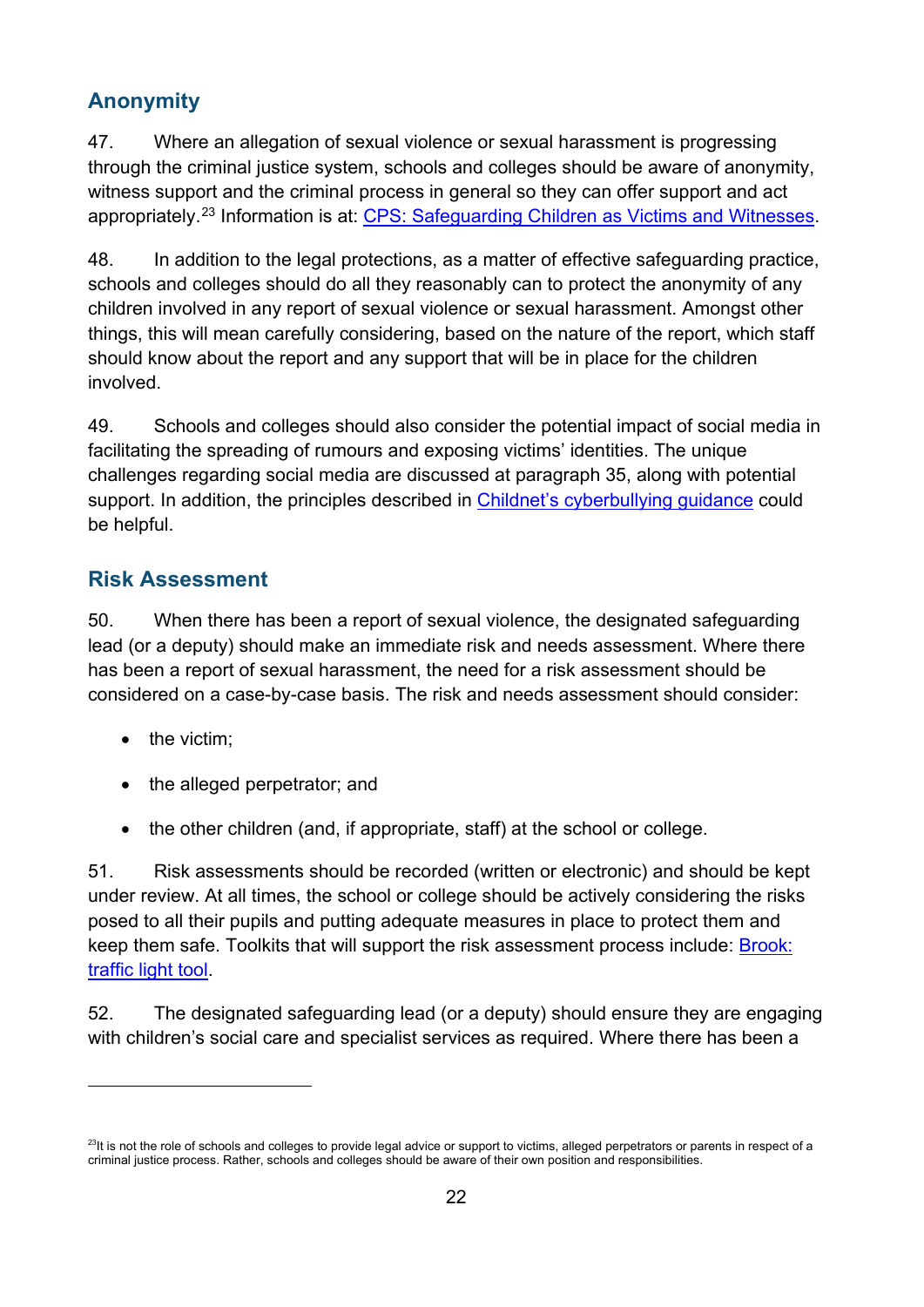report of sexual violence, it is likely that professional risk assessments by social workers and or sexual violence specialists will be required. The above risk assessment is not intended to replace the detailed assessments of expert professionals. Any such professional assessments should be used to inform the school's or college's approach to supporting and protecting their pupils and updating their own risk assessment.

## <span id="page-22-0"></span>**Action following a report of sexual violence and/or sexual harassment**

#### **What to consider**

53. Schools and colleges should carefully consider any report of sexual violence and/or sexual harassment. The designated safeguarding lead (or deputy) is likely to have a complete safeguarding picture and be the most appropriate person to decide on the school's or college's initial response. Important considerations will include:

- the wishes of the victim in terms of how they want to proceed. This is especially important in the context of sexual violence and sexual harassment. Victims should be given as much control as is reasonably possible over decisions regarding how any investigation will be progressed and any support that they will be offered;
- the nature of the alleged incident(s), including: might a crime have been committed and consideration of harmful sexual behaviour (as set out on paragraphs 9-12);
- the ages of the children involved;
- the developmental stages of the children involved;
- any power imbalance between the children (e.g. is the alleged perpetrator significantly older);
- if the alleged incident is a one off or a sustained pattern of abuse;
- are there ongoing risks; and
- other related issues and wider context. Where incidents and/or behaviours are associated with factors outside the school or college and/or occur between children outside the school or college, the designated safeguarding lead (or deputy) should be considering contextual safeguarding. This simply means assessments of children in such cases should consider whether wider environmental factors are present in a child's life that are a threat to their safety and/or welfare. Children's social care assessments should consider such factors and so it is important that schools and colleges provide as much information as possible as part of the referral process. This will allow any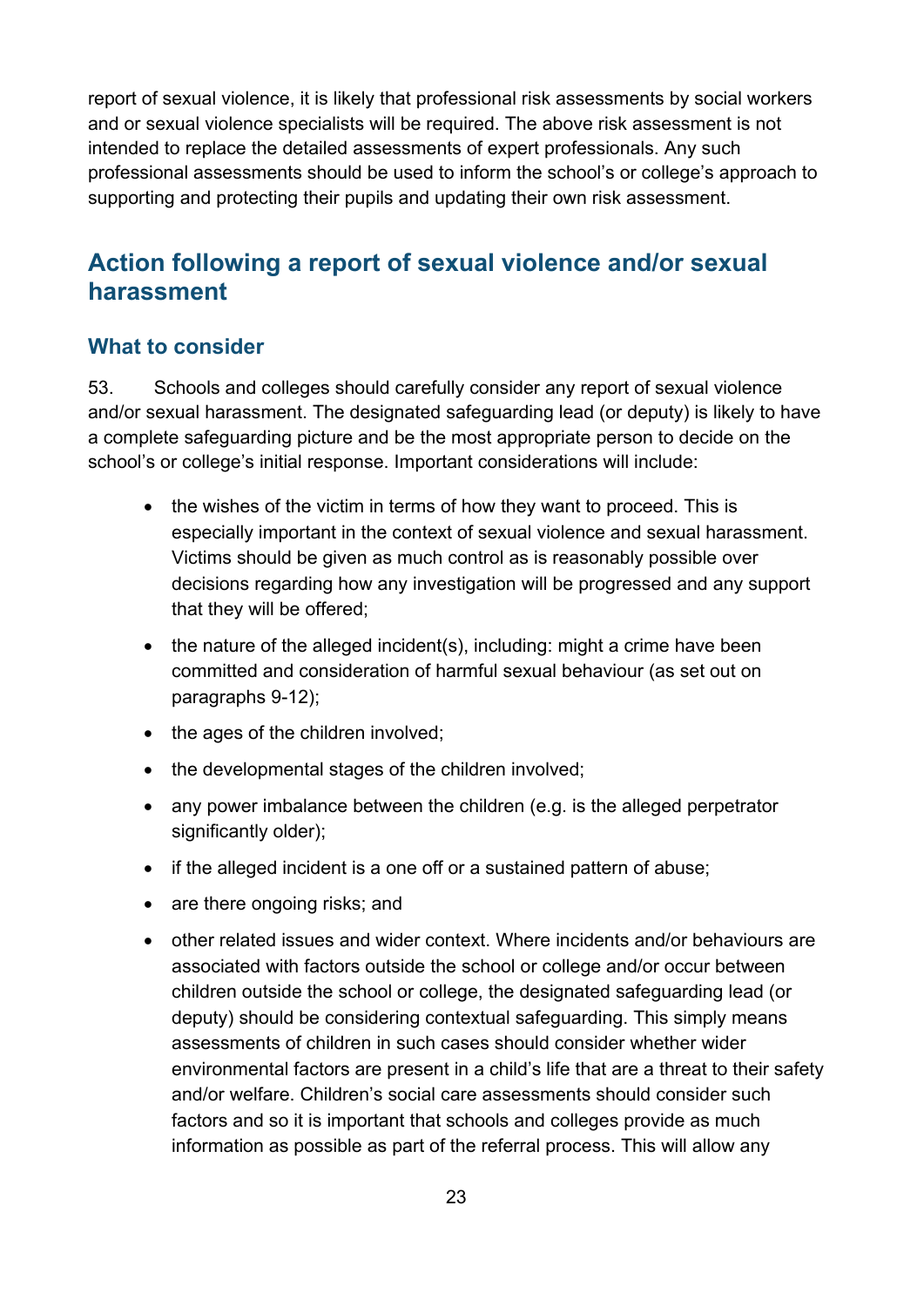assessment to consider all the evidence and the full context of any abuse. Supporting information regarding contextual safeguarding, and where schools and colleges fit into the wider environment, is available here: [Contextual](https://contextualsafeguarding.org.uk/about/what-is-contextual-safeguarding)  [safeguarding.](https://contextualsafeguarding.org.uk/about/what-is-contextual-safeguarding)

54. As always when concerned about the welfare of a child, all staff should act in the best interests of the child. In all cases, schools and colleges should follow general safeguarding principles as per [Keeping Children Safe in Education.](https://www.gov.uk/government/publications/keeping-children-safe-in-education--2) **Immediate** consideration should be given as to how best to support and protect the victim and the alleged perpetrator (and any other children involved/impacted).

55. The starting point regarding any report should always be that sexual violence and sexual harassment are not acceptable and will not be tolerated. Especially important is not to pass off any sexual violence or sexual harassment as 'banter', 'part of growing up' or 'having a laugh'.

#### **Children sharing a classroom: Initial considerations when the report is made**

Any report of sexual violence is likely to be traumatic for the victim.

However, reports of rape and assault by penetration are likely to be especially difficult with regard to the victim and close proximity with the alleged perpetrator is likely to be especially distressing. Whilst the school or college establishes the facts of the case and starts the process of liaising with children's social care and the police, the alleged perpetrator should be removed from any classes they share with the victim. The school or college should also consider how best to keep the victim and alleged perpetrator a reasonable distance apart on school or college premises and on transport to and from the school or college where appropriate. These actions are in the best interests of both children and should not be perceived to be a judgment on the guilt of the alleged perpetrator.

For other reports of sexual violence and sexual harassment, the proximity of the victim and alleged perpetrator and considerations regarding shared classes, sharing school or college premises and school or college transport, should be considered immediately.

In all cases, the initial report should be carefully evaluated, reflecting the considerations set out at paragraph 53. The wishes of the victim, the nature of the allegations and the protection of all children in the school or college will be especially important when considering any immediate actions.

#### **Options to manage the report**

56. It is important that schools and colleges consider every report on a case-by-case basis as per paragraph 53. When to inform the alleged perpetrator will be a decision that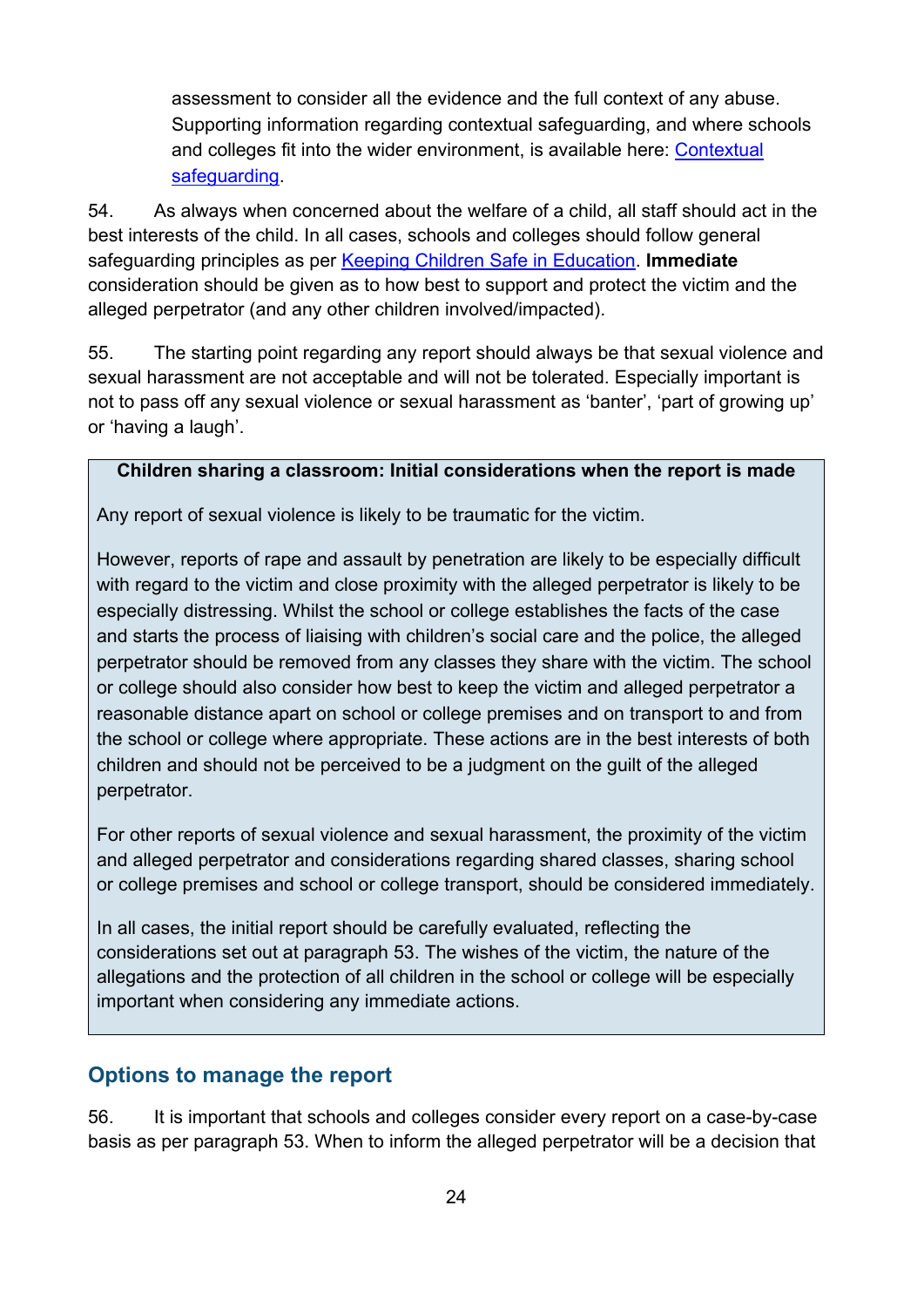should be carefully considered. Where a report is going to be made to children's social care and/or the police, then, as a general rule, the school or college should speak to the relevant agency and discuss next steps and how the alleged perpetrator will be informed of the allegations. However, as per general safeguarding principles, this does not and should not stop the school or college taking immediate action to safeguard their children where required. There are four likely scenarios for schools and colleges to consider when managing any reports of sexual violence and/or sexual harassment.

#### **1. Manage internally**

- In some cases of sexual harassment, for example one-off incidents, the school or college may take the view that the children concerned are not in need of early help or statutory intervention and that it would be appropriate to handle the incident internally, perhaps through utilising their behaviour and bullying policies and by providing pastoral support.
- Whatever the school's or college's response, it should be underpinned by the principle that sexual violence and sexual harassment is never acceptable and will not be tolerated.
- All concerns, discussions, decisions and reasons for decisions should be recorded (written or electronic).

#### **CASE STUDY**

A 12-year-old girl reported to the head of year that five boys in her friendship group were playing a game which involved daring each other to use increasingly graphic sexually explicit language, describing what they would like to do to her. She was very upset, but did not want to get anyone into trouble or everyone to know about it. She just wanted them to stop. She explained this to her head of year.

The head of year explained to her that what she had experienced was extremely serious and reassured her that her reaction was completely understandable. He also explained that he would pass the report to the designated safeguarding lead to ensure records were updated. He explained he would be following the school's behaviour policy and would speak to the boys involved and their parents, making it clear that what they were doing was sexual bullying and harassment and taken extremely seriously.

The girl's parents were contacted and given the opportunity to discuss the action the school planned to take.

Result: the boys were removed from the classroom and reprimanded with their parents present. It was made clear that the behaviour was unacceptable and they received a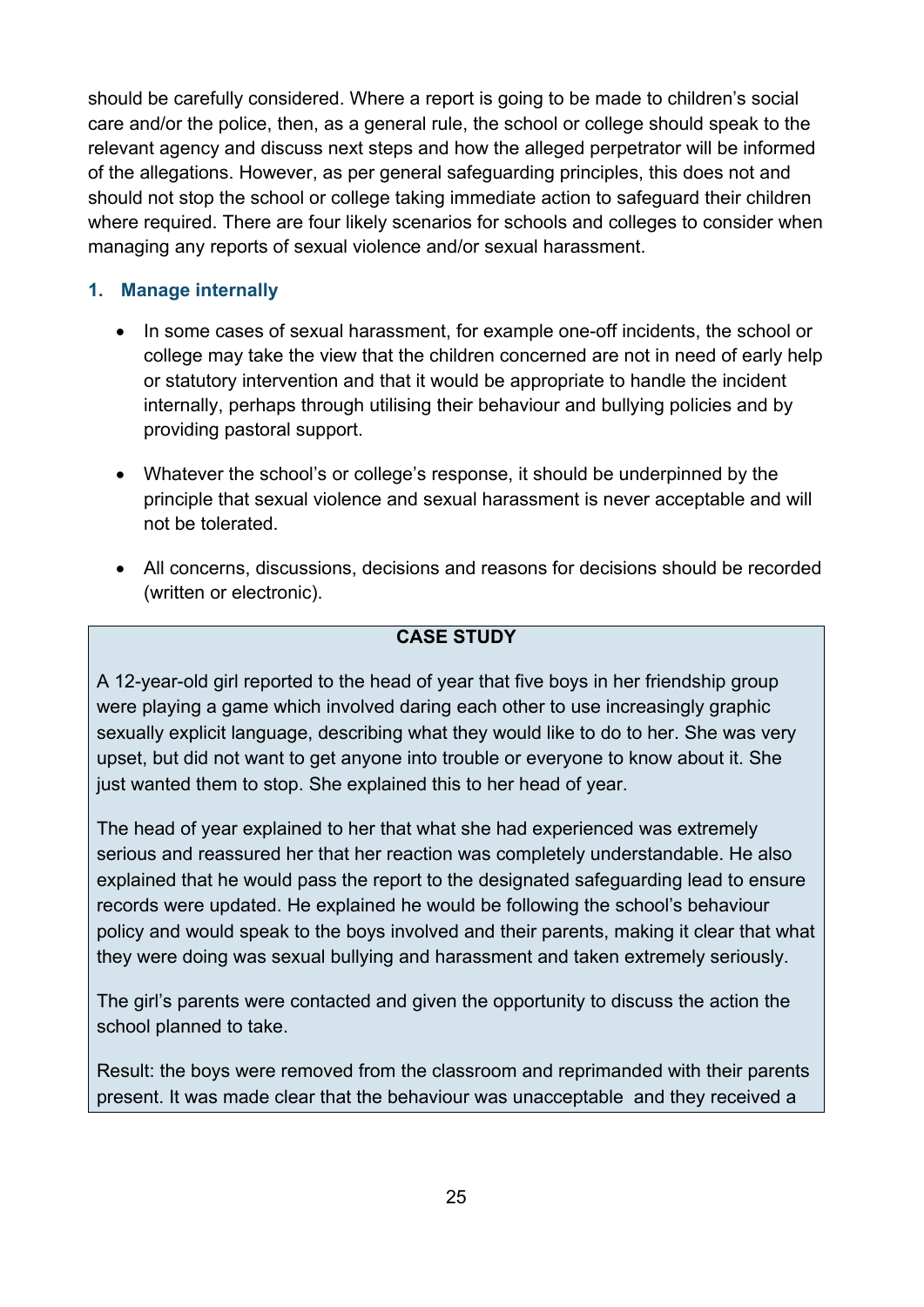punishment in line with the behaviour policy. They were also warned about the more severe consequences that would arise if the harassment continued.

Everything was explained to the girl and once the head of year was satisfied that she was confident that the school had taken her complaint seriously and managed it, the boys were returned to the classroom. There have been no further incidents.

#### **2. Early help**

- In line with 1 above, the school or college may decide that the children involved do not require statutory interventions but may benefit from early help. Early help means providing support as soon as a problem emerges, at any point in a child's life. Providing early help is more effective in promoting the welfare of children than reacting later. Early help can be particularly useful to address non-violent harmful sexual behaviour and may prevent escalation of sexual violence.
- Full details of the early help process are in Chapter 1 of Working Together to [Safeguard Children.](https://www.gov.uk/government/publications/working-together-to-safeguard-children--2)
- Multi-agency early help will work best when placed alongside strong school policies, preventative education as set out in Part three of this advice and engagement with parents and carers.
- Whatever the response, it should be under-pinned by the principle that sexual violence and sexual harassment is never acceptable and will not be tolerated.
- All concerns, discussions, decisions and reasons for decisions should be recorded (written or electronic).

#### **3. Referrals to children's social care**

- Where a child has been harmed, is at risk of harm, or is in immediate danger schools and colleges should make a referral to local children's social care.
- At the referral to children's social care stage, schools and colleges will generally inform parents or carers unless there are compelling reasons not to (if informing a parent or carer is going to put the child at additional risk). Any such decision should be made with the support of children's social care.
- If a referral is made, children's social care will then make enquiries to determine whether any of the children involved are in need of protection or other services.
- Where statutory assessments are appropriate, the school or college (especially the designated safeguarding lead or a deputy) should be working alongside, and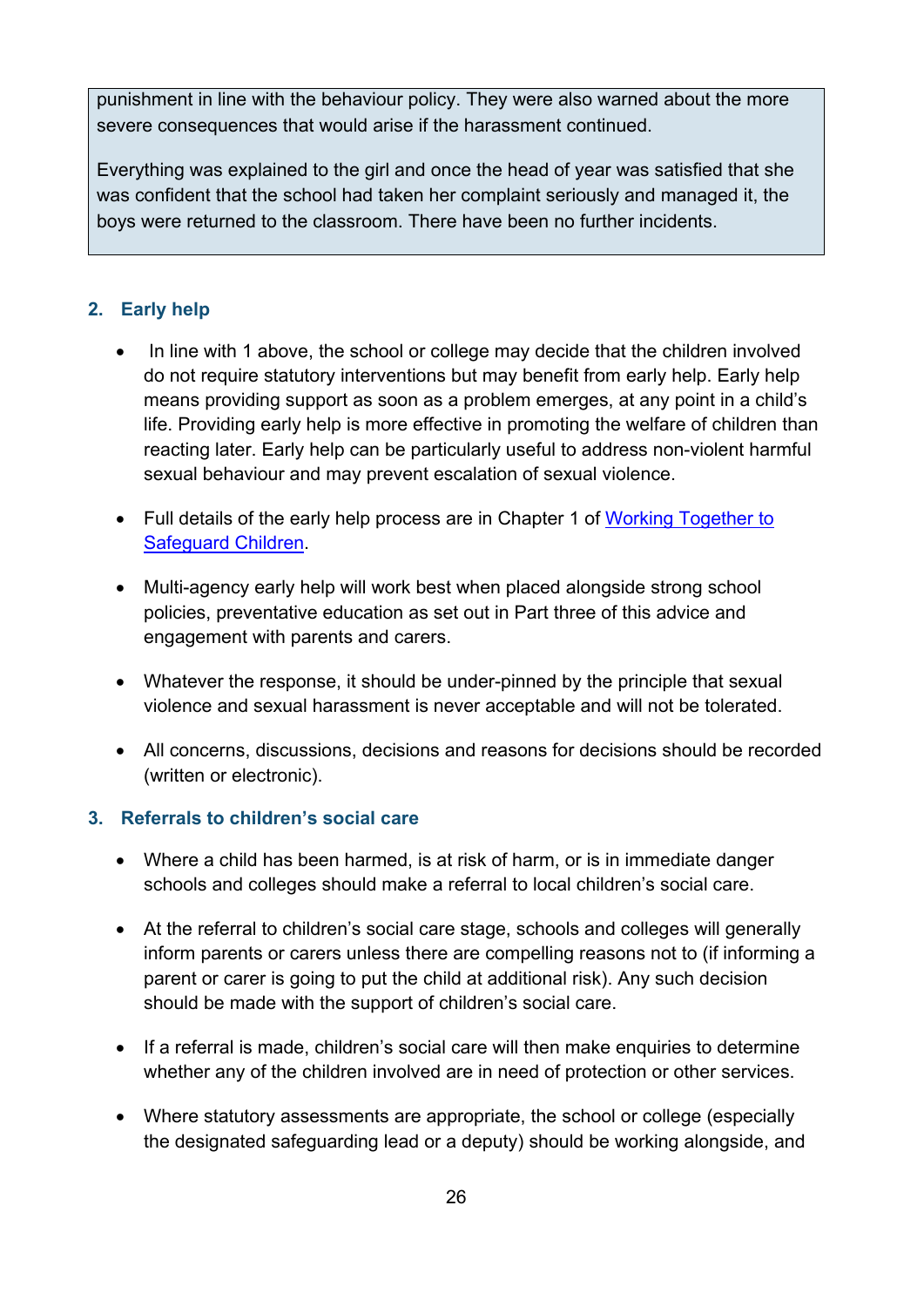cooperating with, the relevant lead social worker. Collaborative working will help ensure the best possible package of coordinated support is implemented for the victim and, where appropriate, the alleged perpetrator and any other children that require support.

- Schools and colleges should not wait for the outcome (or even the start) of a children's social care investigation before protecting the victim and other children in the school or college. It will be important for the designated safeguarding lead (or a deputy) to work closely with children's social care (and other agencies as required) to ensure any actions the school or college take do not jeopardise a statutory investigation. The risk assessment as per paragraph 50 will help inform any decision. Consideration of safeguarding the victim, alleged perpetrator, any other children directly involved in the report and all children at the school or college should be **immediate**.
- In some cases, children's social care will review the evidence and decide a statutory intervention is not appropriate. The school or college (generally led by the designated safeguarding lead or a deputy) should be prepared to refer again if they believe the child remains in immediate danger or at risk of harm. If a statutory assessment is not appropriate, the designated safeguarding lead (or a deputy) should consider other support mechanisms such as early help, specialist support and pastoral support.
- Whatever the response, it should be under-pinned by the principle that sexual violence and sexual harassment is never acceptable and will not be tolerated.
- All concerns, discussions, decisions and reasons for decisions should be recorded (written or electronic).

#### **4. Reporting to the police**

- Where a report of rape, assault by penetration or sexual assault is made, the starting point is this should be passed on to the police.
- Reporting to the police will generally be in parallel with referrals to children's social care (as above). It is important that the designated safeguarding lead (and their deputies) are clear as to the local process for referrals and follows the appropriate referral process.
- At this stage, schools and colleges will generally inform parents or carers unless there are compelling reasons not to, for example if informing a parent or carer is likely to put a child at additional risk. In circumstances where parents or carers have not been informed, it will be especially important that the school or college is supporting the child in any decision they take. This should be with the support of children's social care.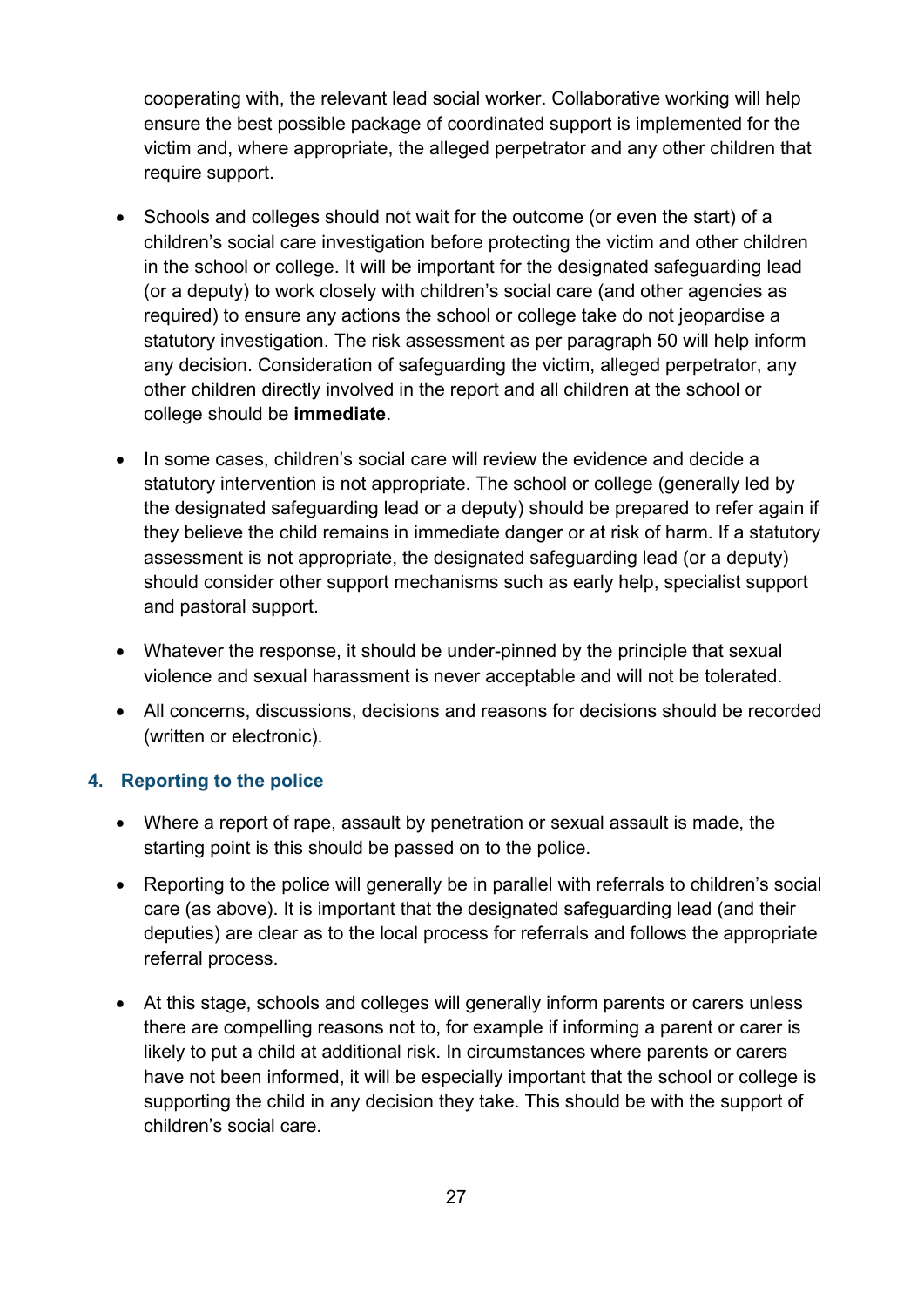- Where a report has been made to the police, the school or college should consult the police and agree what information can be disclosed to staff and others, in particular the alleged perpetrator and their parents or carers. They should also discuss the best way to protect the victim and their anonymity.
- All police forces in England have specialist units that investigate child abuse. The names and structures of these units are matters for local forces. It will be important the designated safeguarding lead (and their deputies) are aware of their local arrangements.
- Whatever the response, it should be under-pinned by the principle that sexual violence and sexual harassment is never acceptable and will not be tolerated.
- All concerns, discussions, decisions and reasons for decisions should be recorded (written or electronic).

#### **Considering bail conditions**

- From April 2017, the use of police bail has been dramatically reduced and will only be used when deemed necessary and proportionate in exceptional circumstances. Consideration will be given to less invasive options to safeguard victims and witnesses and the administration of justice. Therefore, it is less likely that a child attending school or college will be on police bail with conditions attached if there are alternative measures to mitigate any risk.
- In the absence of bail conditions, when there is a criminal investigation, early engagement and joined up working between the school or college, children's social care and the police will be critical to support the victim, alleged perpetrator and other children involved (especially potentially witnesses). Where required, advice from the police should be sought in order to help the school or college manage their safeguarding responsibilities.
- The term 'Released Under Investigation' or 'RUI' will replace those previously on bail for offences in circumstances that do not warrant the application of bail to either re-attend on a particular date or to include conditions preventing activity or in some cases ensuring compliance with an administrative process.
- Where bail is deemed proportionate and necessary, as above, the school or college should work with children's social care and the police to manage any implications and safeguard their children. An important consideration will be to ensure that the victim can continue in their normal routine, including continuing to receive a suitable education.

#### **Managing any delays in the criminal process**

• There may be delays in any case that is being progressed through the criminal justice system. Schools and colleges **should not wait** for the outcome (or even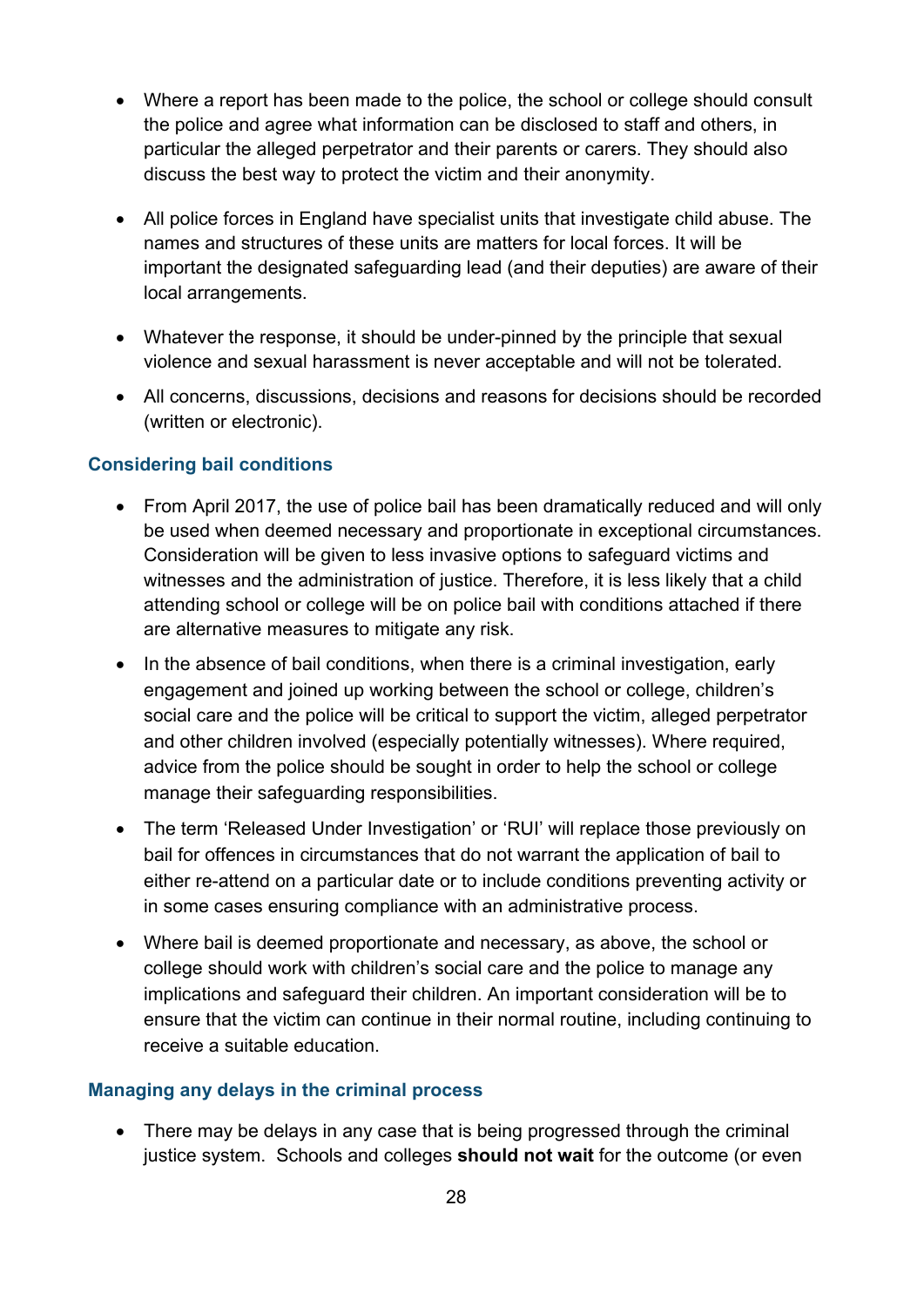the start) of a police investigation before protecting the victim, alleged perpetrator and other children in the school or college. The risk assessment as per paragraph 50 will help inform any decision.

- Considering any disciplinary action against the alleged perpetrator whilst an investigation is ongoing is discussed below in the alleged perpetrator section.
- Whilst protecting children and/or taking any disciplinary measures against the alleged perpetrator, it will be important for the designated safeguarding lead (or a deputy) to work closely with the police (and other agencies as required), to ensure any actions the school or college take do not jeopardise the police investigation.
- If schools or colleges have questions about the investigation, they should ask the police. The police will help and support the school or college as much as they can (within the constraints of any legal restrictions).

#### **The end of the criminal process**

- If a child is convicted or receives a caution for a sexual offence, the school or college should update its risk assessment, ensure relevant protections are in place for all the children at the school or college and, if it has not already, consider any suitable action in light of their behaviour policy. If the perpetrator remains in the same school or college as the victim, the school or college should be very clear as to their expectations regarding the perpetrator now they have been convicted or cautioned. This could include expectations regarding their behaviour and any restrictions the school or college thinks are reasonable and proportionate with regard to the perpetrator's timetable.
- Any conviction (even with legal anonymity reporting restrictions) is potentially going to generate interest among other pupils in the school or college. It will be important that the school or college ensure that the victim and alleged perpetrator remain protected, especially from any bullying or harassment (including online).
- Where cases are classified as "no further action" (NFA'd) by the police or Crown Prosecution Service, or where there is a not guilty verdict, the school or college should continue to offer support to the victim and the alleged perpetrator for as long as is necessary. A not guilty verdict or a decision not to progress with their case will likely be traumatic for the victim. The fact that an allegation cannot be substantiated does not necessarily mean that it was unfounded. Schools and colleges should discuss any decisions with the victim in this light and continue to offer support. The alleged perpetrator is also likely to require ongoing support for what will have likely been a difficult experience.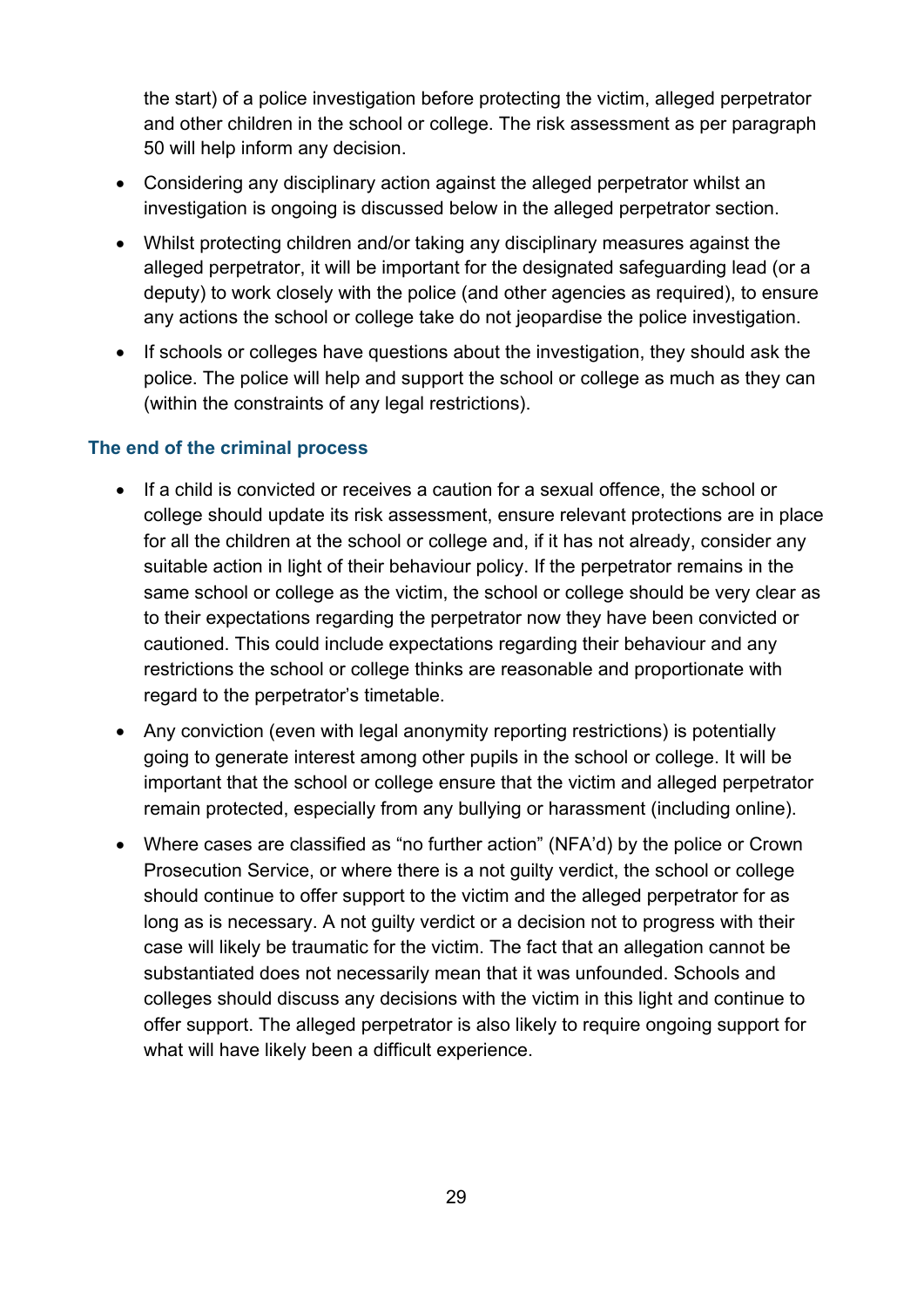#### **CASE STUDY**

A 15 year old girl disclosed to a pastoral lead that she had been sexually touched by a 15 year old boy, on public transport on the way to school. The school made a referral to children's social care on the same day, submitting a MARF (Multi Agency Referral Form) for both children. The MARF led to immediate police involvement. The school arranged for the boy to have an amended timetable so that he was not in any class with the girl. Specific teaching staff were briefed on the need to ensure the children were not together. The girl was given a trusted adult she could go to at any time: this staff member agreed she would meet with the girl every day and she supported her with break and lunchtime arrangements. The girl was able to suggest how she would feel safest at lunchtime.

At the end of the second day, another girl went to the designated safeguarding lead (DSL) and made a disclosure about the same boy. She reported that he had sexually assaulted her in school three weeks before. The school submitted a MARF for the girl and a second MARF for the boy. The school knew the police were involved and that a MERLIN had been submitted (a crime report involving a child), but they knew the police would not have the ongoing and detailed information about the boy held by the school. The school did not want either girl further distressed by possibly seeing the boy around school; the option choices and group sizes for the three children meant it was very difficult to educate separately. The school contacted another secondary school. The school links had been established as part of the IYFAP (In Year Fair Access Process) and made immediate arrangements for the boy to move to the other school so that his education was not disrupted. The boy remained at the new school for the duration of the investigation. The DSLs from both schools worked together with police and the children.

The boy received a caution and the decision was made for him to remain at his new school where he engaged with a personalised SRE plan. Parents were involved throughout; the children were at the centre of decision making, often suggesting how they could be supported.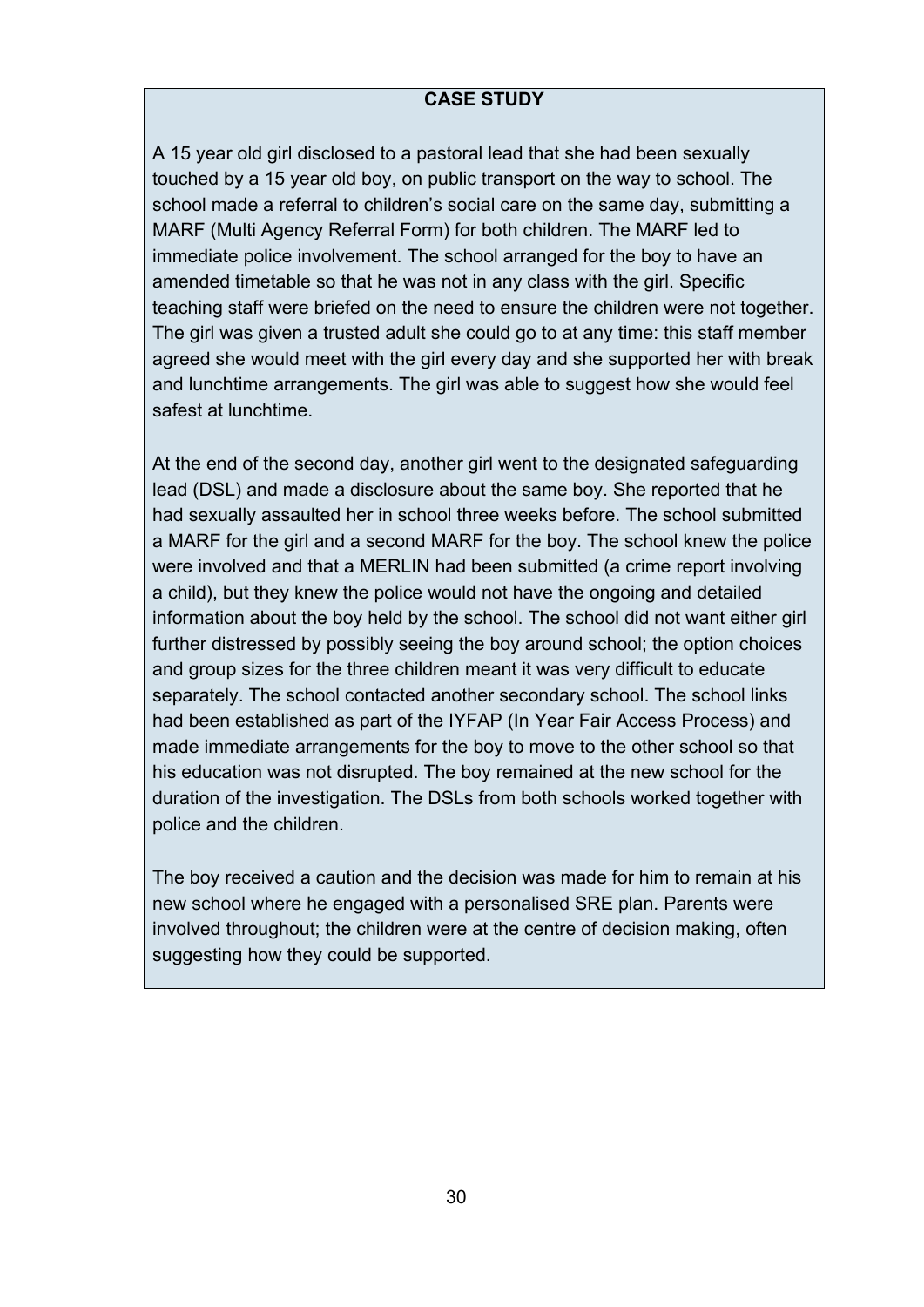# <span id="page-30-0"></span>**Ongoing response**

## <span id="page-30-1"></span>**Safeguarding and supporting the victim**

57. The following principles are based on effective safeguarding practice and should help shape any decisions regarding safeguarding and supporting the victim.

- Consider the age and the developmental stage of the victim, the nature of the allegations and the potential risk of further abuse. Schools and colleges should be aware that, by the very nature of sexual violence and sexual harassment, a power imbalance is likely to have been created between the victim and alleged perpetrator.
- The needs and wishes of the victim should be paramount (along with protecting the child) in any response. It is important they feel in as much control of the process as is reasonably possible. Wherever possible, the victim, if they wish, should be able to continue in their normal routine. Overall, the priority should be to make the victim's daily experience as normal as possible, so that the school or college is a safe space for them.
- The victim should never be made to feel they are the problem for making a report or made to feel ashamed for making a report.
- Consider the proportionality of the response. Support should be tailored on a case-by-case basis. The support required regarding a one-off incident of sexualised name-calling is likely to be vastly different from that for a report of rape. Support can include:
	- Children and Young People's Independent Sexual Violence Advisors (ChISVAs) provide emotional and practical support for victims of sexual violence. They are based within the specialist sexual violence sector and will help the victim understand what their options are and how the criminal justice process works if they have reported or are considering reporting to the police. ChISVAs will work in partnership with schools and colleges to ensure the best possible outcomes for the victim.
	- Police and social care agencies can signpost to ChISVA services (where available) or referrals can be made directly to the ChISVA service by the young person or school or college. Contact details for ChISVAs can be found at [Rape](https://rapecrisis.org.uk/)  [Crisis](https://rapecrisis.org.uk/) and [The Survivors Trust.](http://thesurvivorstrust.org/)
	- Child and adolescent mental health services [\(CAMHS\)](https://www.nhs.uk/NHSEngland/AboutNHSservices/mental-health-services-explained/Pages/about-childrens-mental-health-services.aspx).
	- [Internet Watch Foundation](https://www.iwf.org.uk/) (to potentially remove illegal images)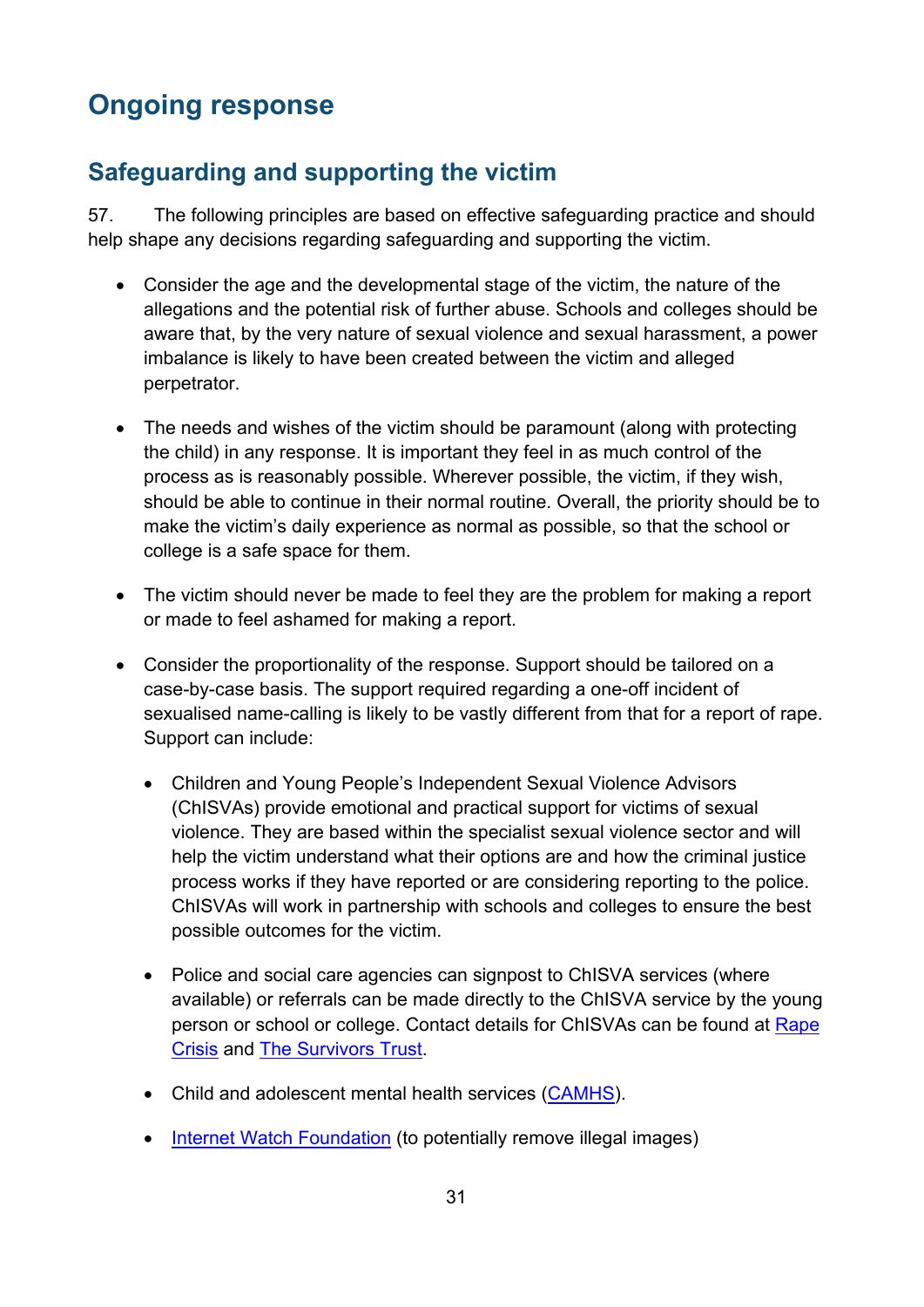#### **CASE STUDY**

A 15-year-old boy and girl who go to the same school had sex at a party and, without them knowing, other people at the party filmed it. The video was then uploaded to a site and shared around their school and other schools in the area.

Following this, the girl was sexually harassed at school being called a 'slag and a slut' during lessons. Other boys in the school began propositioning her in school and trying to touch her aggressively and inappropriately. A teacher who saw the sexual harassment in his class talked to the girl about how she was feeling and suggested she spoke to the Designated Safeguarding Lead (DSL). The DSL spoke to the girl and recorded the disclosure, discussed her options about trying to get the video deleted from people's devices and the website it was on, and how to talk to her parents about what happened. The teachers and parents did not view the video and this was communicated to the girl and boy.

Whilst in this case the boy was not harassed in the same way as the girl, the school recognised he was also a victim and spoke to him about his feelings and what could be done to support him.

The teacher arranged a workshop as part of the PSHE curriculum for all year 10s about respect, shame, consent and their collective responsibility to challenge inappropriate sexual behaviour.

The parents of the girl and boy worked with the school and the police to get the content removed via the IWF and identify who recorded and distributed the video. Both the girl and boy were supported through the investigation with counselling.

Those responsible for harassing the girl and sharing the video received sanctions in line with the school behaviour policy.

- Victims may not disclose the whole picture immediately. They may be more comfortable providing information on a piecemeal basis. It is essential that dialogue is kept open and encouraged. When it is clear that ongoing support will be required, schools and colleges should ask the victim if they would find it helpful to have a designated trusted adult (for example their form tutor or designated safeguarding lead) to talk to about their needs. The choice of any such adult should be the victim's. Schools and colleges should respect and support this choice.
- A victim of sexual violence is likely to be traumatised and, in some cases, may struggle in a normal classroom environment. While schools and colleges should avoid any action that would have the effect of isolating the victim, in particular from supportive peer groups, there may be times when the victim finds it difficult to maintain a full-time timetable and may express a wish to withdraw from lessons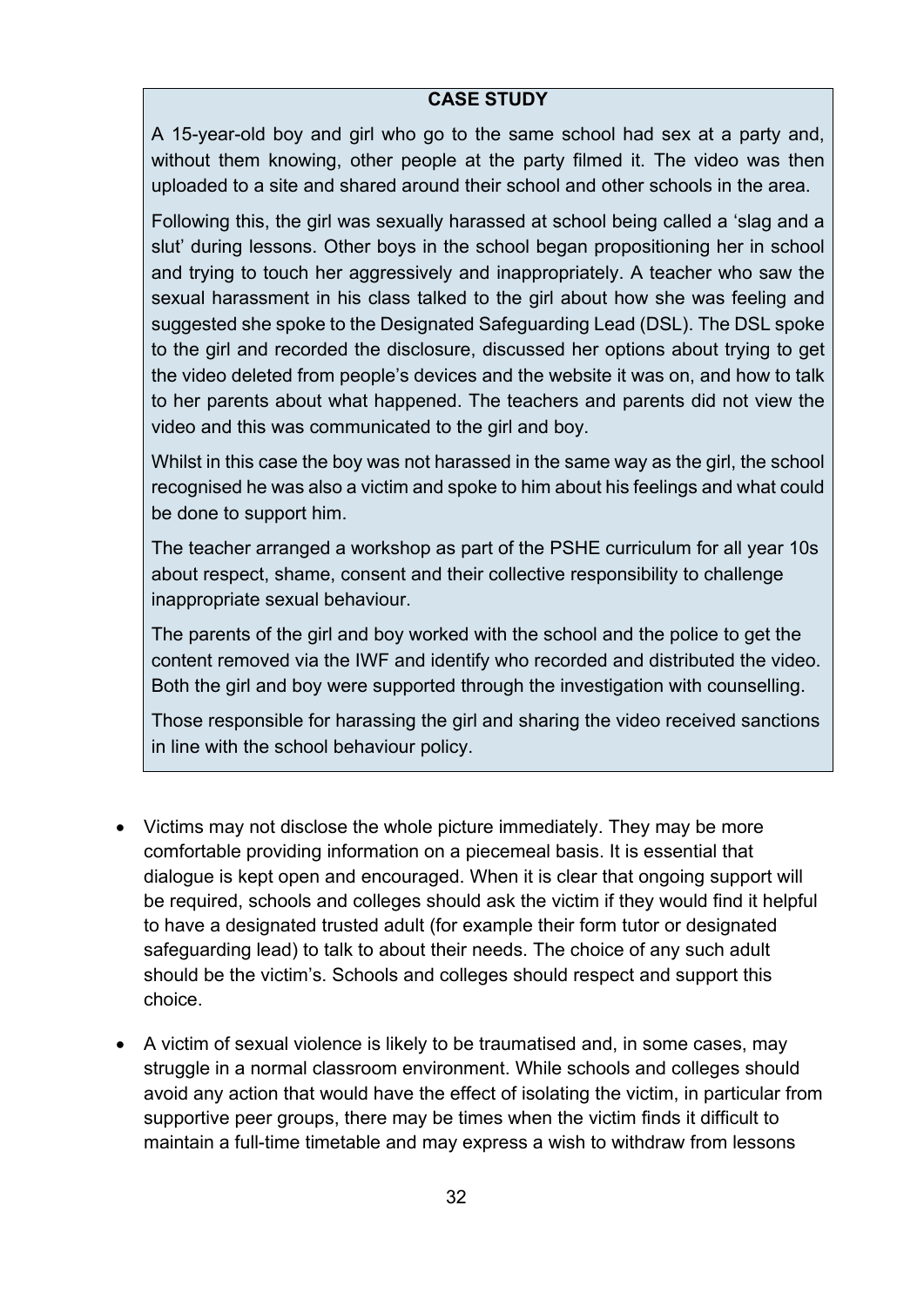and activities. This should be because the victim wants to, not because it makes it easier to manage the situation. If required, schools and colleges should provide a physical space for victims to withdraw.

- It may be necessary for schools and colleges to maintain arrangements to protect and support the victim for a long time. Schools and colleges should be prepared for this and should work with children's social care and other agencies as required.
- It is important that the school or college do everything they reasonably can to protect the victim from bullying and harassment as a result of any report they have made.
- Whilst they should be given all the necessary support to remain in their school or college, if the trauma results in the victim being unable to do this, alternative provision or a move to another school or college should be considered to enable them to continue to receive suitable education. This should only be at the request of the victim (and following discussion with their parents or carers).
- It is important that if the victim does move to another educational institution (for any reason), that the new educational institution is made aware of any ongoing support needs. The designated safeguarding lead should take responsibility to ensure this happens as well as transferring the child protection file.

#### **Ongoing Considerations: Victim and alleged perpetrator sharing classes**

Page 24 considered the immediate response to a report. Once the designated safeguarding lead (or a deputy) has decided what the next steps will be in terms of progressing the report, they should consider again the question of the victim and alleged perpetrator sharing classes and sharing space at school or college. This will inevitably involve complex and difficult professional decisions, including considering their duty to safeguard children and their duty to educate them. It is important each report is considered on a case-by-case basis and risk assessments are updated as appropriate. As always when concerned about the welfare of a child, the best interests of the child should come first. In all cases, schools and colleges should follow general safeguarding principles as per [Keeping Children Safe in Education.](https://www.gov.uk/government/publications/keeping-children-safe-in-education--2)

Where there is a criminal investigation into a rape, assault by penetration or sexual assault, the alleged perpetrator should be removed from any classes they share with the victim. The school or college should also consider how best to keep the victim and alleged perpetrator a reasonable distance apart on school or college premises and on transport to and from school or college where appropriate. This is in the best interests of both children and should not be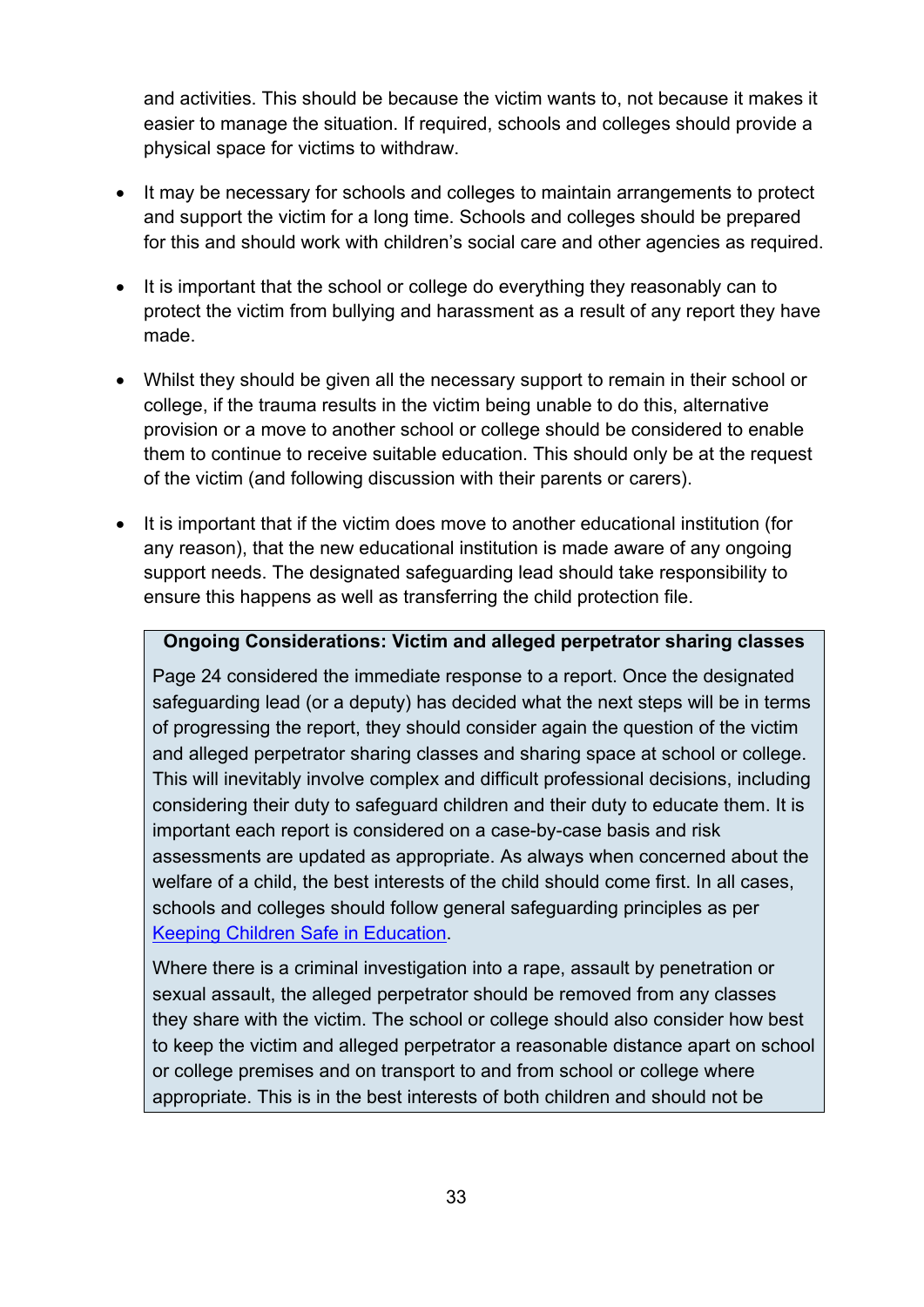perceived to be a judgement on the guilt of the alleged perpetrator. As per paragraph 56, close liaison with the police is essential.

Where a criminal investigation into a rape or assault by penetration leads to a conviction or caution, the school or college should take suitable action, if they have not already done so. In all but the most exceptional of circumstances, the rape or assault is likely to constitute a serious breach of discipline and lead to the view that allowing the perpetrator to remain in the same school or college would seriously harm the education or welfare of the victim (and potentially other pupils).

Where a criminal investigation into sexual assault leads to a conviction or caution, the school or college should, if it has not already, consider any suitable sanctions in light of their behaviour policy, including consideration of permanent exclusion. [24](#page-33-0) Where the perpetrator is going to remain at the school or college, the principle would be to continue keeping the victim and perpetrator in separate classes and continue to consider the most appropriate way to manage potential contact on school and college premises and transport. The nature of the conviction or caution and wishes of the victim will be especially important in determining how to proceed in such cases.

In all cases, schools and colleges should record and be able to justify their decision making.

Reports of sexual assault and sexual harassment will, in some cases, not lead to a report to the police (for a variety of reasons). In some cases, rape, assault by penetration, sexual assault or sexual harassment are reported to the police and the case is not progressed or are reported to the police and ultimately result in a not guilty verdict. None of this means the offence did not happen or that the victim lied. The process will have affected both victim and alleged perpetrator. Appropriate support should be provided to both as required and consideration given to sharing classes and potential contact as required on a case-by-case basis. In all cases, schools and colleges should record and be able to justify their decision making.

All of the above should be considered with the needs and wishes of the victim at the heart of the process (supported by parents and carers as required). Any arrangements should be kept under review.

 $\overline{a}$ 

<span id="page-33-0"></span><sup>&</sup>lt;sup>24</sup> Maintained schools, academies and pupil referral units should follow the statutory guidance [here.](https://www.gov.uk/government/publications/school-exclusion) Independent schools and colleges should consider excluding as per their own policies.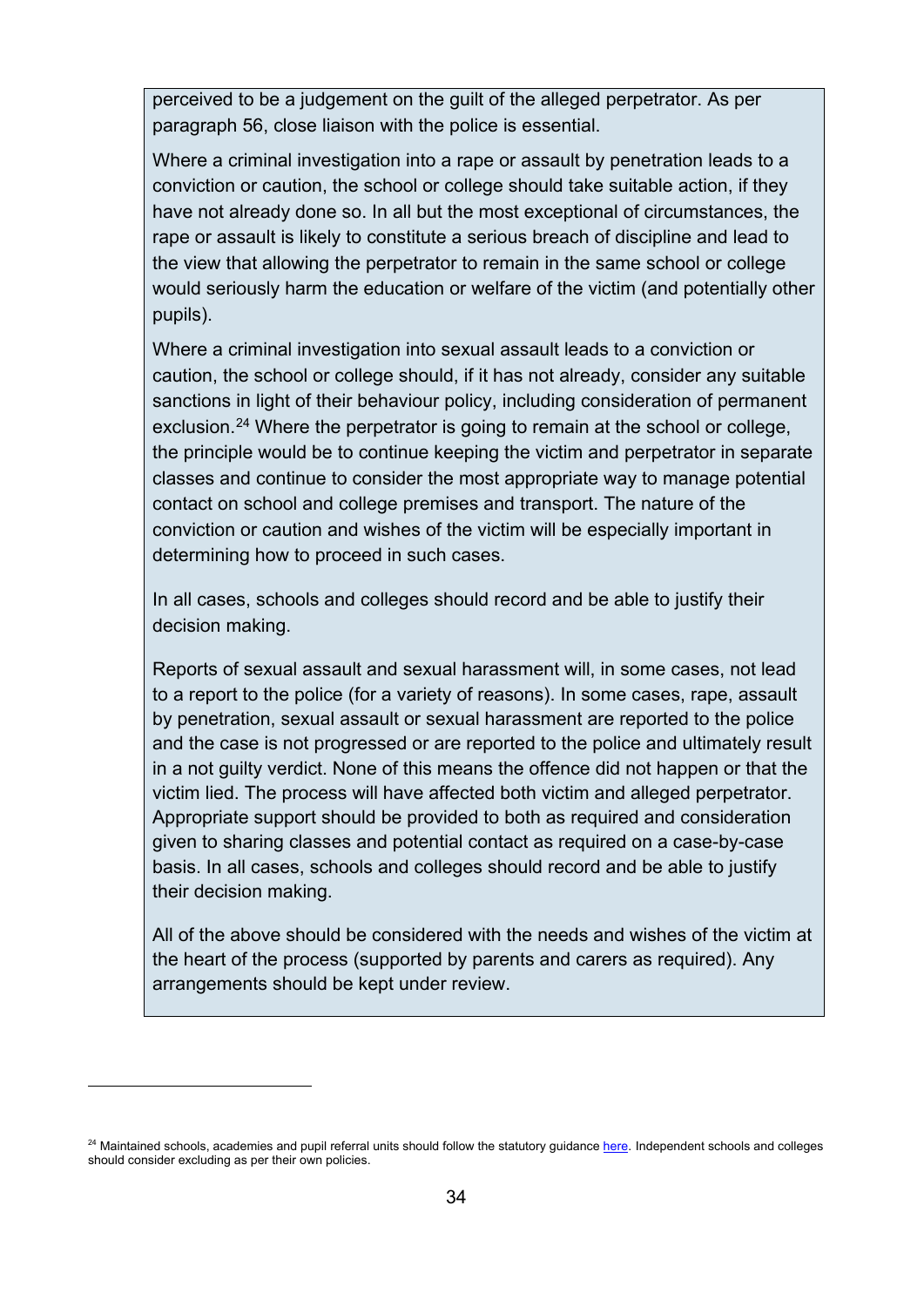## <span id="page-34-0"></span>**Safeguarding and supporting the alleged perpetrator**

58. The following principles are based on effective safeguarding practice and should help shape any decisions regarding safeguarding and supporting the alleged perpetrator:

- The school or college will have a difficult balancing act to consider. On the one hand to safeguard the victim (and the wider student body) and on the other hand providing the alleged perpetrator with an education, safeguarding support as appropriate and implementing any disciplinary sanctions.
- Consider the age and the developmental stage of the alleged perpetrator and nature of the allegations. Any child will likely experience stress as a result of being the subject of allegations and/or negative reactions by their peers to the allegations against them.
- Consider the proportionality of the response. Support (and sanctions) should be considered on a case-by-case basis. An alleged perpetrator may potentially have unmet needs (in some cases these may be considerable) as well as potentially posing a risk of harm to other children. Harmful sexual behaviours in young children may be (and often are<sup>25</sup>) a symptom of either their own abuse or exposure to abusive practices and or materials. Advice should be taken, as appropriate, from children's social care, specialist sexual violence services and the police.
- It is important that if the alleged perpetrator does move to another educational institution (for any reason), that the new educational institution is made aware of any ongoing support needs. The designated safeguarding lead should take responsibility to ensure this happens as well as transferring the child protection file.

#### **Discipline and the alleged perpetrator**

#### **Schools**

 $\overline{a}$ 

59. With regard to the alleged perpetrator, advice on [behaviour and discipline in](https://www.gov.uk/government/publications/behaviour-and-discipline-in-schools)  [schools](https://www.gov.uk/government/publications/behaviour-and-discipline-in-schools) is clear that teachers can discipline pupils whose conduct falls below the standard which could be reasonably expected of them. Exclusions statutory guidance for maintained schools, academies and PRUs is [here.](https://www.gov.uk/government/publications/school-exclusion) Disciplinary action can be taken whilst other investigations by the police and/or children's social care are ongoing. The fact that another body is investigating or has investigated an incident does not in itself prevent a school from coming to its own conclusion, on the balance of probabilities, about what

<span id="page-34-1"></span><sup>&</sup>lt;sup>25</sup> [Hackett et al 2013](http://onlinelibrary.wiley.com/doi/10.1002/car.2246/abstract;jsessionid=C96A10F43D4BF60A54EC7FEF2AA0B895.f03t01) study of children and young people with harmful sexual behaviour suggests that two-thirds had experienced some kind of abuse or trauma.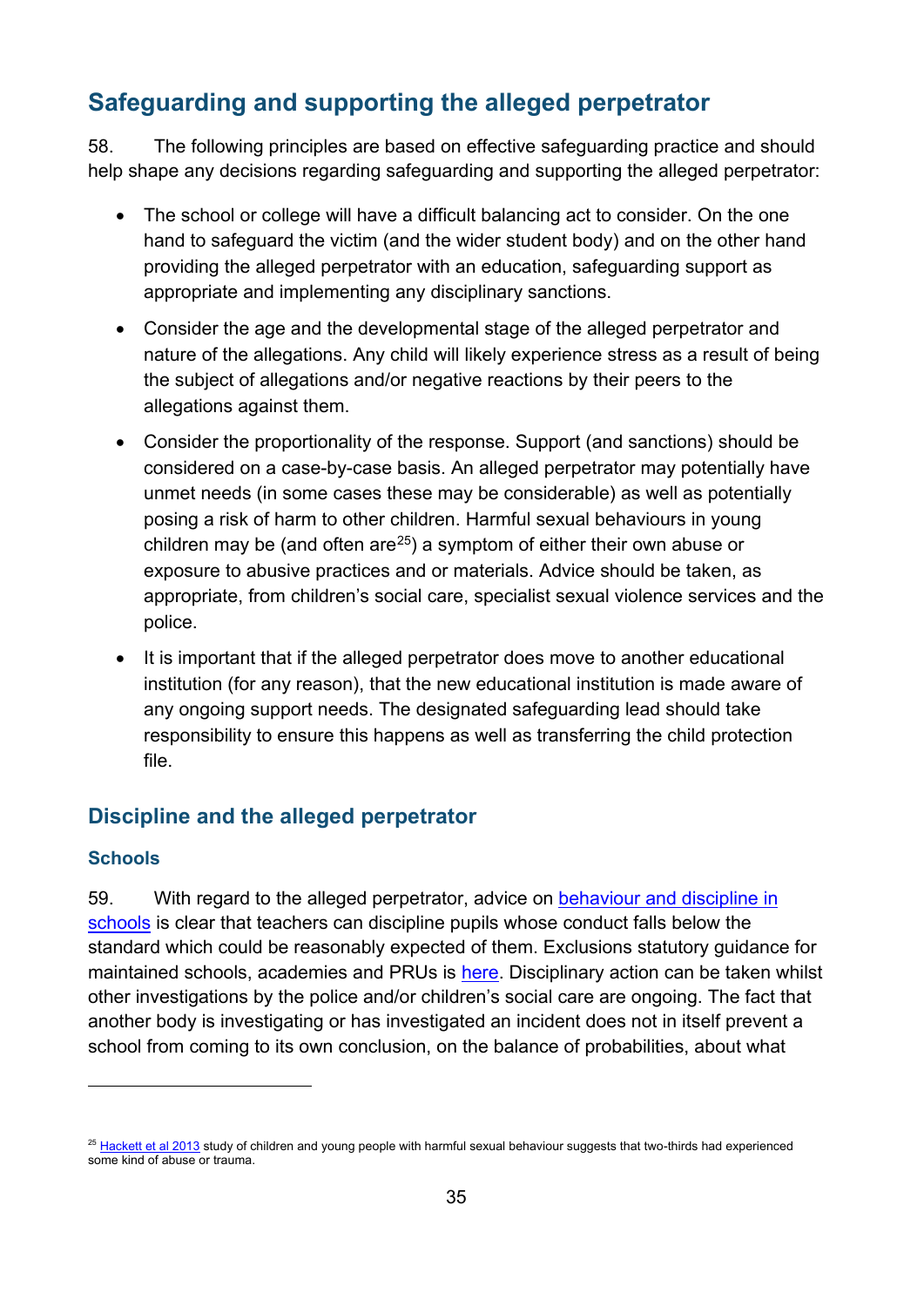happened, and imposing a penalty accordingly. This is a matter for the school and should be carefully considered on a case-by-case basis. The designated safeguarding lead (or a deputy) should take a leading role. The school should consider if, by taking any action, they would prejudice an investigation and/or any subsequent prosecution. Careful liaison with the police and/or children's social care should help the school make a determination. It will also be important to consider whether there are circumstances that make it unreasonable or irrational for the school to reach their own view about what happened while an independent investigation is considering the same facts.

#### **Colleges**

60. Whilst colleges are not under the same legal obligations as schools with regard to behaviour and discipline, the principles as set out in paragraph 59 will still be relevant and should be applied to their decision making process.

#### **Discipline and support**

61. Taking disciplinary action and still providing appropriate support are not mutually exclusive actions. They can, and should, occur at the same time if necessary. The school or college should be very clear as to what its approach is. On the one hand there is preventative or forward-looking action to safeguard the victim and/or the perpetrator, especially where there are concerns that the perpetrator themselves may have been a victim of abuse; and, on the other, there is disciplinary action to punish a perpetrator for their past conduct. The school or college should be very clear as into which category any action they are taking falls or whether it is really both, and should ensure that the action complies with the law relating to each relevant category.

#### **Working with parents and carers**

62. The school or college will, in most instances, engage with both the victim's and the alleged perpetrator's parents or carers when there has been a report of sexual violence (this **might** not be necessary or proportional in the case of sexual harassment and should be considered on a case-by-case basis). The exception to this rule is if there is a reason to believe informing a parent or carer will put a child at additional risk. Schools and colleges should carefully consider what information they provide to the respective parents or carers about the other child involved and when they do so. In some cases, children's social care and/or the police will have a very clear view and it will be important for the school or college to work with relevant agencies to ensure a consistent approach is taken to information sharing.

63. It is good practice for the school or college to meet the victim's parents or carers with the victim present to discuss what arrangements are being put in place to safeguard the victim and understand their wishes in terms of support they may need and how the report will be progressed.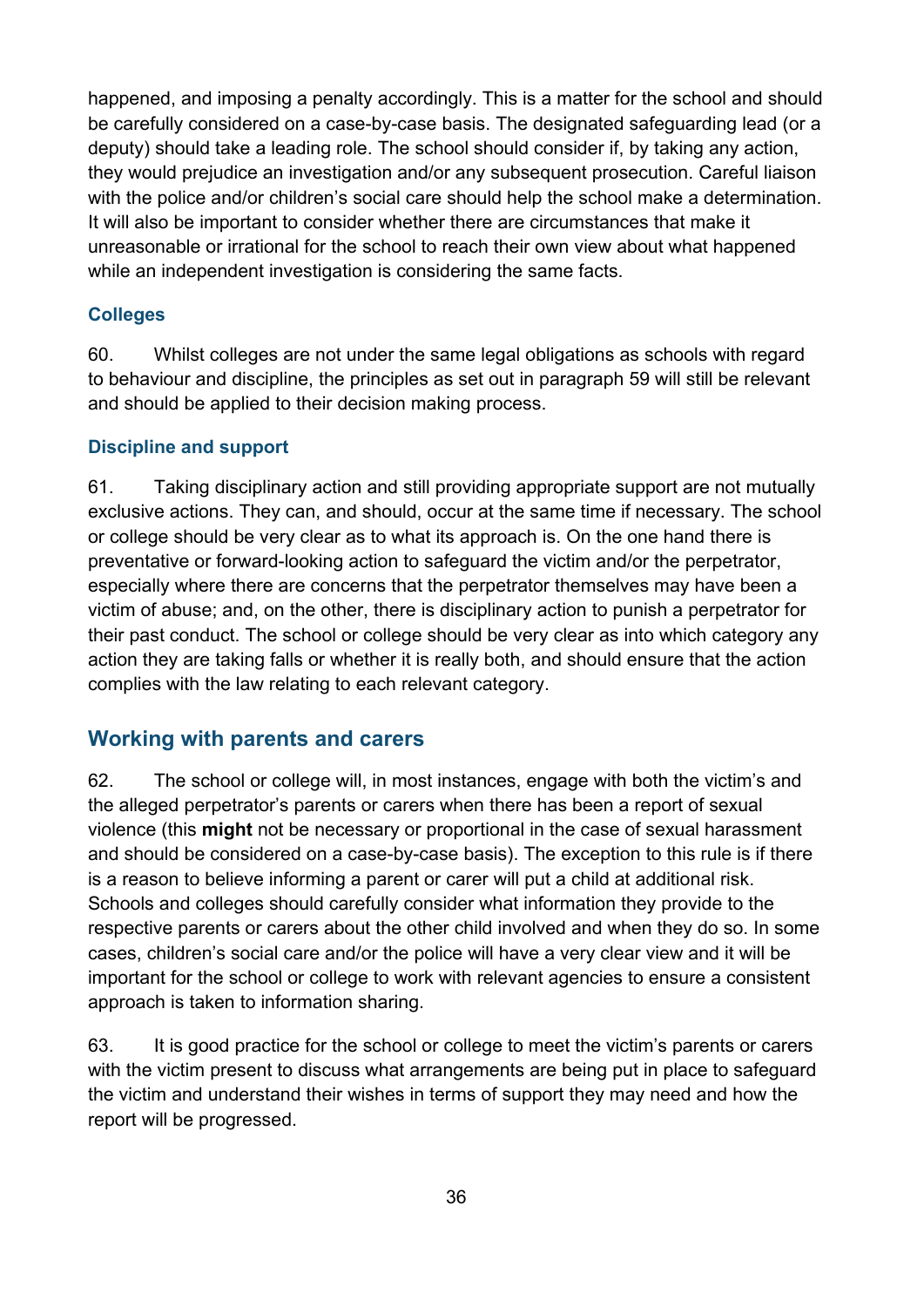64. It is also good practice for the school or college to meet with the alleged perpetrator's parents or carers to discuss any arrangements that are being put into place that impact the alleged perpetrator, such as, for example, moving them out of classes with the victim and what this means for their education. The reason behind any decisions should be explained. Support for the alleged perpetrator should be discussed.

65. The designated safeguarding lead (or a deputy) would generally attend any such meetings. Consideration to the attendance of other agencies should be considered on a case-by-case basis.

66. Clear behaviour policies and child protection policies, especially policies that set out the principles of how reports of sexual violence will be managed and how victims and perpetrators are likely to be supported, that parents and carers have access to, will, in some cases, help manage what are inevitably very difficult conversations.

67. Parents and carers may well struggle to cope with a report that their child has been the victim of an assault or is alleged to have assaulted another child. Details of organisations that support parents are provided in Annex A. Schools and colleges should consider signposting parents to this support.

## **Safeguarding other children**

68. Consideration should be given to supporting children who have witnessed sexual violence, especially rape and assault by penetration. Witnessing such an event is likely to be traumatic and support may be required.

69. Following any report of sexual violence or sexual harassment, it is likely that some children will take "sides". The school or college should be doing all they can to ensure both the victim and alleged perpetrator, and any witnesses, are not being bullied or harassed.

70. Social media is very likely to play a central role in the fall out from any incident or alleged incident. There is the potential for contact between victim and alleged perpetrator and a very high likelihood that friends from either side could well harass the victim or alleged perpetrator online.

71. School transport is a potentially vulnerable place for a victim or alleged perpetrator following any incident or alleged incident. The school or college, as part of its risk assessment, should consider any additional potential support needs to keep all their children safe.

72. A whole school or college approach to safeguarding, a culture that makes clear that sexual violence and sexual harassment is always unacceptable, and a strong preventative education programme will help create an environment in which all children at the school or college are supportive and respectful of their peers when reports of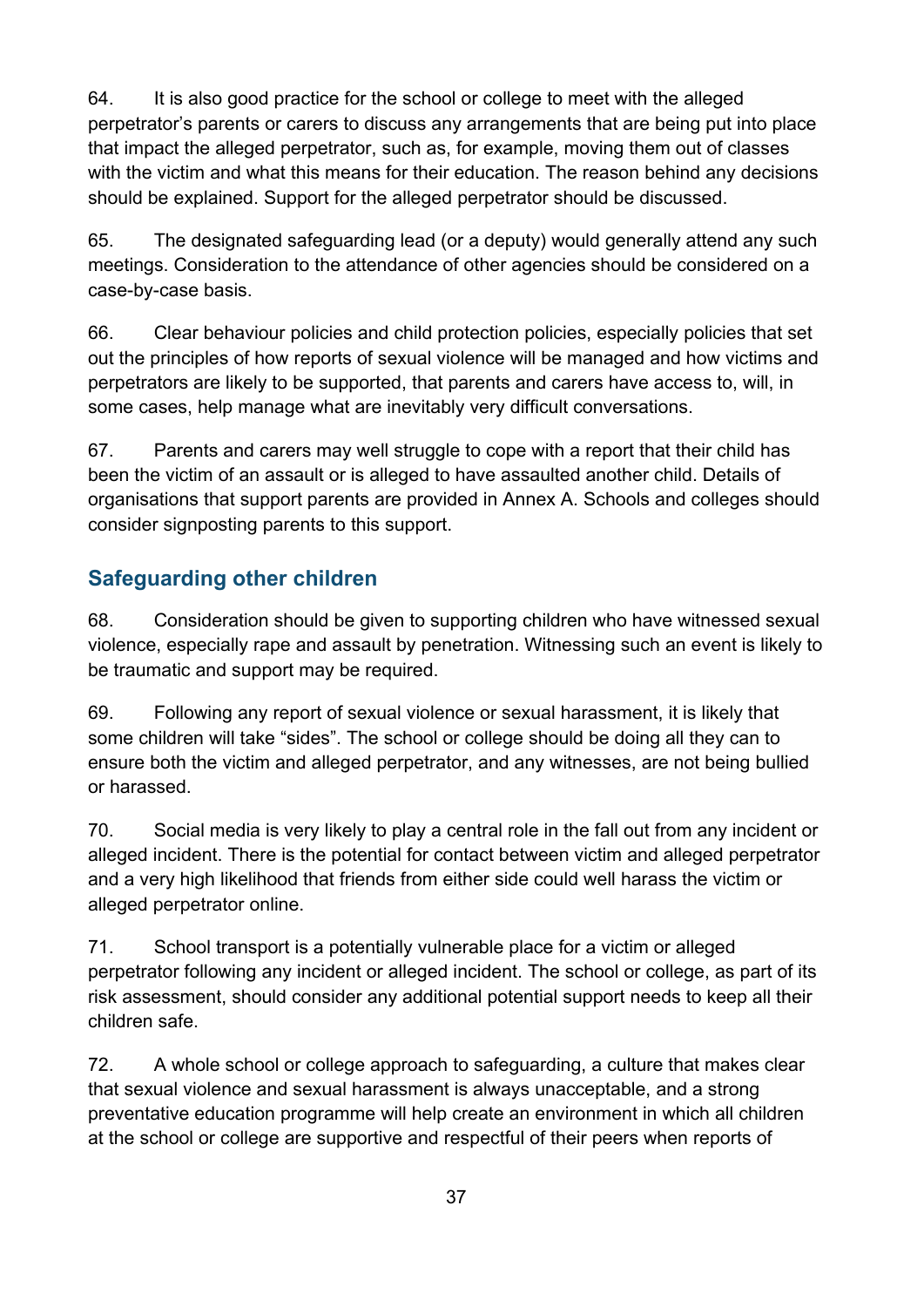sexual violence or sexual harassment are made.

73. It is important that schools and colleges keep their policies, processes and curriculum under constant review to protect all their children. Reports of sexual violence and/or harassment (especially where there is evidence of patterns of behaviour) may point to environmental and or systemic problems that could and should be addressed by updating relevant policies, processes or relevant parts of the curriculum.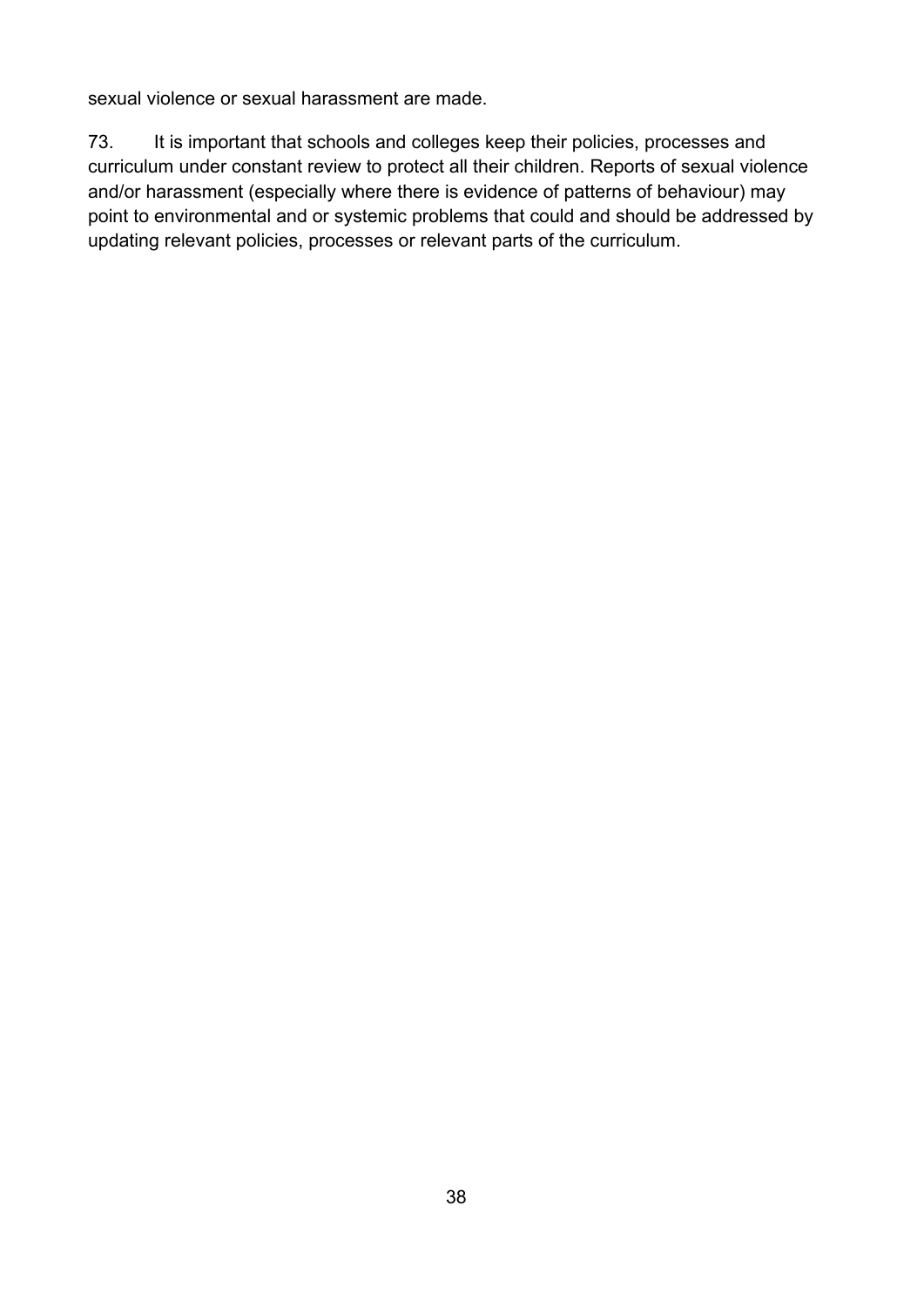# <span id="page-38-0"></span>**Annex A: Further information and support**

#### **Specialist Organisations**

- [Barnardo's](https://www.barnardos.org.uk/?gclid=EAIaIQobChMIspfntMWB2AIVCrHtCh38DwkAEAAYASAAEgJPt_D_BwE)
- [Lucy Faithfull Foundation](https://www.lucyfaithfull.org.uk/)
- [NSPCC](https://www.nspcc.org.uk/what-you-can-do/make-a-donation/?source=ppc-brand&utm_source=google&utm_medium=cpc&gclid=EAIaIQobChMI55iS6uap1wIVi7UYCh1Y4wVDEAAYASAAEgIPUfD_BwE&gclsrc=aw.ds)
- [Rape Crisis](https://rapecrisis.org.uk/)
- [University of Bedfordshire: Contextual Safeguarding](https://contextualsafeguarding.org.uk/about/what-is-contextual-safeguarding)
- [UK Safer Internet Centre](https://www.saferinternet.org.uk/)

#### **Support for Victims**

- [Anti-Bullying Alliance](http://www.anti-bullyingalliance.org.uk/)
- [MoJ Victim Support](http://www.rapecentre.org.uk/userfiles/Publications/adult-victims-code-leaflet.pdf)
- [Rape Crisis](https://rapecrisis.org.uk/)
- [The Survivors Trust](http://thesurvivorstrust.org/isva/)
- [Victim Support](https://www.victimsupport.org.uk/)

#### **Toolkits**

- [Brook](https://www.brook.org.uk/our-work/category/sexual-behaviours-traffic-light-tool)
- [NSPCC](https://safeguardingtool.nspcc.org.uk/)
- [Safeguarding Unit, Farrer and Co. and Carlene Firmin,](https://www.farrer.co.uk/News/Briefings/PEER-ON-PEER-ABUSE-TOOLKIT/) MBE, University of **Bedfordshire**

#### **Further information on confidentiality and information sharing**

- [Gillick competency Fraser guidelines](https://www.nspcc.org.uk/preventing-abuse/child-protection-system/legal-definition-child-rights-law/gillick-competency-fraser-guidelines/)
- [Government information sharing advice](https://www.gov.uk/government/publications/safeguarding-practitioners-information-sharing-advice)
- [Information Commissioner's Office: Education](https://ico.org.uk/for-organisations/education/)
- [NSPCC: Things to know and consider](https://www.nspcc.org.uk/globalassets/documents/information-service/information-sharing-confidentiality-practitioners.pdf)

#### **Further information on sexting**

- [UKCCIS: sexting advice](https://www.gov.uk/government/groups/uk-council-for-child-internet-safety-ukccis)
- [London Grid for Learning-](https://www.lgfl.net/online-safety/resource-centre?s=1) collection of advice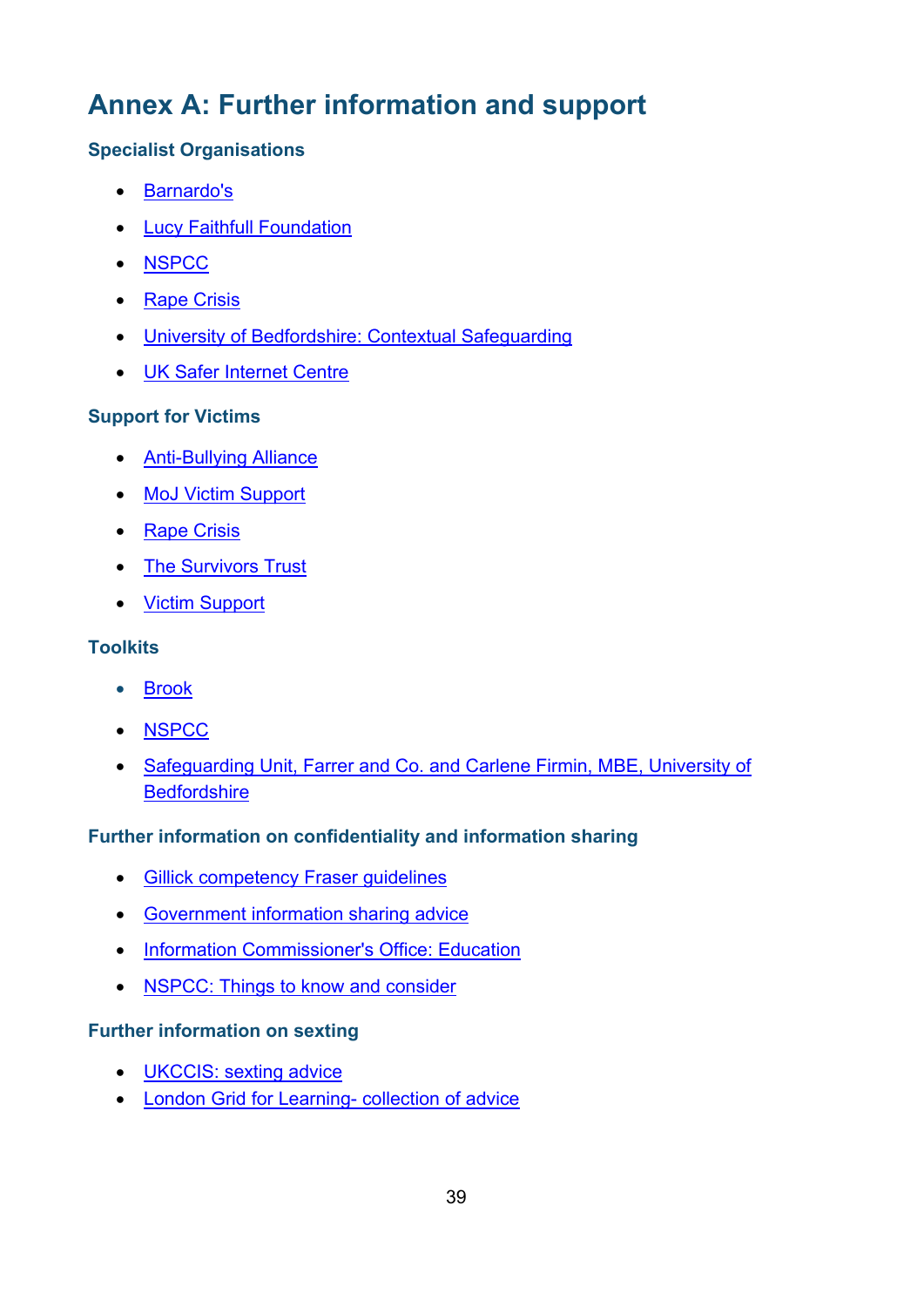#### **Support for parents**

- [Parentzone](https://parentzone.org.uk/)
- Parentsafe- [London Grid for Learning](http://parentsafe.lgfl.net/)
- CEOP [Thinkuknow](https://www.thinkuknow.co.uk/parents/) advice for parents: Challenging harmful sexual [attitudes and their impact](https://www.thinkuknow.co.uk/parents/articles/Challenging-harmful-sexual-attitudes/) [Supporting](https://www.thinkuknow.co.uk/parents/articles/Supporting-positive-sexual-behaviour/) positive sexual behaviour